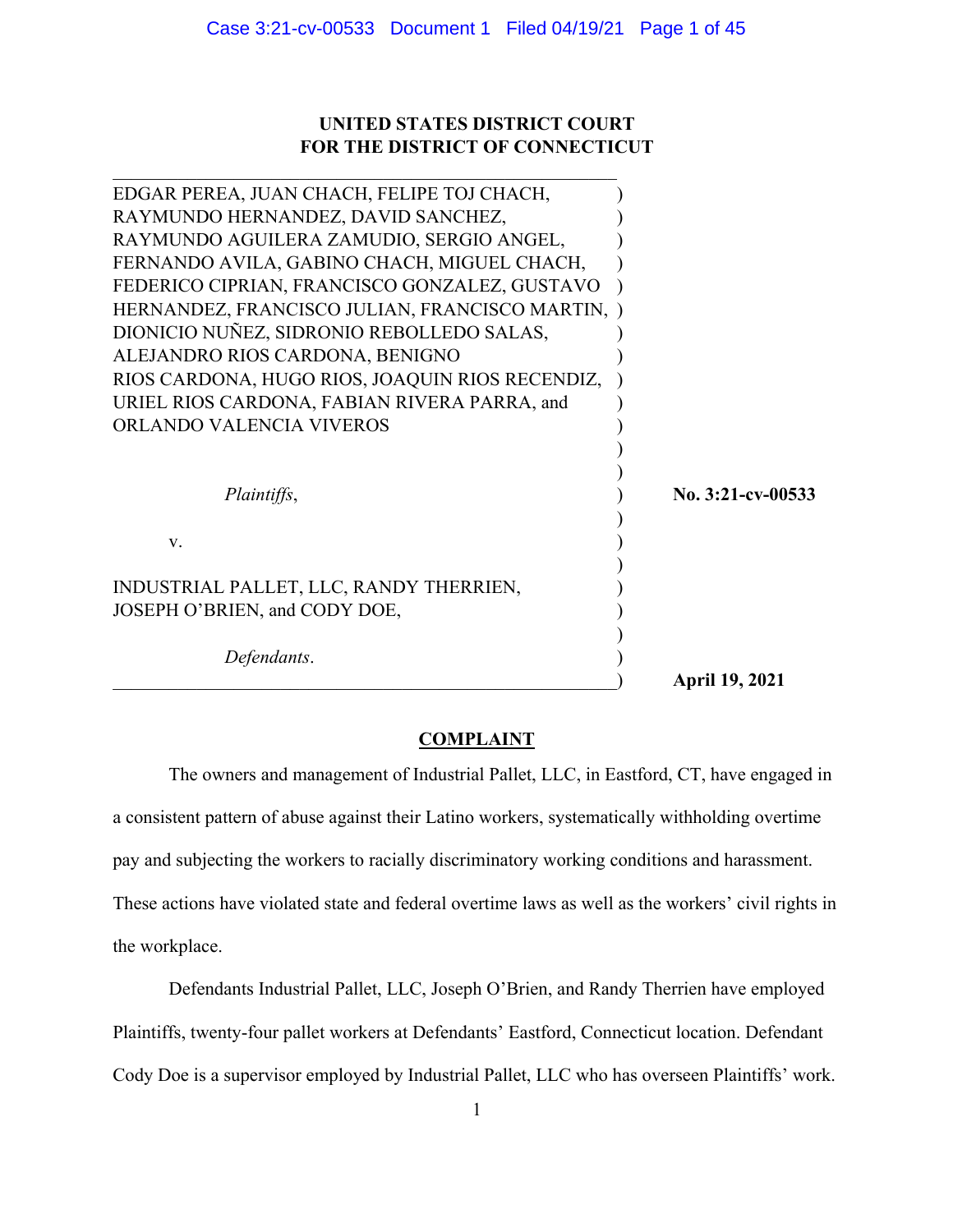# Case 3:21-cv-00533 Document 1 Filed 04/19/21 Page 2 of 45

Seeking to evade their obligation to pay overtime as required by law, Defendants regularly instructed Plaintiffs to punch out at noon and then assigned them additional work to perform after punching out. Because they failed to properly track and record the actual hours Plaintiffs worked, Defendants were able to deny them the overtime pay that they had earned.

This was not an isolated practice, but instead was part of a broader pattern of racial discrimination. Defendants created a hostile working environment, in which supervisors frequently berated and belittled Latino pallet workers with racist and xenophobic slurs, while also denying them access to the amenities and services that white workers at the company received, such as bathrooms or sinks to wash their hands during the height of the COVID-19 pandemic. Defendants forced Plaintiffs to eat outside during all weather, while allowing their mostly white workers to eat inside.

Defendants have deprived Plaintiffs of tens of thousands of dollars in overtime wages in the past three years and have violated their fundamental civil rights. Plaintiffs now initiate this action to recover unpaid overtime monies, along with liquidated damages in an equal amount under federal and state law, as well as compensatory and punitive damages and equitable relief to compensate Plaintiffs for the discrimination to which Defendants subjected them and to bring Defendants' abusive practices to an end.

# **JURISDICTION AND VENUE**

1. This court has jurisdiction pursuant to 28 U.S.C. § 1331 and 29 U.S.C. § 216(b) and supplemental jurisdiction over Plaintiffs' state law claims pursuant to 28 U.S.C. § 1367.

2. Venue is proper pursuant to 28 U.S.C. § 1391(b)(2), as all events giving rise to the claim occurred within this district.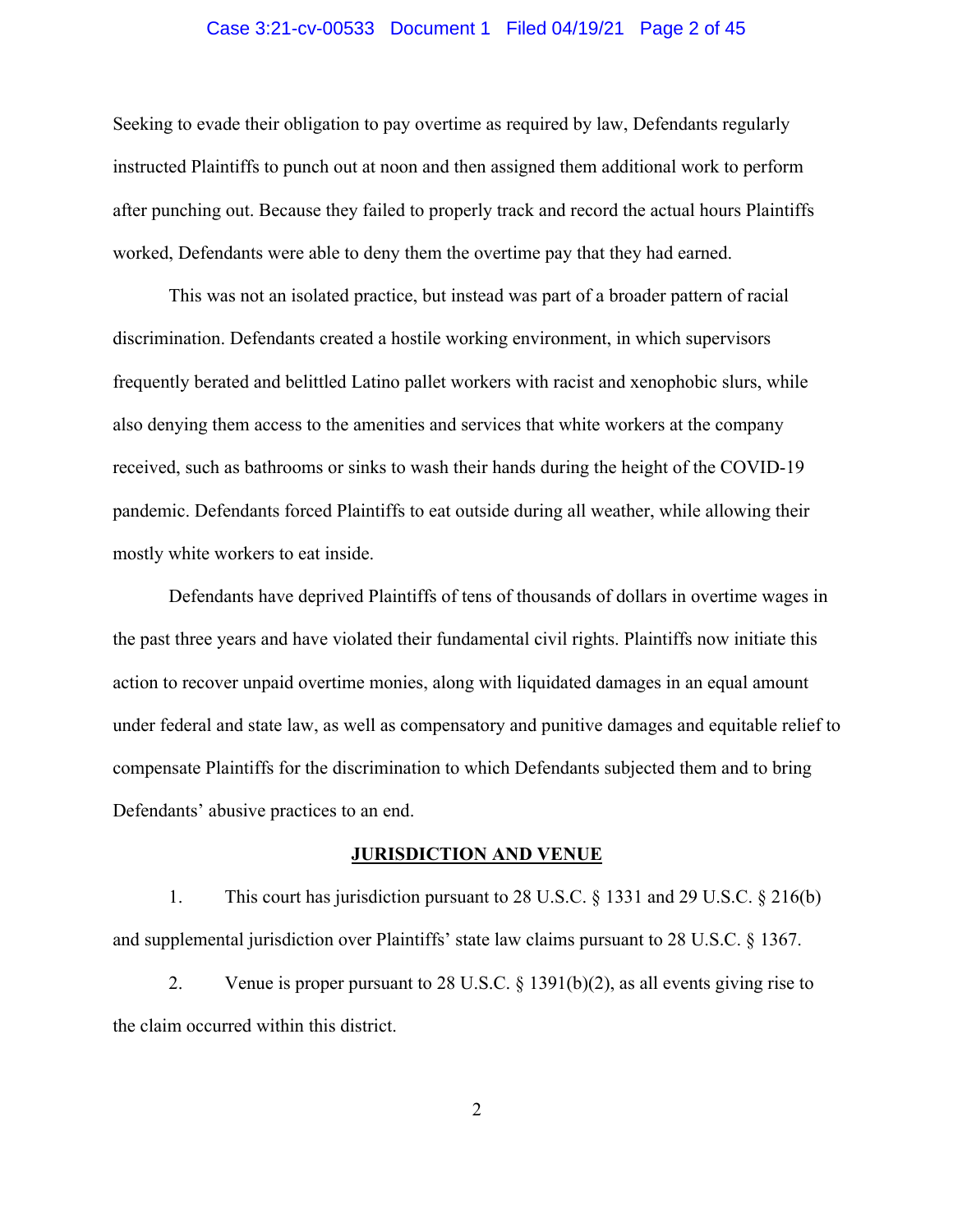#### **PARTIES**

3. Defendant Industrial Pallet, LLC ("Industrial Pallet"), is a limited liability company organized and existing under the laws of the state of Connecticut. Its principal place of business is 27 Chaplin Road, Eastford, Connecticut.

4. Defendant Joseph O'Brien, Jr. is the owner and managing member of Defendant Industrial Pallet. As such, he regularly transacts business within the State of Connecticut. He joined the company in early 1998. On information and belief, he resides in Massachusetts.

5. Defendant Randy Therrien is one of the founders of Industrial Pallet, continues to operate the company, and serves as the company's corporate agent. On information and belief, he resides in Connecticut.

6. Defendant Cody Doe is a supervisor at Industrial Pallet. As such, he regularly transacts business within the State of Connecticut. His last name and place of residence are presently unknown to Plaintiffs.

7. Plaintiff Edgar Perea is employed at Industrial Pallet and resides in Connecticut.

8. Plaintiff Juan Chach is employed at Industrial Pallet and resides in Connecticut.

9. Plaintiff Felipe Toj Chach is employed at Industrial Pallet and resides in Connecticut.

10. Plaintiff Raymundo Hernandez is employed at Industrial Pallet and resides in Connecticut.

11. Plaintiff David Sanchez is employed at Industrial Pallet and resides in Connecticut.

12. Plaintiff Raymundo Aguilera Zamudio is employed at Industrial Pallet and resides in Connecticut.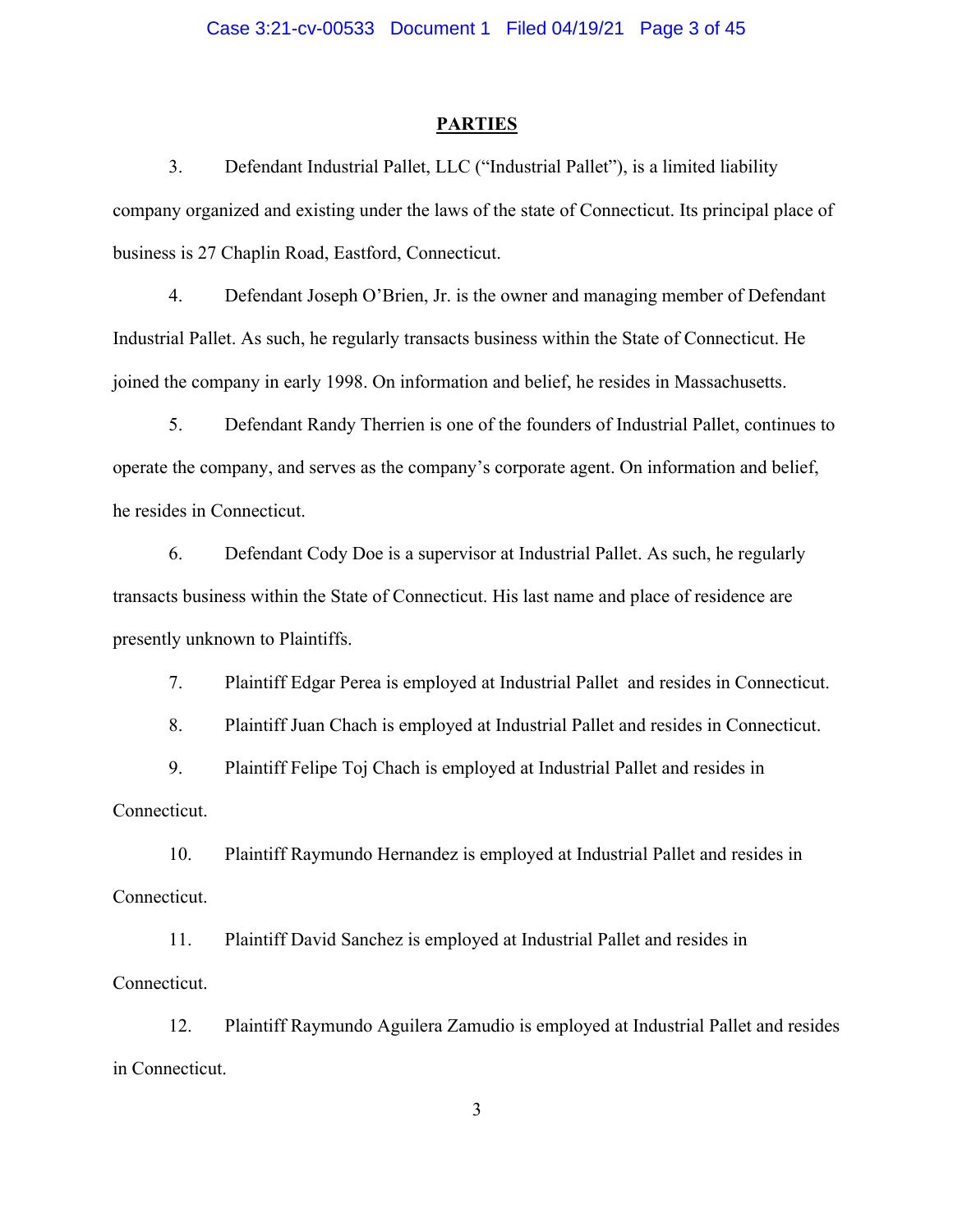### Case 3:21-cv-00533 Document 1 Filed 04/19/21 Page 4 of 45

13. Plaintiff Sergio Angel is employed at Industrial Pallet and resides in Connecticut.

14. Plaintiff Fernando Avila is employed at Industrial Pallet and resides in Connecticut.

15. Plaintiff Gabino Chach is employed at Industrial Pallet and resides in Connecticut.

16. Plaintiff Miguel Chach is employed at Industrial Pallet and resides in Connecticut.

17. Plaintiff Federico Ciprian is employed at Industrial Pallet and resides in

# Connecticut.

18. Plaintiff Francisco Gonzalez is at Industrial Pallet and resides in Connecticut.

19. Plaintiff Gustavo Hernandez is employed at Industrial Pallet and resides in Connecticut.

20. Plaintiff Francisco Julian is employed at Industrial Pallet and resides in Connecticut.

21. Plaintiff Francisco Martin is employed at Industrial Pallet and resides in Connecticut.

22. Plaintiff Dionicio Nuñez is employed at Industrial Pallet and resides in Connecticut.

23. Plaintiff Sidronio Rebolledo Salas is employed at Industrial Pallet and resides in Connecticut.

24. Plaintiff Alejandro Ríos Cardona is employed at Industrial Pallet and resides in Connecticut.

25. Plaintiff Benigno Ríos Cardona is employed at Industrial Pallet and resides in Connecticut.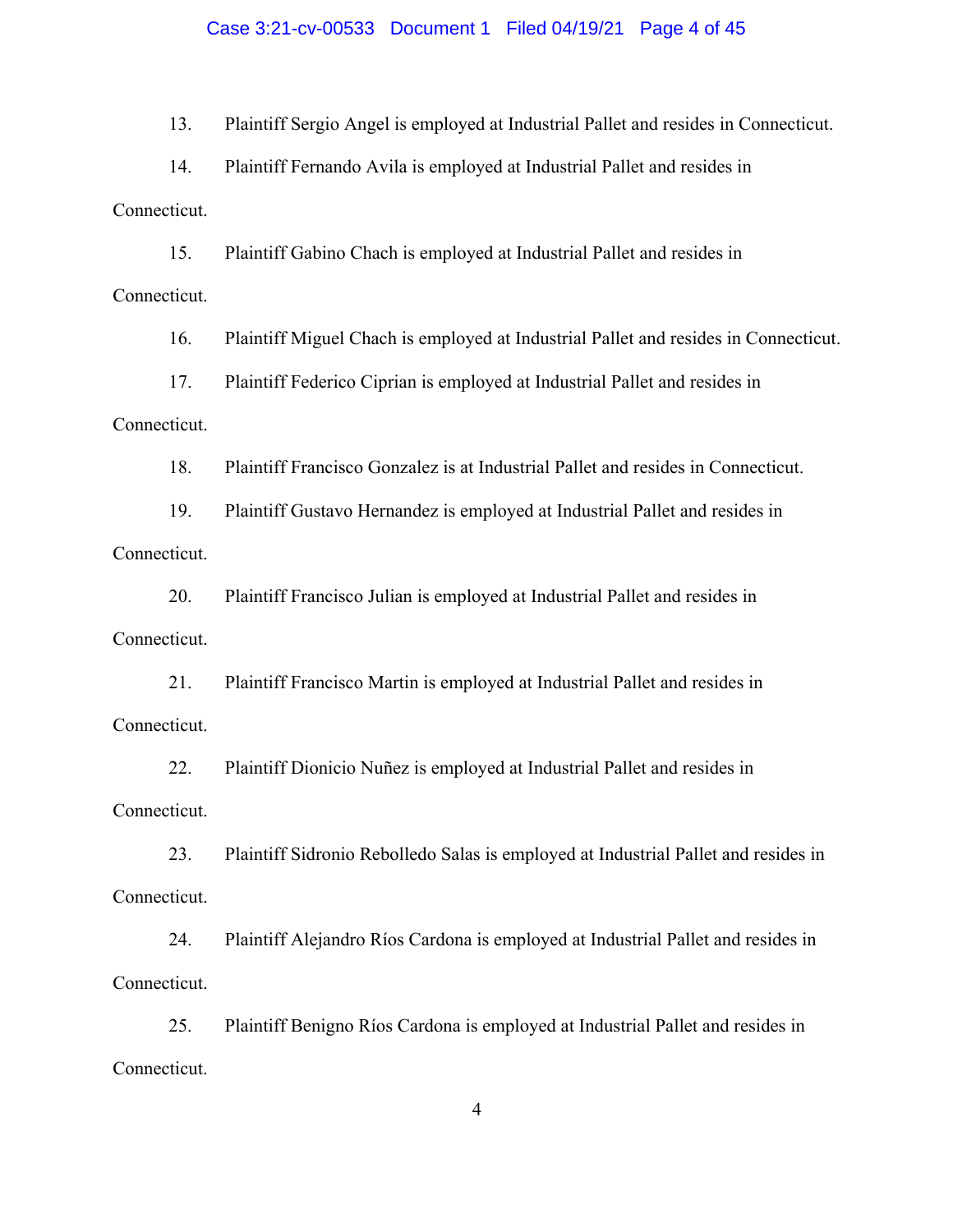#### Case 3:21-cv-00533 Document 1 Filed 04/19/21 Page 5 of 45

26. Plaintiff Hugo Ríos is employed at Industrial Pallet and resides in Connecticut.

27. Plaintiff Joaquin Ríos Recendiz is employed at Industrial Pallet and resides in Connecticut.

28. Plaintiff Uriel Ríos Cardona is employed at Industrial Pallet and resides in Connecticut.

29. Plaintiff Fabian Rivera Parra is employed at Industrial Pallet and resides in Connecticut.

30. Plaintiff Orlando Valencia Viveros was employed at Industrial Pallet and resides in Connecticut.

#### **STATEMENT OF FACTS**

31. Defendant Industrial Pallet was founded in 1991. It is a large recycler of wood pallets located in Eastford, Connecticut. It has approximately 65 employees and processes more than 2 million pallets annually, serving more than 180 customers throughout southern and central New England and eastern New York State. Pallets are a form of packaging used to stack, store, protect, and transport goods and materials in supply chains.

32. At all times relevant hereto, Industrial Pallet had an annual gross volume of sales or business done not less than \$500,000 (except for excise taxes at the retail level that are separately stated).

33. Defendants Therrien and O'Brien run Industrial Pallet jointly. Together, they possess and exercise the ultimate authority to hire, fire, and determine amount of pay, roles, and responsibilities for employees, including the Plaintiffs. They directed the work of Plaintiffs during the time period relevant to this lawsuit.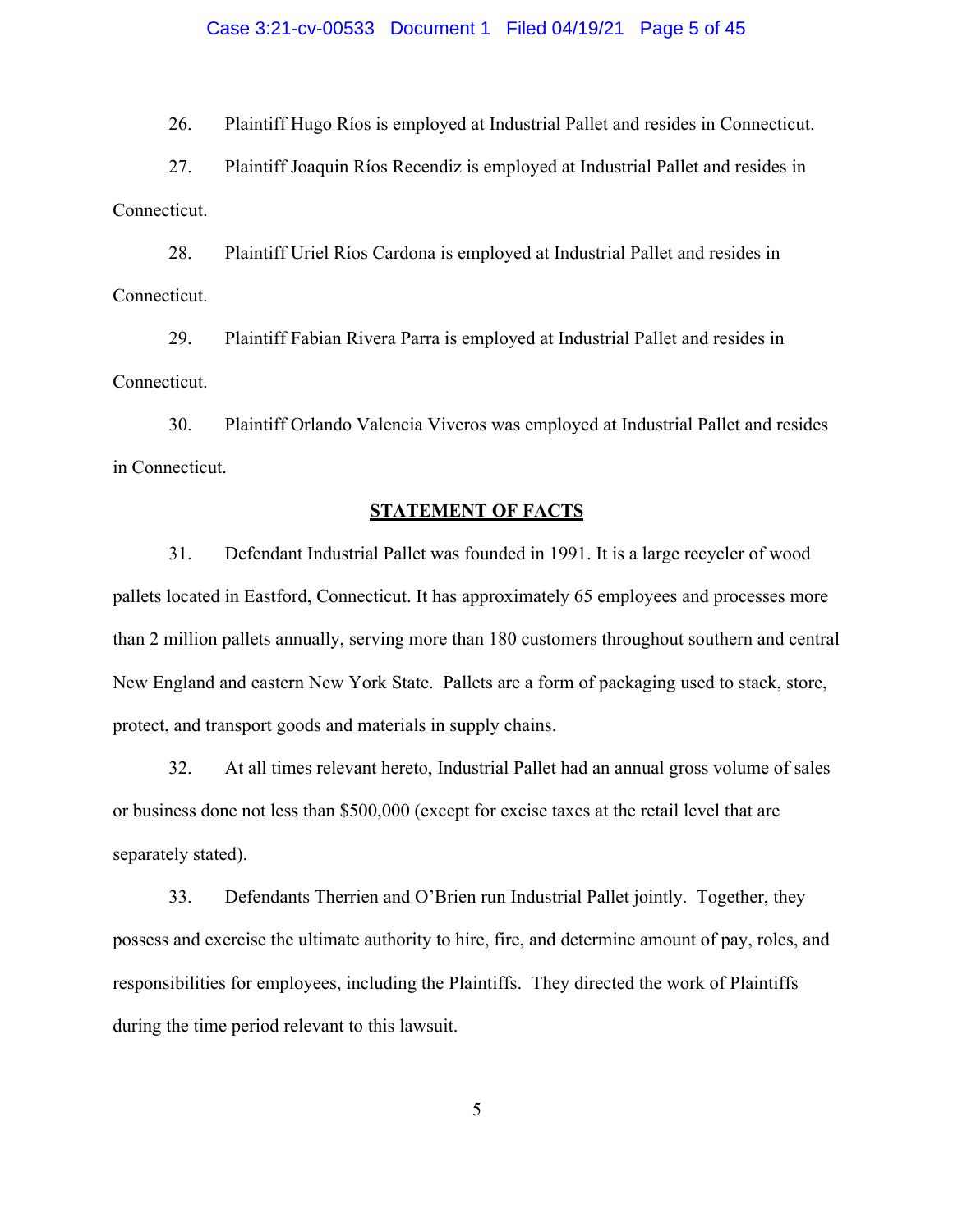# Case 3:21-cv-00533 Document 1 Filed 04/19/21 Page 6 of 45

34. Defendants Therrien and O'Brien hired each of the Plaintiffs between approximately May 2001 and approximately July 29, 2020.

35. Defendant Doe is a supervisor at Industrial Pallet. During the relevant period, Defendant Doe was also responsible for firing, laying off, and directing the work of workers employed in pallet production, including the Plaintiffs.

36. Defendants generally assign Plaintiffs to process pallets as they come in to the facility. Plaintiffs' work processing pallets falls broadly into three categories: operating a palletsorting machine, repairing and refurbishing old pallets, and assembling new pallets.

37. Often, Plaintiffs were required to stack these pallets twice as high as the legal limit, putting their health and safety at risk.

38. Some Plaintiffs have been required to occasionally drive a forklift or perform other non-production tasks, tasks for which they are paid hourly wages.

39. During the relevant period, Defendants paid most Plaintiffs for their work on pallets according to a piece rate compensation arrangement. Defendants paid these Plaintiffs differing piece rate wages depending on the kind of pallets Plaintiffs processed and the work they performed. Workers paid through this piece rate arrangement are known as "production workers."

40. However, Defendants did not accurately track and record Plaintiffs' working time. Instead, Defendants regularly required Plaintiffs working for piece rate wages to punch out at noon each work day, but then instructed them to perform more work after they had punched out. Meanwhile, hourly workers only punched out whenever they actually stopped working.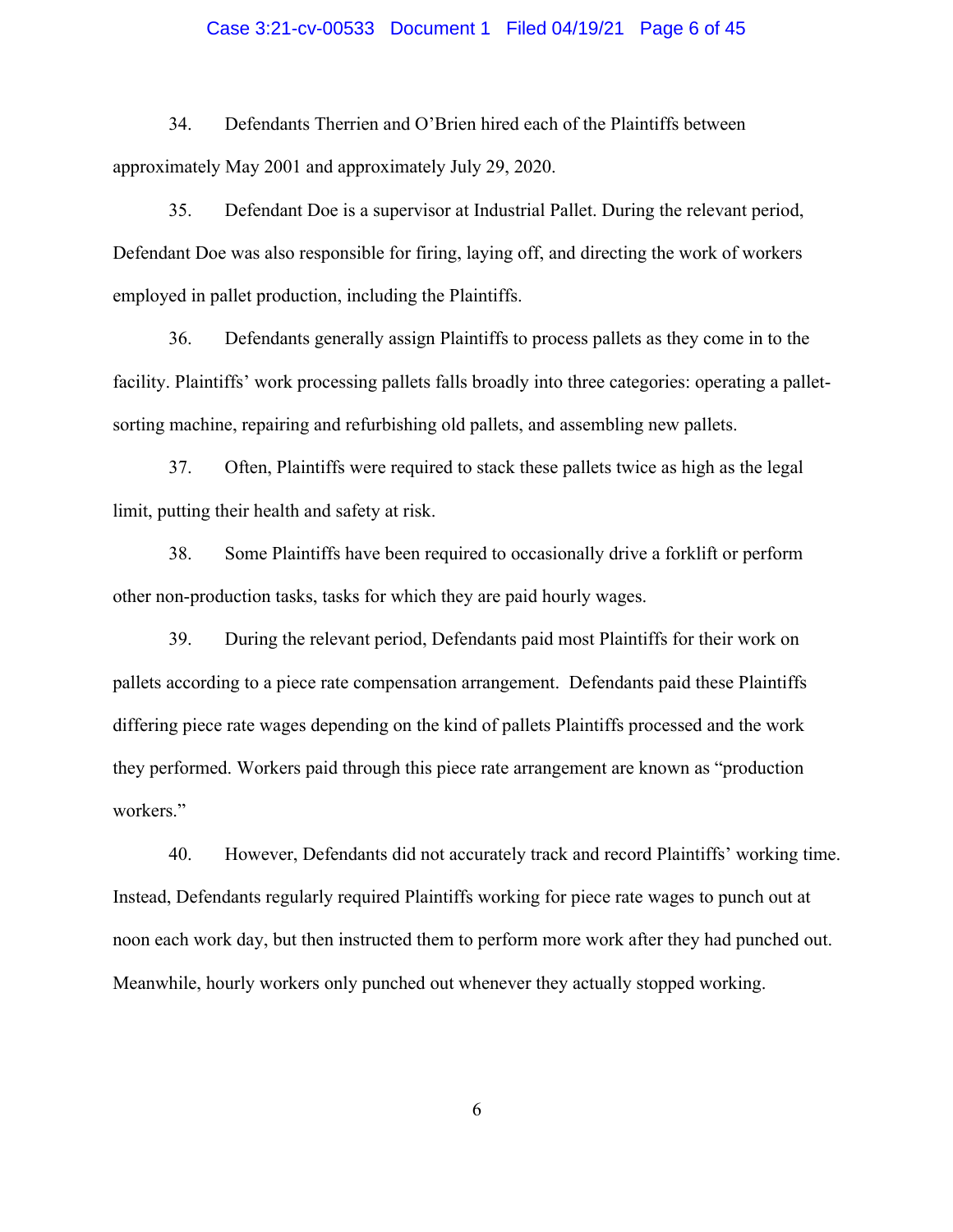# Case 3:21-cv-00533 Document 1 Filed 04/19/21 Page 7 of 45

41. By failing to record all hours worked by Plaintiffs and thereby systematically undercounting their work hours, Defendants avoided paying Plaintiffs statutorily required overtime pay.

42. Defendants' conduct has caused Plaintiffs to be underpaid by tens of thousands of dollars in wages.

43. Defendants, including Therrien and O'Brien, have also routinely denied Plaintiffs access to an indoor eating space and chairs during their daily hour-long lunch breaks, forcing Plaintiffs to eat outside during all weather. Defendants Therrien and O'Brien allowed the mostly white workers at Industrial Pallet to eat inside.

44. Defendants Therrien and O'Brien have denied Plaintiffs access to a sink to wash their hands, while granting sink access to the mostly white workers at Industrial Pallet.

45. Defendant Doe has frequently subjected Plaintiffs to emotional humiliation in the workplace by referring to them with offensive, racist, and xenophobic slurs. This has included Defendant Doe berating some Plaintiffs with racist and xenophobic slurs when they complained about their lack of access to workplace amenities enjoyed by the mostly white workers at Industrial Pallet.

46. Defendants O'Brien and Therrien failed to intervene to protect Plaintiffs from exposure to the hostile environment created by Defendant Doe.

47. Defendant Doe's frequent use of racist and xenophobic language toward Plaintiffs and Defendants O'Brien and Therrien's refusal to grant Plaintiffs access to the workplace amenities enjoyed by the mostly white employees at Industrial Pallet produced a hostile work environment. These violations have denied Plaintiffs their equal rights to the enjoyment of all benefits, privileges, terms and conditions of the employment relationship.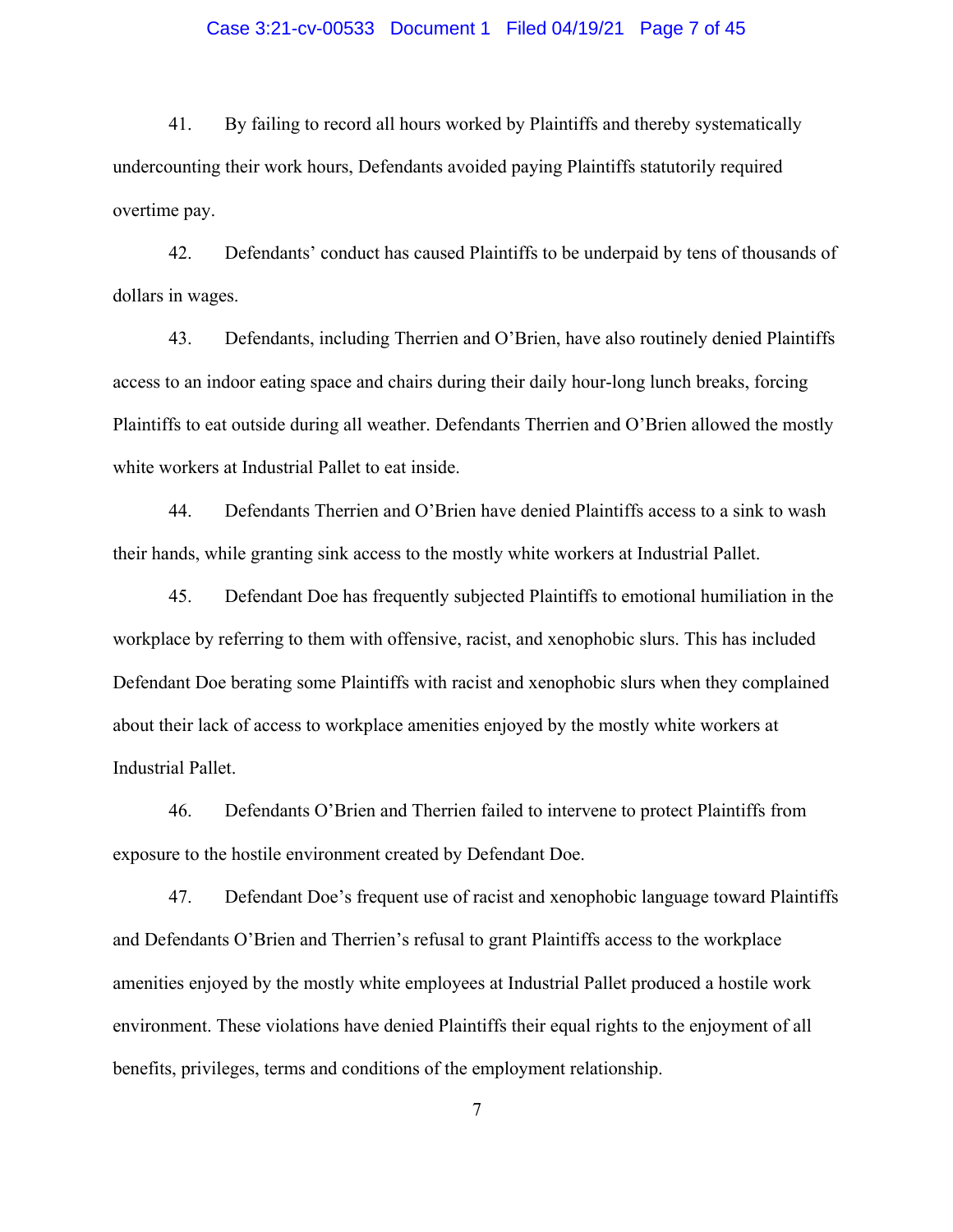# Case 3:21-cv-00533 Document 1 Filed 04/19/21 Page 8 of 45

# **Plaintiff Edgar Perea**

48. Defendants hired Mr. Perea as a worker at Industrial Pallet on or about July 2013. Mr. Perea remains employed by Defendants.

49. Mr. Perea has performed a number of tasks while at Industrial Pallet, including fixing and refurbishing damaged pallets.

50. Defendant Doe frequently used racist language towards Mr. Perea and the other workers. He routinely screamed at Mr. Perea and other workers, referring to them as "sons of bitches," "fucking assholes," and "fucking spics."

51. When Mr. Perea complained to Defendant Doe regarding the Plaintiffs' unequal access to workplace amenities at Industrial Pallet, Defendant Doe referred to Mr. Perea and the other workers as "worthless and replaceable" and "fucking Mexicans without any rights."

# **Plaintiff Juan Chach**

52. Defendants hired Mr. Juan Chach ("J. Chach") as a production worker at Industrial Pallet in December 2017. Mr. J. Chach remains employed by Defendants as of the time of filing this complaint.

53. Mr. J. Chach has performed a number of tasks while at Industrial Pallet, including fixing and refurbishing damaged pallets.

54. Between approximately April 15, 2018 and approximately March 22, 2020, Mr. J. Chach typically worked six days a week, averaging 60 hours per week. He typically worked from 7:00 AM to 6:30 PM on Monday, Tuesday, Wednesday, Thursday, and Friday. On Saturday, he typically worked from 7:00 AM to 3:30 PM, with an unpaid 1-hour lunch break each day.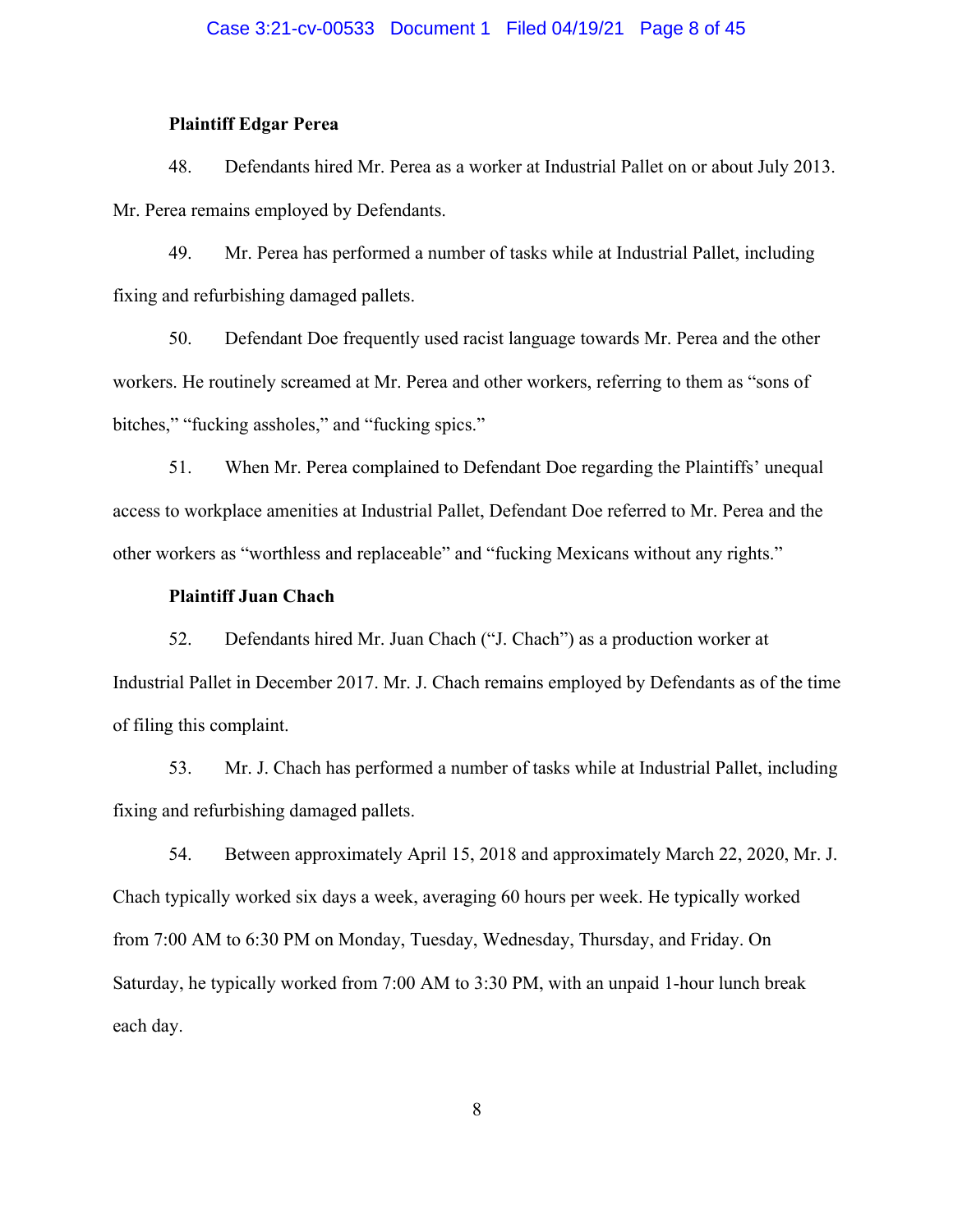# Case 3:21-cv-00533 Document 1 Filed 04/19/21 Page 9 of 45

55. Between approximately March 22, 2020 and the present, Mr. J. Chach typically has worked five days a week, averaging 42.5 hours per week. He typically has worked from 7:00 AM until 4:30 PM on Monday, Tuesday, Wednesday, Thursday, and Friday, with an unpaid 1 hour lunch break each day.

56. Defendants have paid Mr. J. Chach piece rate wages by weekly check.

57. Between approximately March 25, 2018 and the present, Defendants have paid Mr. J. Chach approximately \$.40 per pallet in piece rate wages.

58. Between April 15, 2018 and March 22, 2020, Mr. J. Chach's take-home pay was approximately \$860 per week.

59. Between approximately March 22, 2020 and the present, Mr. J. Chach's takehome pay has been approximately \$780 per week.

60. Defendants have not paid Mr. J. Chach overtime for his work beyond 40 hours per week, in violation of state and federal overtime requirements. Mr. J. Chach has worked no fewer than approximately 8,482.5 hours between approximately April 15, 2018 and the present, approximately 2,140 hours of which were overtime. Defendants owe Mr. J. Chach significant damages for these and other injuries.

61. Defendant Doe frequently used racist language towards Mr. J. Chach and the other workers. He routinely screamed at them, referring to them as "dogs," "pigs" and "shit from Guatemala."

# **Plaintiff Felipe Toj Chach**

62. Defendants hired Mr. Toj Chach to work at Industrial Pallet on or about November 6, 2019. Mr. Toj Chach had worked for the company previously, but left in 2017 due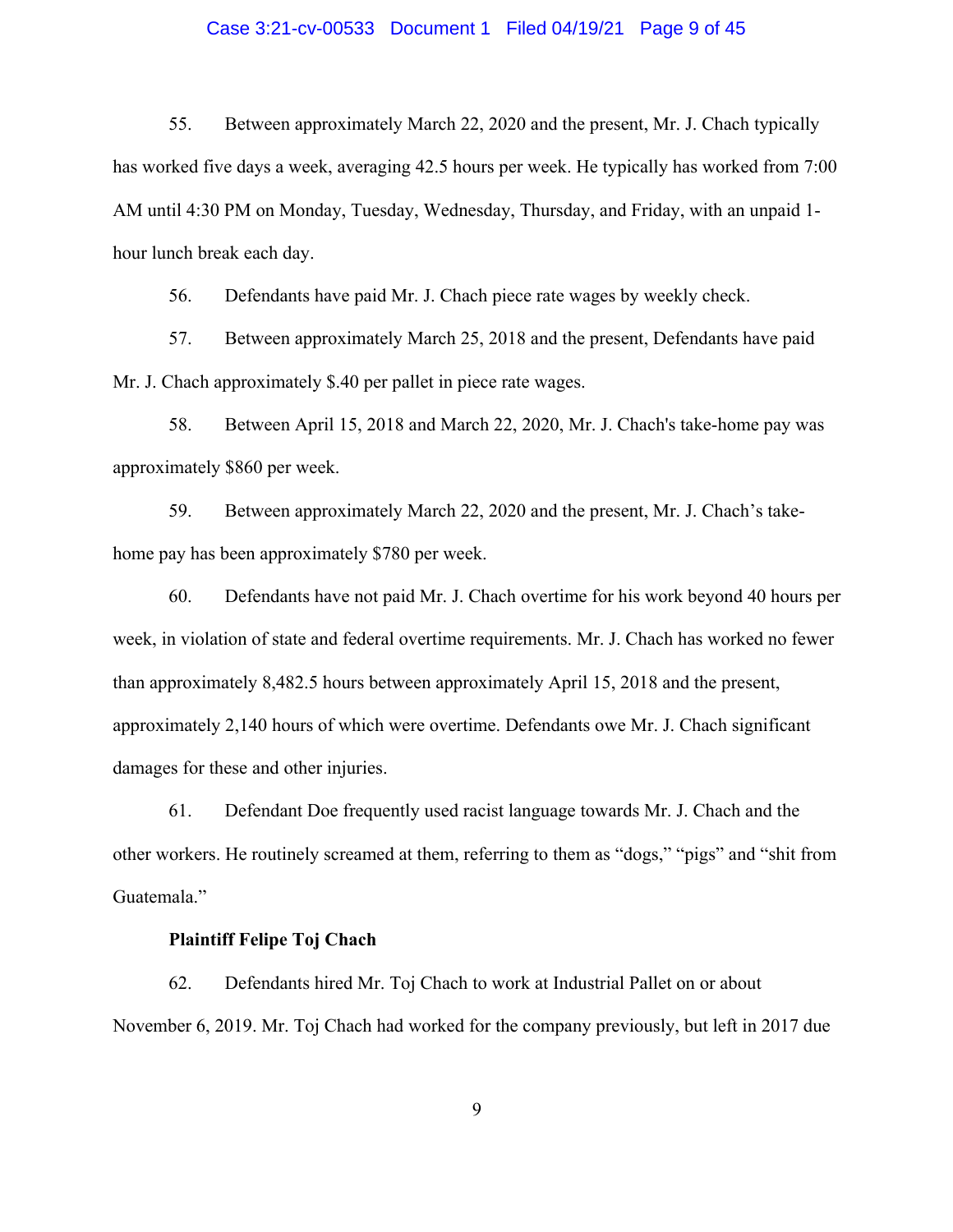#### Case 3:21-cv-00533 Document 1 Filed 04/19/21 Page 10 of 45

to poor treatment and a back injury. Defendants rehired him on or about November 6, 2019. Mr. Toj Chach remains employed by Defendants as of the time of filing this complaint.

63. Mr. Toj Chach has performed a number of tasks while at Industrial Pallet, including fixing and refurbishing damaged pallets, installing arches, patching pallets, and nailing pallet components together.

64. Between approximately November 6, 2019 and March 22, 2020, Mr. Toj Chach typically worked six days a week, averaging 60 hours per week. He typically worked from 7:00 AM to 6:30 PM on Monday, Tuesday, Wednesday, Thursday, and Friday. On Saturday, he typically worked from 7:00 AM to 3:30 PM, with an unpaid 1-hour lunch break each day.

65. Between approximately March 22, 2020 and the present, Mr. Toj Chach typically has worked five days a week, averaging 42.5 hours per week. He typically has worked from 7:00 AM until 4:30 PM on Monday, Tuesday, Wednesday, Thursday, and Friday, with an unpaid 1 hour lunch break each day.

66. Between approximately April 15, 2018 and March 22, 2021, Defendants typically required Mr. Toj Chach to punch out at 12:00 PM each day, and then continue to work off the clock for the remainder of the workday, until 4:30 PM.

67. On or around October 15, 2020, Mr. Toj Chach did not punch out at 12:00 PM with the other workers. A supervisor employed by Defendants, "Hill," approached Mr. Toj Chach to ask why he had not punched out. Mr. Toj Chach responded that he did not understand why he should punch out at noon if he was going to keep working for many more hours. Mr. Toj Chach explained that at other jobs, he punched out when he left, and that he believed it was dishonest to punch out at noon and then keep working off the books. "Hill" responded that if he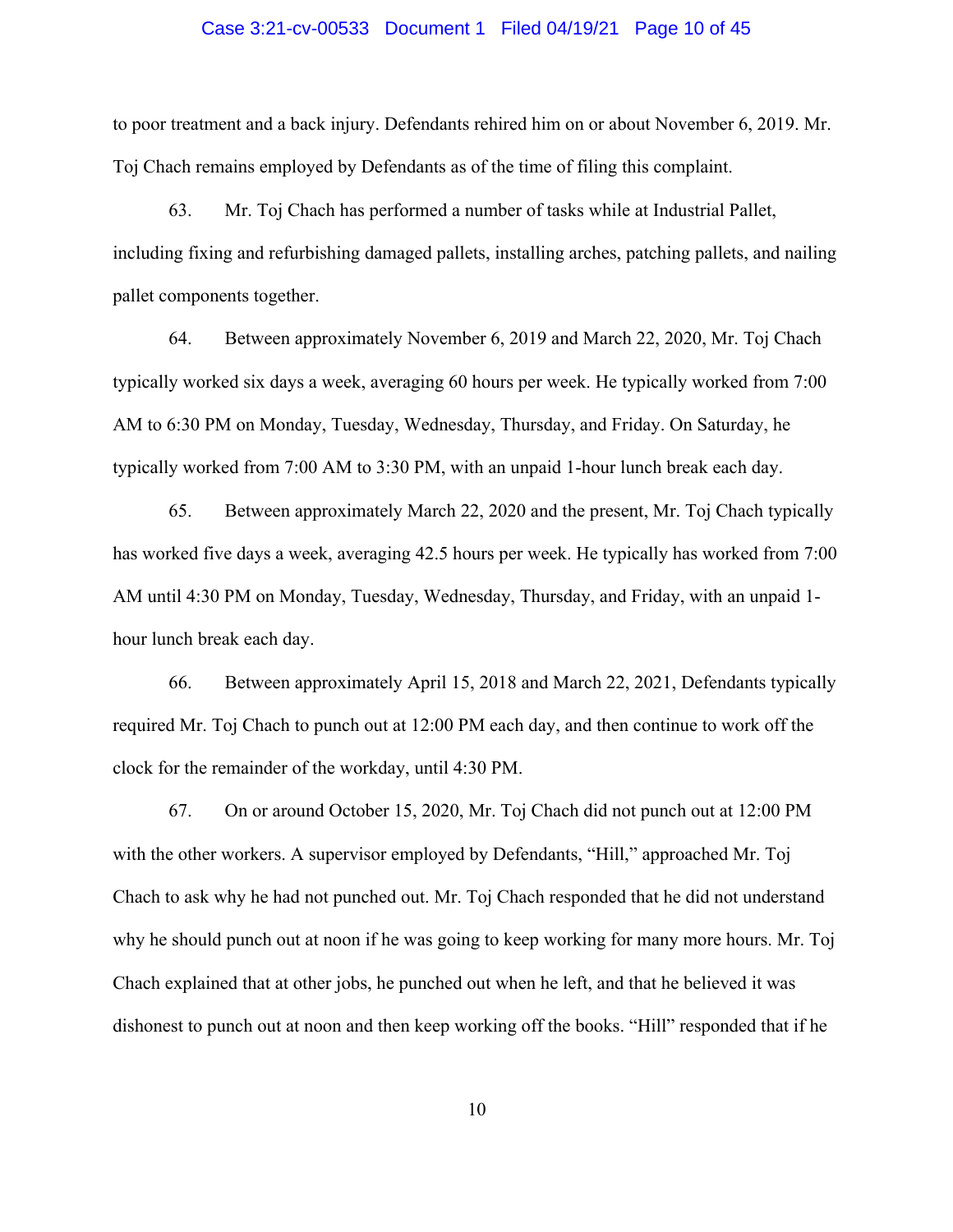#### Case 3:21-cv-00533 Document 1 Filed 04/19/21 Page 11 of 45

did not punch out at noon with the other workers, Mr. Toj Chach would be fired. "Hill" said words to the effect of, "You guys are making a lot of money, so why are you complaining?"

68. Mr. Toj Chach was disturbed by this deceitful conduct, but – fearful of losing his job – punched out as instructed. He then continued to work until approximately 4:30 PM.

69. Defendants have paid Mr. Toj Chach piece rate wages by weekly check.

70. Between approximately November 6, 2019 and approximately March 22, 2021, Defendants paid Mr. Toj Chach \$.40 per pallet refurbished.

71. Between approximately March 22, 2021 and the present, Defendants have paid Mr. Toj Chach approximately \$.45 per pallet refurbished.

72. Between approximately November 6, 2019 and the present, Mr. Toj Chach's takehome pay has been approximately \$725 per week.

73. Defendants have not paid Mr. Toj Chach overtime for his work beyond 40 hours per week, in violation of state and federal overtime requirements. Mr. Toj Chach has worked no fewer than approximately 3,562.5 hours between approximately November 6, 2019 and the present, approximately 520 hours of which were overtime. Defendants owe Mr. Toj Chach significant damages for these and other injuries.

74. Defendants forced Mr. Toj Chach and several other production workers to work outside in all weather, including cold, rain, and extreme heat, while white workers were permitted to work inside with heat and air conditioning.

75. Defendants have failed to provide Mr. Toj Chach and other production workers with a clean, sanitary bathroom facility, instead forcing Mr. Toj Chach and other Plaintiffs to use only two filthy portable toilets, while the mostly white office workers have their own indoor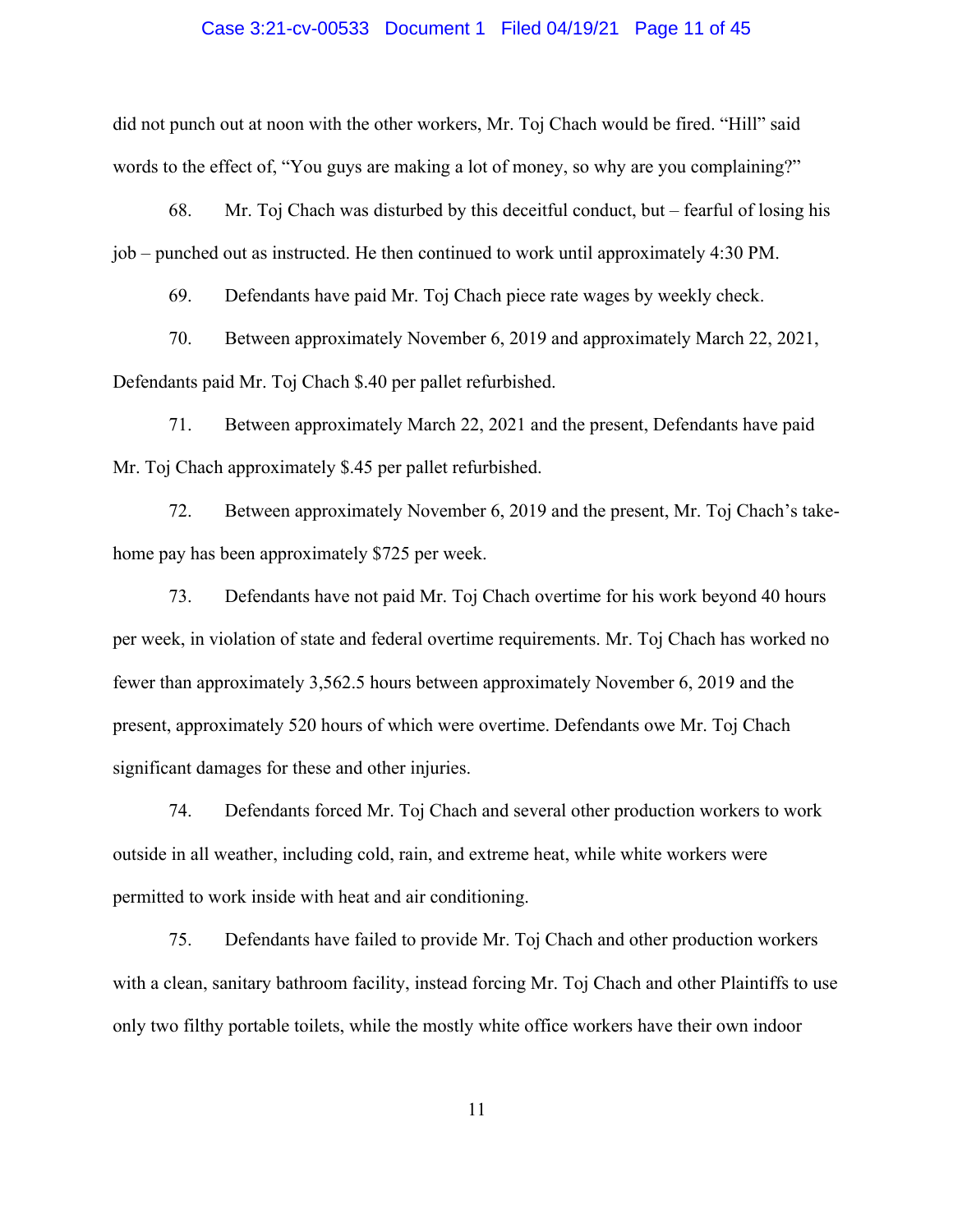# Case 3:21-cv-00533 Document 1 Filed 04/19/21 Page 12 of 45

toilets. Mr. Toj Chach often has avoided going to the bathroom at work because the toilet conditions are so revolting.

76. When Mr. Toj Chach and other workers have asked for toilet paper, supervisors employed by Industrial Pallet have berated and humiliated them.

77. For example, on or around March 26, 2021, another worker approached Mr. Toj Chach for help obtaining toilet paper. The worker told Mr. Toj Chach that he had gone to the office to request toilet paper. Instead of simply providing the worker with the toilet paper, "Hill," a supervisor who works in the office, laughed in the worker's face, saying words to the effect of, "Oh my god, do these guys got a fucking lot of shit or what?" The supervisor refused to give the worker toilet paper.

78. Mr. Toj Chach returned to the office with his fellow worker to once again request toilet paper, and again, "Hill" responded with anger and insults, using crude and insulting language about Mr. Toj Chach and the other production workers. Finally, "Hill" gave Mr. Toj Chach the toilet paper. Mr. Toj Chach left feeling disrespected. Mr. Toj Chach believes that many workers no longer ask for basic amenities like toilet paper because they are afraid of suffering further abuse from Defendants and the supervisors they employ.

79. On approximately April 22, 2020, Mr. Toj Chach witnessed a nail gun misfire, impaling a fellow worker in the foot. Mr. Toj Chach observed that when the worker approached Defendant Doe to ask if he could go home to tend to his injury, Defendant Doe became incensed. Defendant Doe yelled at the worker that he had to keep working and mocked him for his injury, saying words to the effect of, "You fucking asshole, you fucking crybaby, you fucking pussy. These Spanish people, they sure cry a lot." Soon after that incident, Defendants fired the injured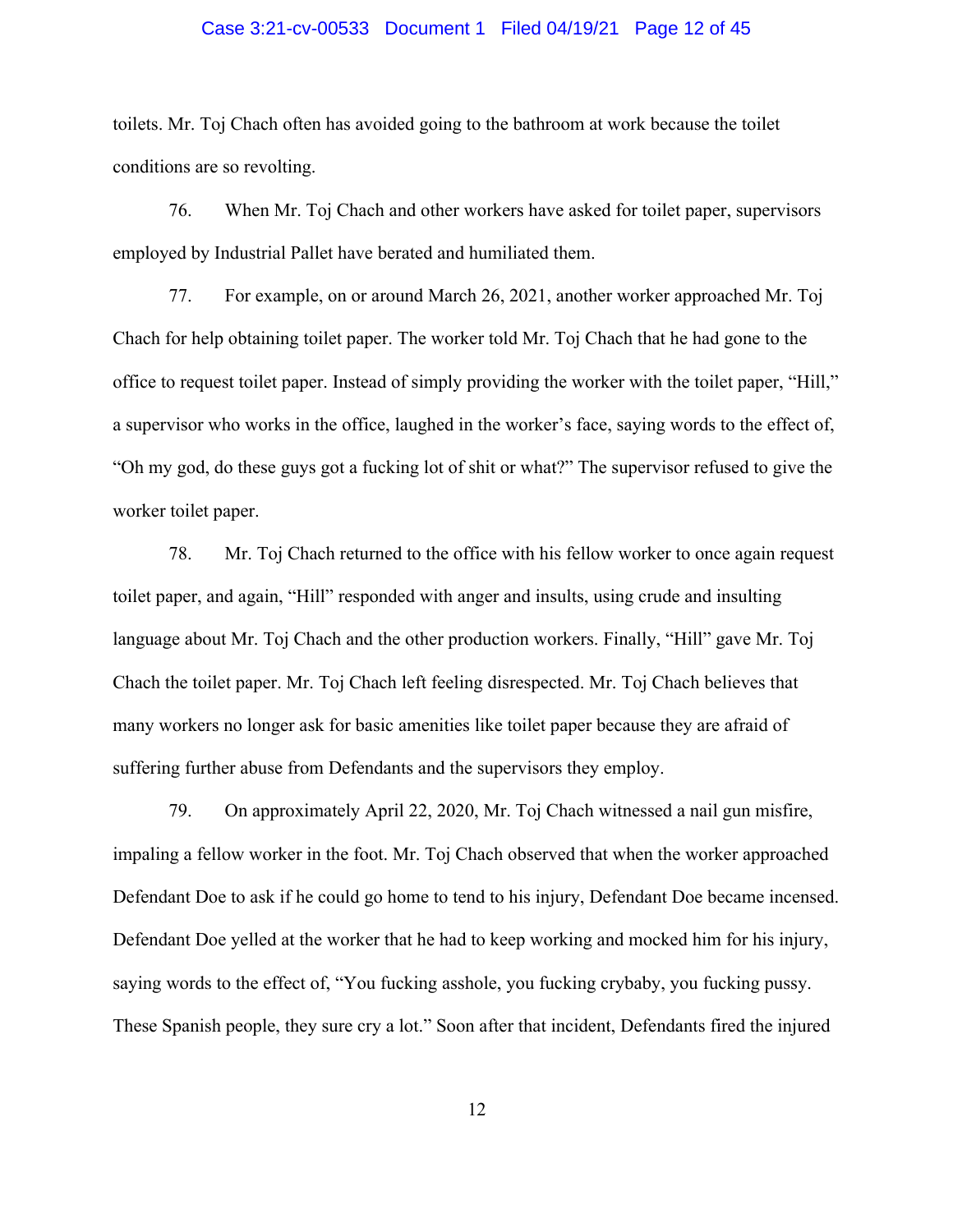# Case 3:21-cv-00533 Document 1 Filed 04/19/21 Page 13 of 45

worker. Defendant Doe's abusive conduct on this and other occasions made Mr. Toj Chach feel afraid and disrespected.

# **Plaintiff Raymundo Hernandez**

80. Defendants hired Mr. Raymundo Hernandez ("Mr. R. Hernandez") as a production worker at Industrial Pallet on or about April 1, 2020. Mr. R. Hernandez remains employed by Defendants as of the time of filing this complaint.

81. Mr. R. Hernandez has performed a number of tasks while at Industrial Pallet, including breaking up old pallets, refurbishing old pallets, sweeping, and clearing snow from outside.

82. Between approximately April 1, 2020 and the present, Mr. R. Hernandez typically has worked five days a week, averaging 42.5 hours per week. He typically has worked from 7:00 AM until 4:30 PM on Monday, Tuesday, Wednesday, Thursday, and Friday, with an unpaid 1 hour lunch break each day.

83. Defendants have paid Mr. R. Hernandez a combination of piece rate wages and hourly wages, depending on the tasks he performed, by weekly check.

84. Between approximately April 1, 2020 and approximately March 22, 2021, Defendants paid Mr. R. Hernandez a piece rate wage of \$.40 per pallet.

85. Between approximately March 22, 2021 and the present, Defendants have paid Mr. R. Hernandez a piece rate wage of \$.45 per pallet.

86. Between approximately April 1, 2020 and the present, Defendants have paid Mr. R. Hernandez approximately \$15 per hour when he worked hourly.

87. Between approximately April 1, 2020 and the present, Mr. R. Hernandez's takehome pay has been approximately \$710 per week.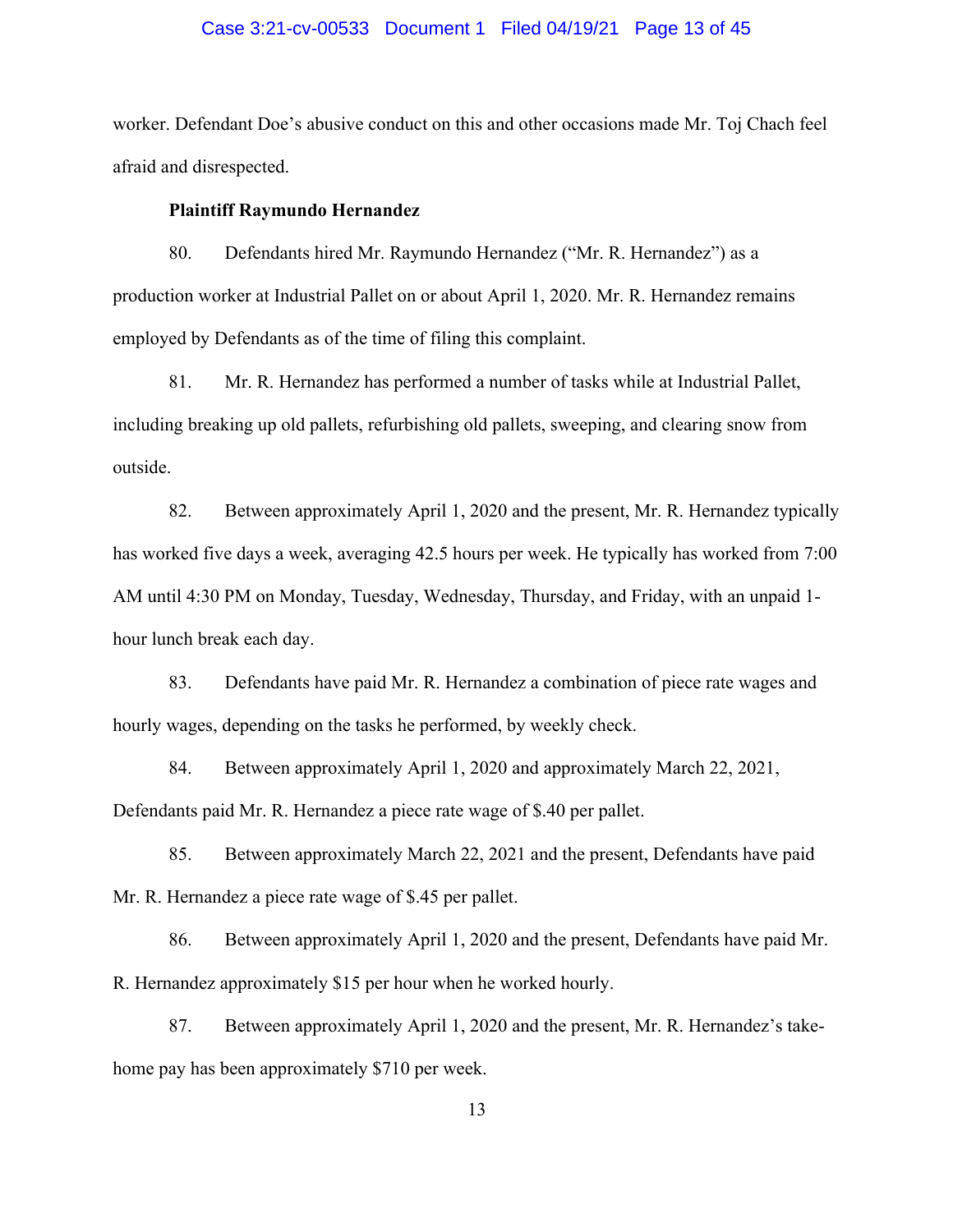# Case 3:21-cv-00533 Document 1 Filed 04/19/21 Page 14 of 45

88. Defendants have not paid Mr. R. Hernandez overtime for his work beyond 40 hours per week, in violation of state and federal overtime requirements. Mr. R. Hernandez has worked no fewer than approximately 2,337.5 hours between approximately April 1, 2020, and the present, approximately 135 hours of which were overtime. Defendants owe Mr. R. Hernandez significant damages for these and other injuries.

89. During the COVID-19 pandemic, Mr. R. Hernandez has not been given access to a clean, sanitary restroom and place to wash his hands. Instead, he and the other pallet workers have been forced to use only two portable outdoor toilets, which have often been filthy, without sinks or hand sanitizer nearby. Mr. R. Hernandez has felt extremely uncomfortable using those toilets because they have been so unsanitary, particularly during a pandemic.

# **Plaintiff David Sanchez**

90. Defendants hired Mr. Sanchez as a production worker at Industrial Pallet on or about June 22, 2017. Mr. Sanchez remains employed by Defendants as of the time of filing this complaint.

91. Mr. Sanchez has performed a number of tasks while at Industrial Pallet, including repairing pallets, assembling new pallets, and occasionally driving a forklift.

92. Between approximately April 15, 2018 and approximately March 22, 2020, Mr. Sanchez typically worked six days a week, averaging 60 hours per week. He typically worked from 7:00 AM to 6:30 PM on Monday, Tuesday, Wednesday, Thursday, and Friday. On Saturday, he typically worked from 7:00 AM to 3:30 PM, with an unpaid 1-hour lunch break each day.

93. Between approximately March 22, 2020 and the present, Mr. Sanchez typically has worked five days a week, averaging 42.5 hours per week. He typically has worked from 7:00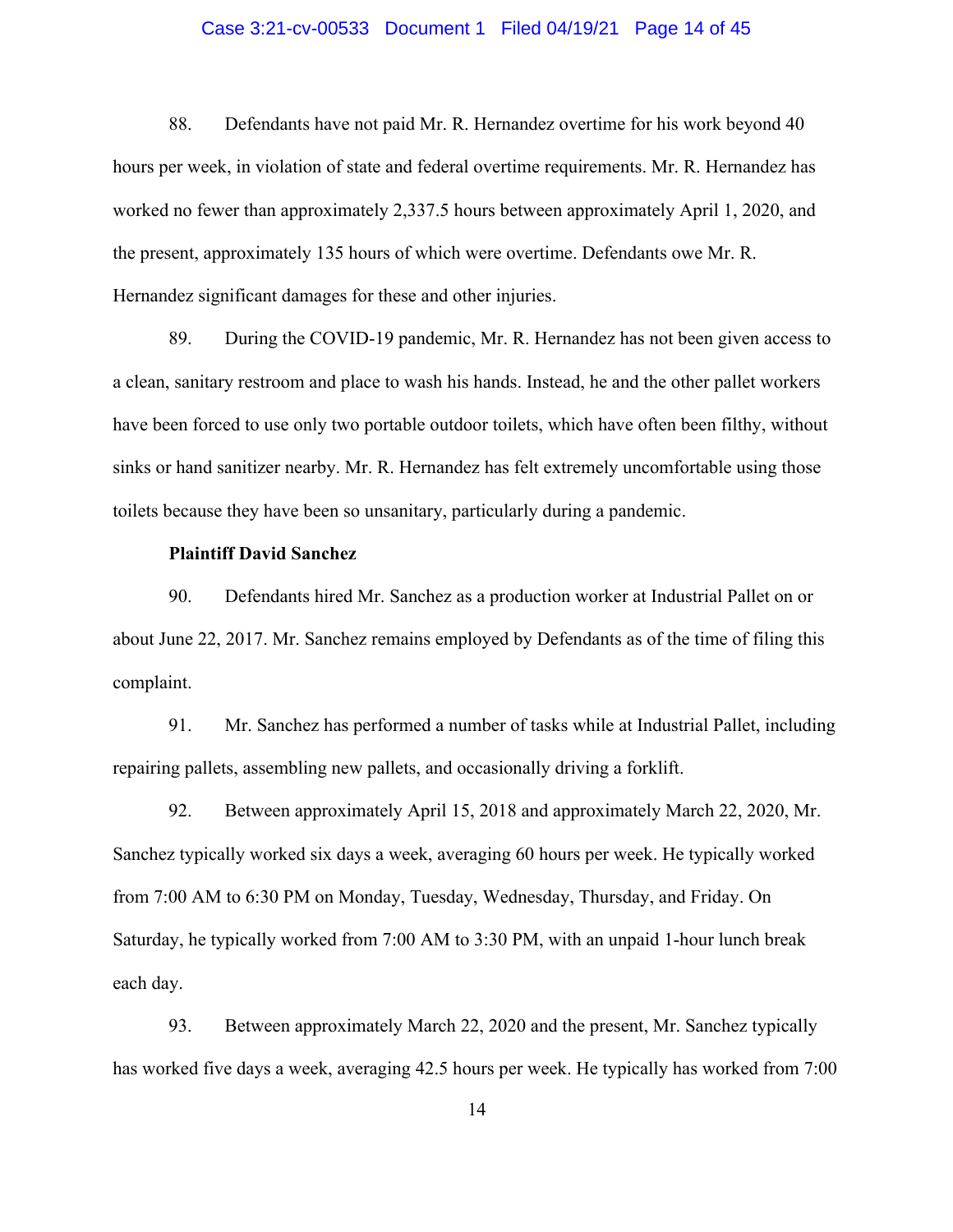# Case 3:21-cv-00533 Document 1 Filed 04/19/21 Page 15 of 45

AM until 4:30 PM on Monday, Tuesday, Wednesday, Thursday, and Friday, with an unpaid 1 hour lunch break each day.

94. Defendants have paid Mr. Sanchez piece rate wages by weekly check.

95. Between approximately April 15, 2018 and approximately August 17, 2018, Defendants paid Mr. Sanchez approximately \$.35 per pallet in piece rate wages. Between approximately August 17, 2018 and the present, Defendants have paid Mr. Sanchez approximately \$.40 per pallet in piece rate wages.

96. Between approximately April 15, 2018 and approximately March 22, 2020, Mr. Sanchez's take-home pay was approximately \$975 per week.

97. Between approximately March 22, 2020 and the present, Mr. Sanchez's takehome pay has been approximately \$725 per week.

98. Defendants have not paid Mr. Sanchez overtime for his work beyond 40 hours per week, in violation of state and federal overtime requirements. Mr. Sanchez has worked no fewer than approximately 8,500 hours between April 15, 2018 and the present, approximately 2,157.5 hours of which were overtime. Defendants owe Mr. Sanchez significant damages for these and other injuries.

# **Plaintiff Raymundo Aguilera Zamudio**

99. Defendants hired Mr. Aguilera to work at Industrial Pallet in 2014. Mr. Aguilera left Defendants' employ for approximately one year in 2017. Mr. Aguilera began work as a production worker at Industrial Pallet on or about July 15, 2019. He remains employed by Defendants as a production worker as of the time of filing this complaint.

100. Mr. Aguilera has performed a number of tasks while at Industrial Pallet, including sorting pallets and cleaning.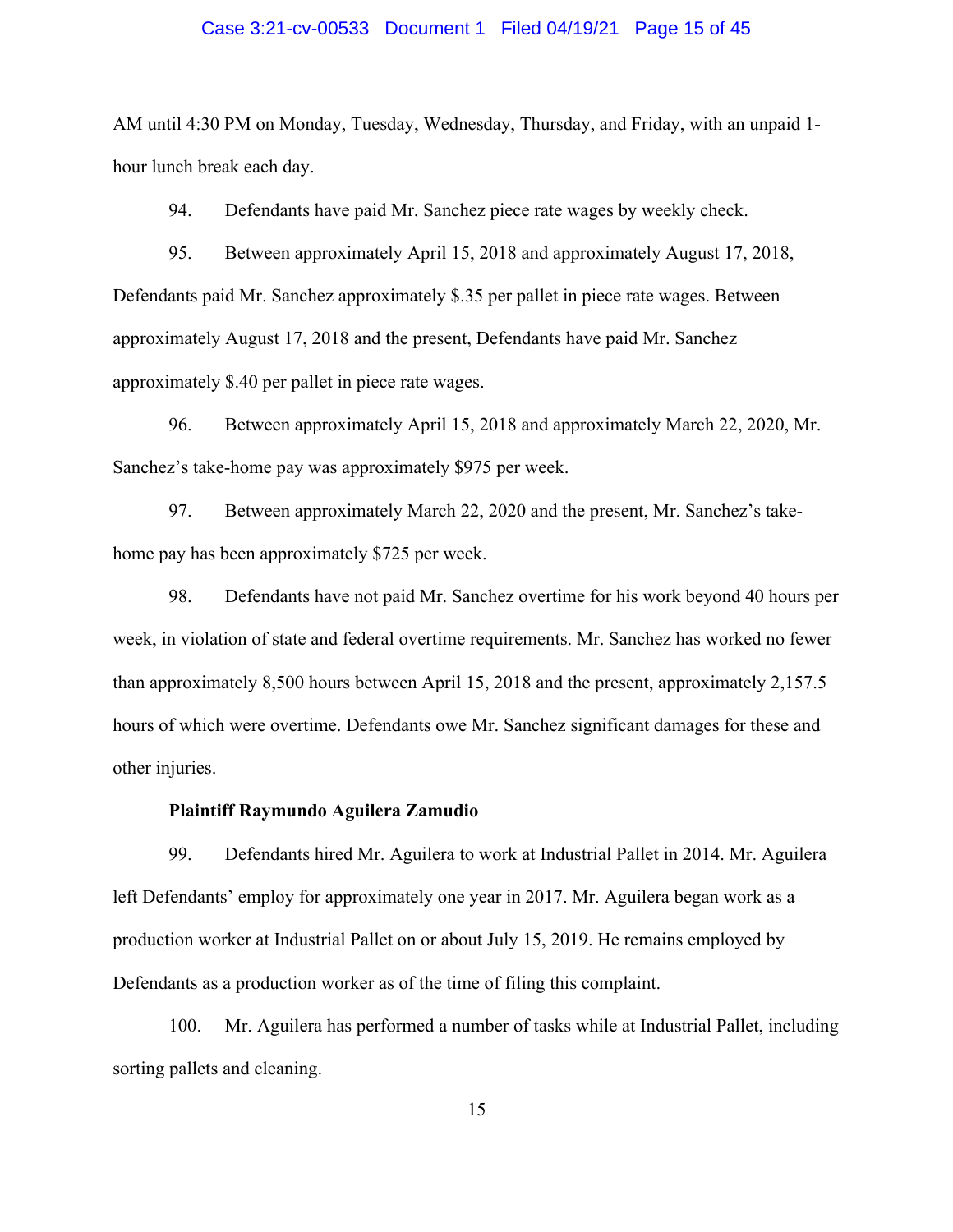# Case 3:21-cv-00533 Document 1 Filed 04/19/21 Page 16 of 45

101. Between approximately July 15, 2019 and approximately March 22, 2020, Mr. Aguilera typically worked six days a week, averaging up to 45 hours per week. He typically worked from 7:00 AM until 2:00 PM on Monday, Tuesday, Wednesday, Thursday, and Friday. On Saturday, he typically worked from 7:00 AM until 1:00 PM, with an unpaid 1-hour lunch break each day.

102. Between approximately July 15, 2019 and approximately March 22, 2020 Defendants required Mr. Aguilera to punch in at 7:00 AM and punch out at 12:00 PM each day, and then continue to work off the clock for the remainder of the workday, often until 2:00 PM.

103. On approximately March 22, 2020, Mr. Aguilera did not punch out at 12:00 PM as expected because he was afraid of increased risk of exposure to COVID-19 from touching the machine to punch out. A supervisor, "Hill," approached him and told him he needed to punch out at noon with the rest of the workers. Mr. Aguilera responded that he was worried about getting sick from handling the machine. After some discussion, "Hill" told him that it was okay if he did not punch out at noon. From that date forward, Mr. Aguilera did not use the time clock machine to punch in and out at Industrial Pallet.

104. Between approximately March 22, 2020 and the present, Mr. Aguilera typically has worked five days a week, averaging 35 hours per week. He typically worked from 7:00 AM until 2:00 PM on Monday, Tuesday, Wednesday, Thursday, and Friday. Mr. Aguilera has sometimes worked an additional 2 hours, from 2:00 PM to 4:00 PM. On Saturday, Mr. Aguilera typically worked from 7:00 AM until 1:00 PM, with an unpaid 1-hour lunch break each day.

105. Defendants have paid Mr. Aguilera a combination of hourly wages and piece rate wages, depending on the tasks he performed, by weekly check.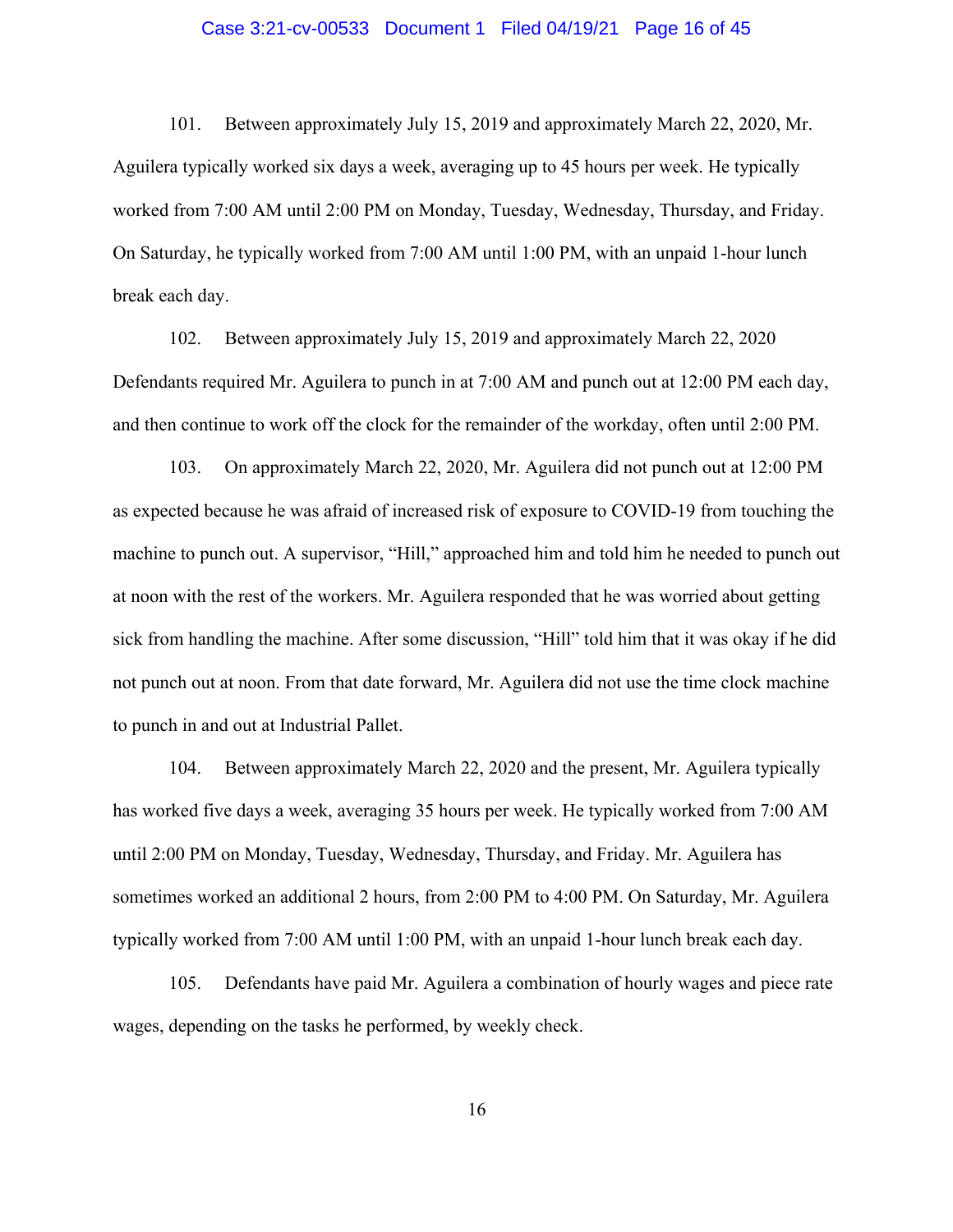# Case 3:21-cv-00533 Document 1 Filed 04/19/21 Page 17 of 45

106. When working for hourly wages between approximately July 15, 2019 and approximately March 22, 2021, Defendants paid Mr. Aguilera at a rate of \$12.00 per hour. When working for hourly wages between approximately March 22, 2021 and the present, Defendants have paid Mr. Aguilera at a rate of \$15.00 per hour. Between approximately July 15, 2019 and the present, Mr. Aguilera has worked no more than approximately 10 hours per week.

107. When working for piece rate wages between approximately July 15, 2019 and the present, Defendants have paid Mr. Aguilera \$.08 per pallet in piece rate wages.

108. Between approximately July 15, 2019 and approximately March 22, 2020, Mr. Aguilera's take-home pay was approximately \$725.00 per week.

109. Between approximately March 22, 2020 and the present, Mr. Aguilera's takehome pay has been approximately \$625.00 per week.

110. Defendants have not paid Mr. Aguilera overtime for his work beyond 40 hours per week, in violation of state and federal overtime requirements. Mr. Aguilera has worked no fewer than approximately 3,455 hours between approximately July 15, 2019 and the present, up to 170 hours of which were overtime. Defendants owe Mr. Aguilera significant damages for these and other injuries.

#### **Plaintiff Sergio Angel**

111. Defendants hired Mr. Angel as a production worker at Industrial Pallet on or about September 13, 2005. Mr. Angel remains employed by Defendants as of the time of filing this complaint.

112. Mr. Angel has performed a number of tasks while at Industrial Pallet, including production and assembly of new pallets.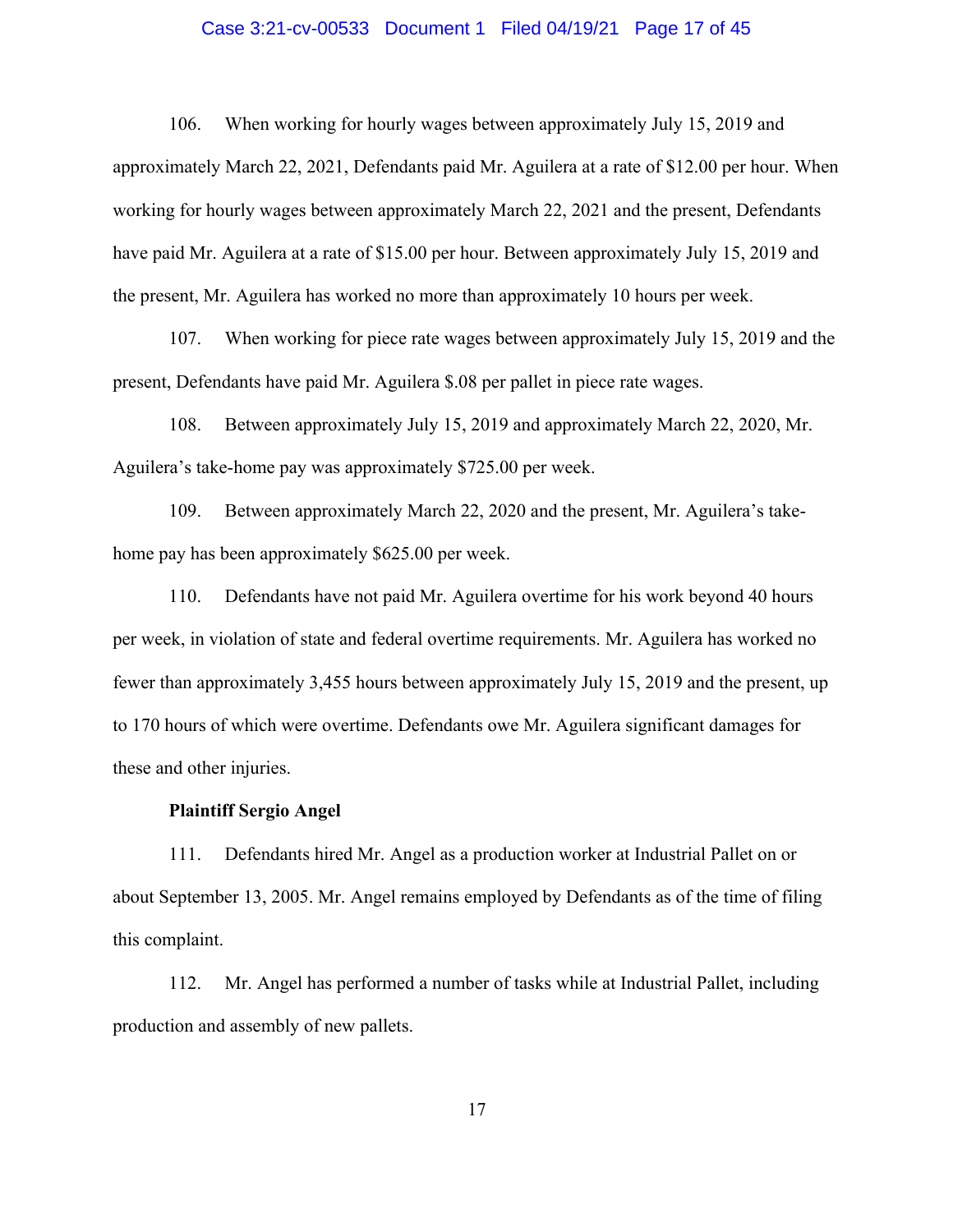# Case 3:21-cv-00533 Document 1 Filed 04/19/21 Page 18 of 45

113. Between approximately April 15, 2018 and approximately March 22, 2020, Mr. Angel typically worked six days a week, averaging 60 hours per week. He typically worked from 7:00 AM to 6:30 PM on Monday, Tuesday, Wednesday, Thursday, and Friday. On Saturday, he typically worked from 7:00 AM to 3:30 PM, with an unpaid 1-hour lunch break each day.

114. Between approximately April 15, 2018 and the present, Mr. Angel typically has worked five days a week, averaging 42.5 hours per week. He typically has worked from 7:00 AM until 4:30 PM on Monday, Tuesday, Wednesday, Thursday, and Friday, with an unpaid 1 hour lunch break each day.

115. Defendants have paid Mr. Angel piece rate wages by weekly check.

116. Between approximately April 15, 2018 and the present, Defendants have paid Mr. Angel approximately \$.90 per pallet in piece rate wages.

117. Between approximately April 15, 2018 and approximately March 22, 2020, Mr. Angel's take-home pay was approximately \$970 per week.

118. Between approximately March 22, 2020 and the present, Mr. Angel's take-home pay has been approximately \$630 per week.

119. Defendants have not paid Mr. Angel overtime for his work beyond 40 hours per week, in violation of state and federal overtime requirements. Mr. Angel has worked no fewer than approximately 8,482.5 hours between approximately April 15, 2018 and the present, approximately 2,140 hours of which were overtime. Defendants owe Mr. Angel significant damages for these and other injuries.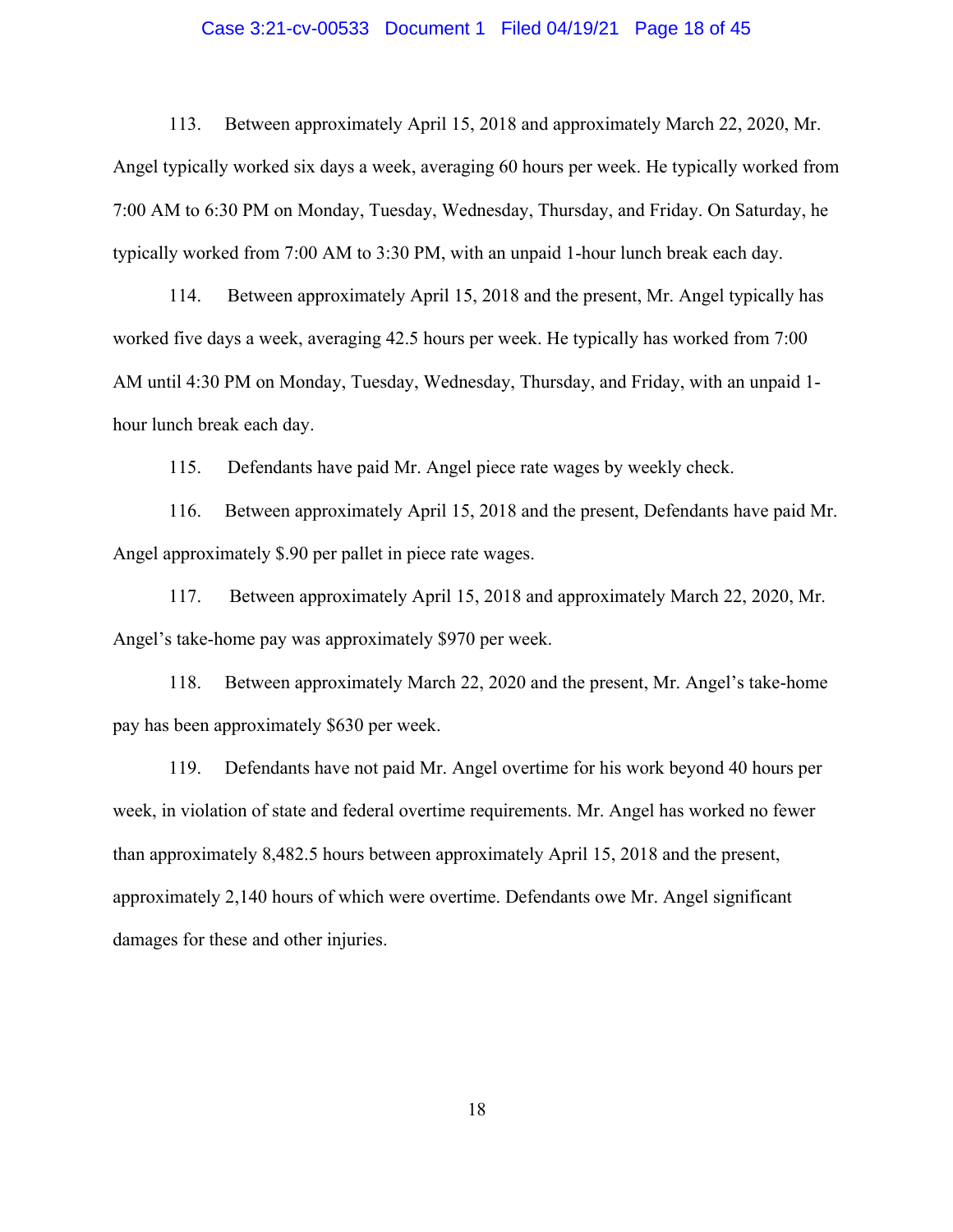# **Plaintiff Fernando Avila**

120. Defendants hired Mr. Avila as a production worker at Industrial Pallet on or about January 1, 2015. Mr. Avila remains employed by Defendants as of the time of filing this complaint.

121. Mr. Avila has performed a number of tasks while at Industrial Pallet, including repairing and refurbishing old pallets, and production and assembly of new pallets.

122. Between approximately April 15, 2018 and approximately March 22, 2020, Mr. Avila typically worked six days a week, averaging 60 hours per week. He typically worked from 7:00 AM to 6:30 PM on Monday, Tuesday, Wednesday, Thursday, and Friday. On Saturday, he typically worked from 7:00 AM to 3:30 PM, with an unpaid 1-hour lunch break each day.

123. Between approximately March 22, 2020 and the present, Mr. Avila typically has worked five days a week, averaging 42.5 hours per week. He typically has worked from 7:00 AM until 4:30 PM on Monday, Tuesday, Wednesday, Thursday, and Friday, with an unpaid 1 hour lunch break each day.

124. Defendants have paid Mr. Avila piece rate wages by weekly check.

125. Between approximately April 15, 2018 and approximately August 17, 2018, Defendants paid Mr. Avila approximately \$.35 per pallet in piece rate wages.

126. Between approximately August 17, 2018 and approximately December 23, 2019, Defendants paid Mr. Avila approximately \$.40 per pallet in piece rate wages.

127. Between approximately December 23, 2019 and approximately March 8, 2021, Defendants paid Mr. Avila approximately \$.90 per pallet in piece rate wages.

128. Between approximately March 8, 2021 and the present, Defendants have paid Mr. Avila approximately \$.95 per pallet in piece rate wages.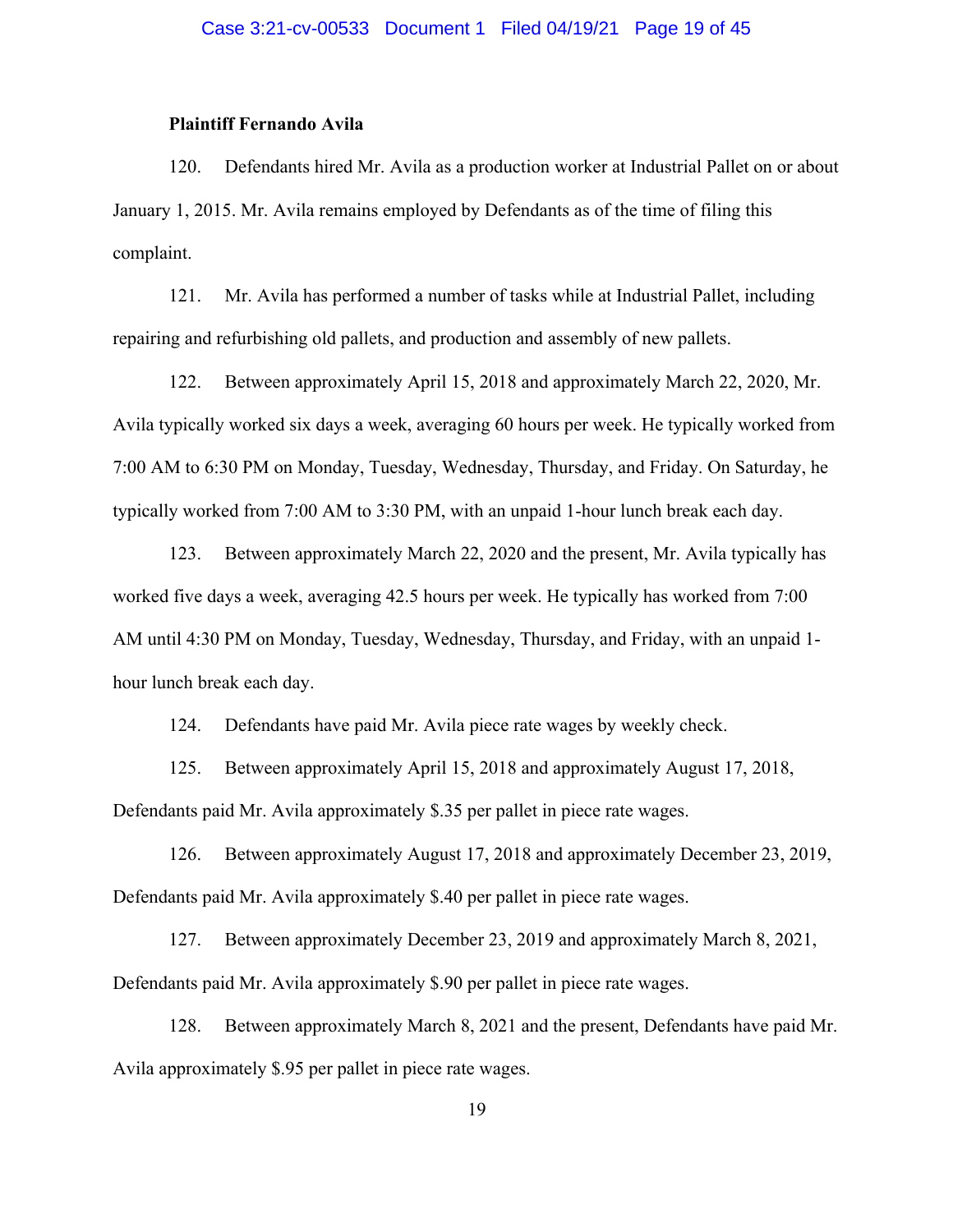# Case 3:21-cv-00533 Document 1 Filed 04/19/21 Page 20 of 45

129. Between approximately April 15, 2018 and March 22, 2020, Mr. Avila's takehome pay was approximately \$750 per week.

130. Between approximately March 22, 2020 and the present, Mr. Avila's take-home pay has been approximately \$630 per week.

131. Defendants have not paid Mr. Avila overtime for his work beyond 40 hours per week, in violation of state and federal overtime requirements. Mr. Avila has worked no fewer than approximately 8,482.5 hours between approximately April 15, 2018 and the present, approximately 2,140 hours of which were overtime. Defendants owe Mr. Avila significant damages for these and other injuries.

### **Plaintiff Gabino Chach**

132. Defendants hired Mr. Gabino Chach ("G. Chach") as a production worker at Industrial Pallet on or about January 3, 2017. Mr. G. Chach remains employed by Defendants as of the time of filing this complaint.

133. Mr. G. Chach has performed a number of tasks while at Industrial Pallet, including fixing and refurbishing damaged pallets.

134. Between approximately April 15, 2018 and approximately March 22, 2020, Mr. G. Chach typically worked six days a week, averaging 60 hours per week. He typically worked from 7:00 AM to 6:30 PM on Monday, Tuesday, Wednesday, Thursday, and Friday. On Saturday, he typically worked from 7:00 AM to 3:30 PM, with an unpaid 1-hour lunch break each day.

135. Between approximately March 22, 2020 and the present, Mr. G. Chach typically has worked five days a week, averaging 42.5 hours per week. He typically has worked from 7:00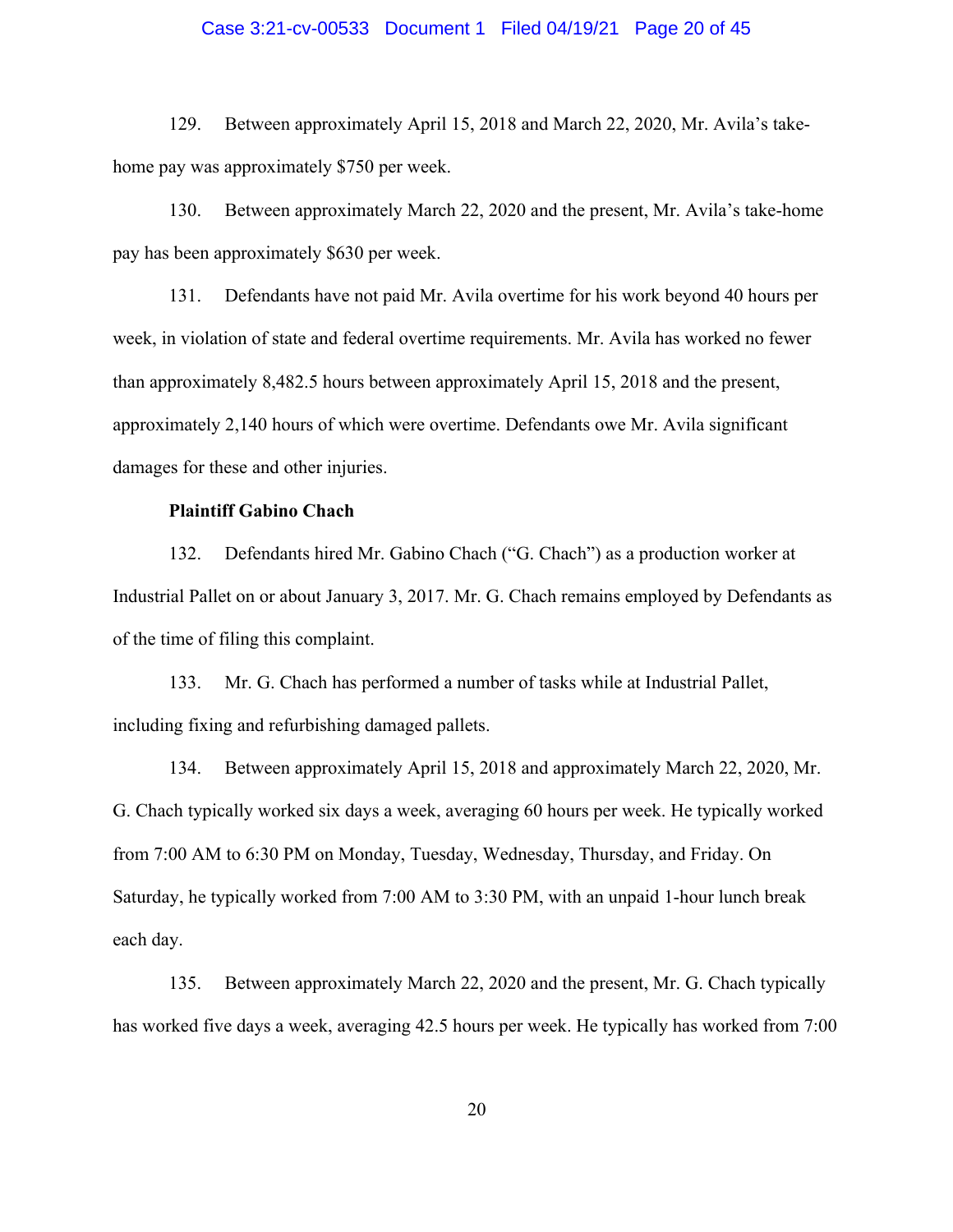# Case 3:21-cv-00533 Document 1 Filed 04/19/21 Page 21 of 45

AM until 4:30 PM on Monday, Tuesday, Wednesday, Thursday, and Friday, with an unpaid 1 hour lunch break each day.

136. Defendants have paid Mr. G. Chach piece rate wages by weekly check.

137. Between approximately April 15, 2018 and approximately March 22, 2021, Defendants paid Mr. G. Chach approximately \$.40 per pallet in piece rate wages.

138. Between approximately March 22, 2021 and the present, Defendants have paid Mr. G. Chach approximately \$.45 per pallet in piece rate wages.

139. Between approximately April 15, 2018 and March 22, 2020, Mr. G. Chach's takehome pay was approximately \$1200 per week.

140. Between March 22, 2020 and the present, Mr. G. Chach's take-home pay has been approximately \$950 per week.

141. Defendants have not paid Mr. G. Chach overtime for his work beyond 40 hours per week, in violation of state and federal overtime requirements. Mr. G. Chach has worked no fewer than approximately 8,482.5 hours between approximately April 15, 2018 and the present, approximately 2,140 hours of which were overtime. Defendants owe Mr. G. Chach significant damages for these and other injuries.

#### **Plaintiff Miguel Chach**

142. Defendants hired Mr. Miguel Chach ("M. Chach") to work at Industrial Pallet on or about June 2019. Mr. M. Chach began work at Industrial Pallet as a production worker about two months after the start of his employment, on or about August 1, 2019. Mr. M. Chach remains employed as a production worker by Defendants as of the time of filing this complaint.

143. Mr. M. Chach has performed a number of tasks while at Industrial Pallet, including sorting pallets and fixing and refurbishing damaged pallets.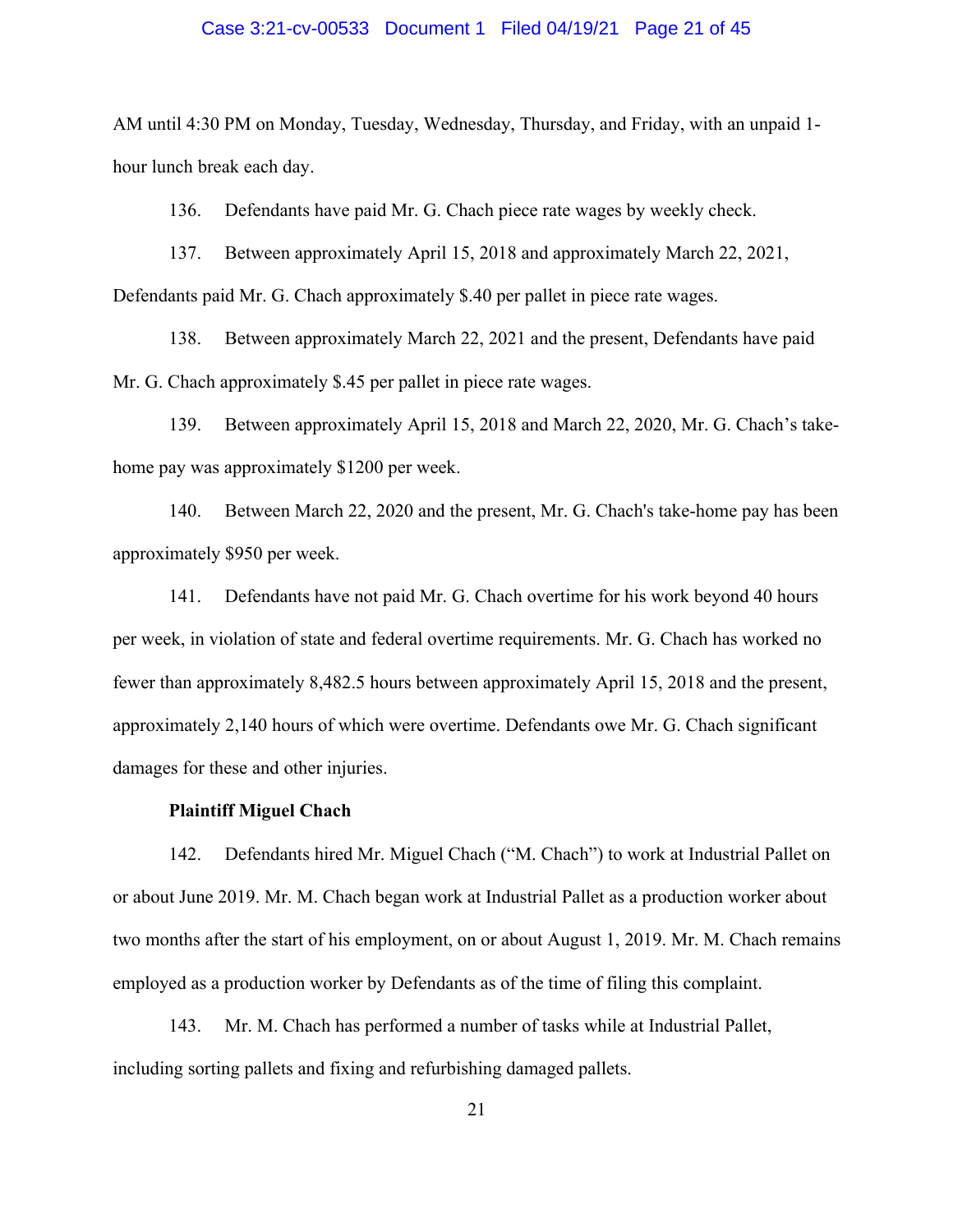# Case 3:21-cv-00533 Document 1 Filed 04/19/21 Page 22 of 45

144. Between approximately August 1, 2019 and approximately March 22, 2020, Mr. M. Chach typically worked six days a week, averaging 60 hours per week. He typically worked from 7:00 AM to 6:30 PM on Monday, Tuesday, Wednesday, Thursday, and Friday. On Saturday, he typically worked from 7:00 AM to 3:30 PM, with an unpaid 1-hour lunch break each day.

145. Between approximately March 22, 2020 and the present, Mr. M. Chach typically has worked five days a week, averaging 42.5 hours per week. He typically has worked from 7:00 AM until 4:30 PM on Monday, Tuesday, Wednesday, Thursday, and Friday. He typically took an unpaid 1-hour lunch break during each day that he worked.

146. Defendants have paid Mr. M. Chach piece rate wages by weekly check since he became a production worker on or about August 1, 2019.

147. Between approximately August 1, 2019 and the present, Defendants have paid Mr. M. Chach approximately \$.40 per pallet in piece rate wages.

148. Between approximately August 1, 2019 and approximately March 22, 2020, Mr. M. Chach's take-home pay was approximately \$925 per week.

149. Between approximately March 22, 2020 and the present, Mr. M. Chach's takehome pay has been approximately \$750 per week.

150. Defendants have not paid Mr. M. Chach overtime for his work beyond 40 hours per week, in violation of state and federal overtime requirements. Mr. M. Chach has worked no fewer than approximately 4,402.5 hours between approximately August 1, 2019 and the present approximately 802.5 of which were overtime. Defendants owe Mr. M. Chach significant damages for these and other injuries.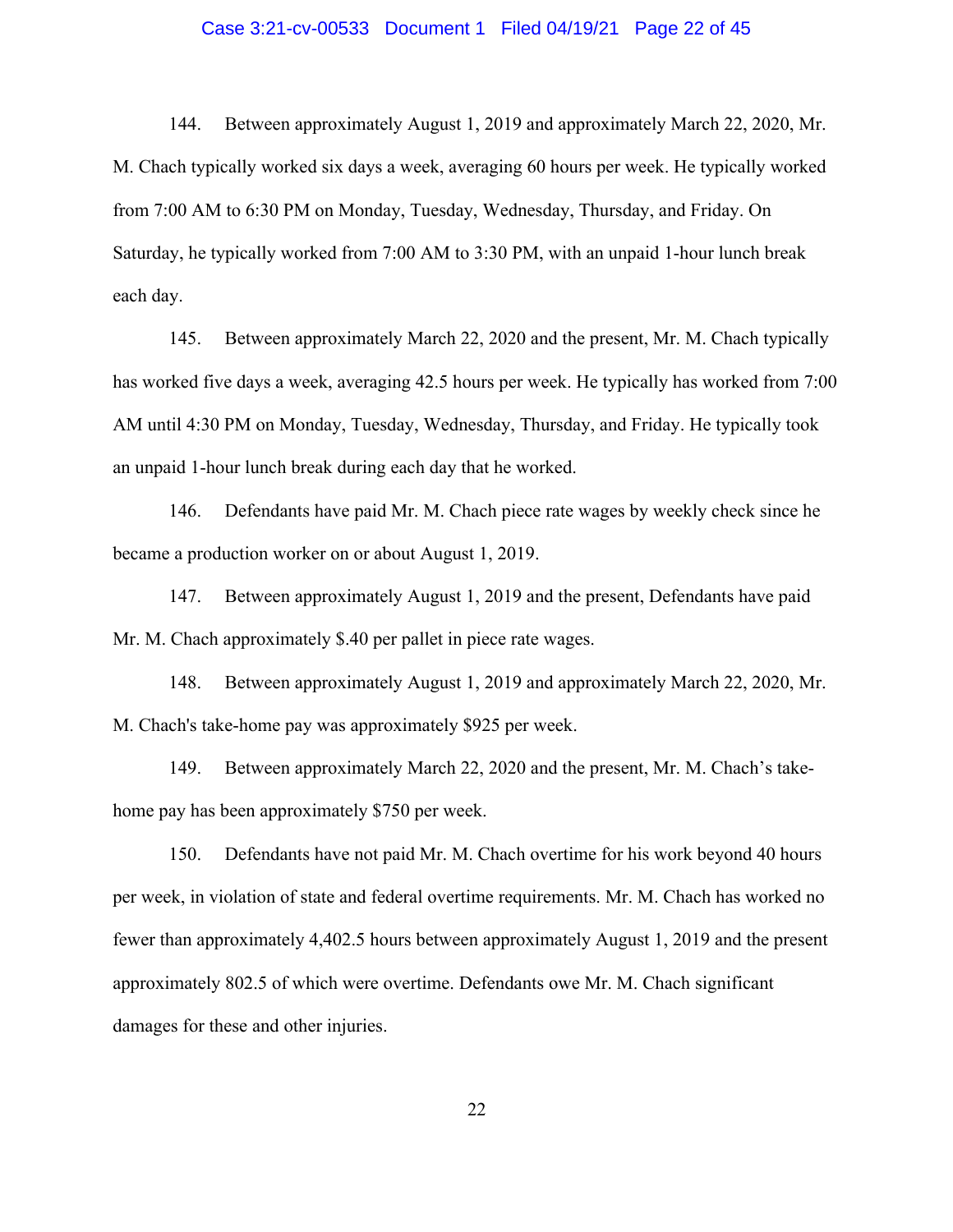# **Plaintiff Federico Ciprian**

151. Defendants hired Mr. Ciprian as a production worker at Industrial Pallet on or about January 1, 2018. Mr. Ciprian remains employed by Defendants as of the time of filing this complaint.

152. Mr. Ciprian has performed a number of tasks while at Industrial Pallet, including fixing and refurbishing damaged pallets.

153. Between approximately April 15, 2018 and approximately March 22, 2020, Mr. Ciprian typically worked six days a week, averaging 60 hours per week. He typically worked from 7:00 AM to 6:30 PM on Monday, Tuesday, Wednesday, Thursday, and Friday. On Saturday, he typically worked from 7:00 AM to 3:30 PM, with an unpaid 1-hour lunch break each day.

154. Between approximately March 22, 2020 and the present, Mr. Ciprian typically has worked five days a week, averaging 42.5 hours per week. He typically has worked from 7:00 AM until 4:30 PM on Monday, Tuesday, Wednesday, Thursday, and Friday, with an unpaid 1 hour lunch break each day.

155. Defendants have paid Mr. Ciprian paid piece rate wages by weekly check.

156. Between approximately April 15, 2018 and the present, Defendants have paid Mr. Ciprian approximately \$.40 per pallet in piece rate wages.

157. Between April 15, 2018 and March 22, 2020, Mr. Ciprian's take-home pay was approximately \$950 per week.

158. Between March 22, 2020 and the present, Mr. Ciprian's take-home pay has been approximately \$700 per week.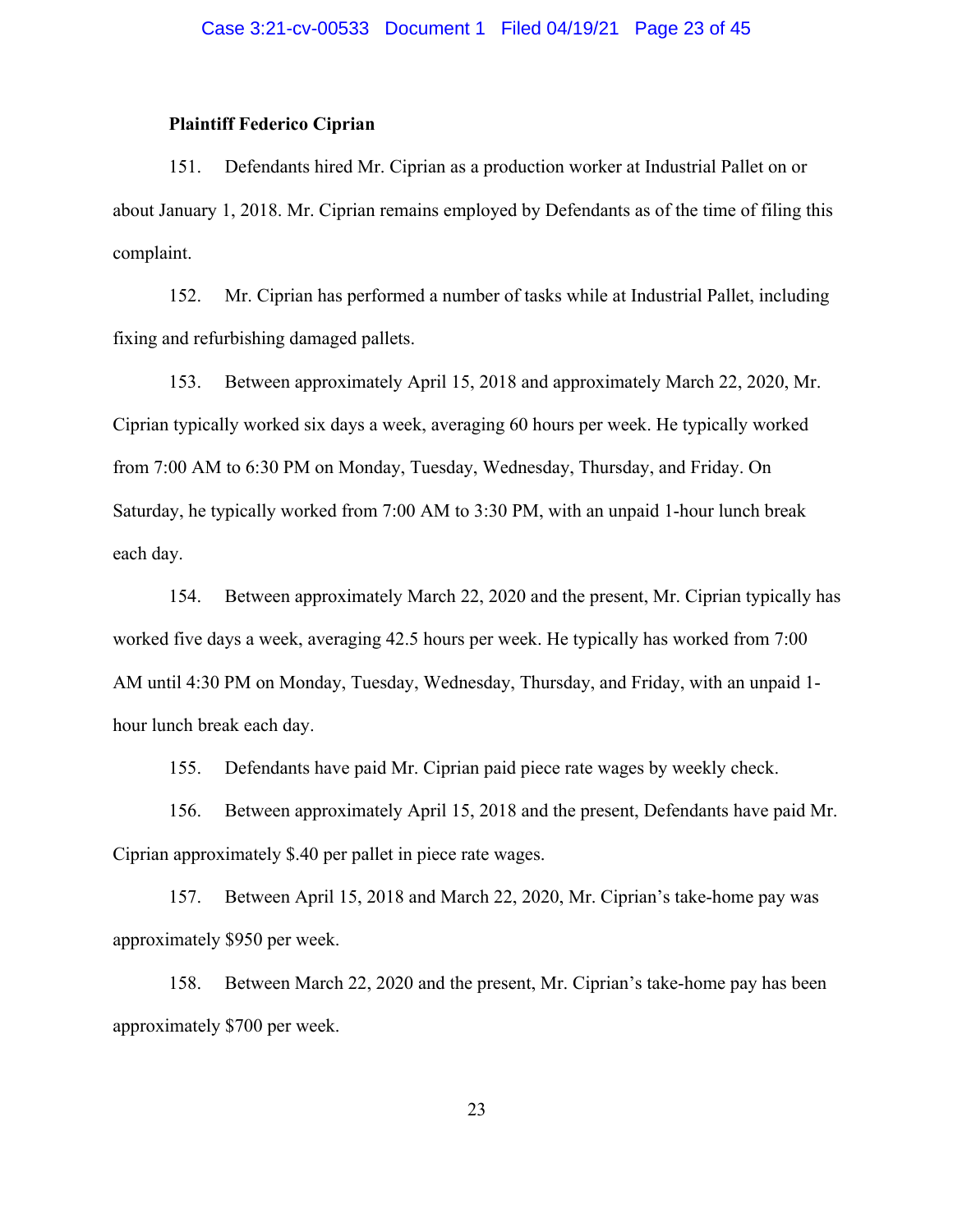### Case 3:21-cv-00533 Document 1 Filed 04/19/21 Page 24 of 45

159. Defendants have not paid Mr. Ciprian overtime for his work beyond 40 hours per week, in violation of state and federal overtime requirements. Mr. Ciprian has worked no fewer than approximately 8,482.5 hours between approximately April 15, 2018 and the present, approximately 2,140 hours of which were overtime. Defendants owe Mr. Ciprian significant damages for these and other injuries.

### **Plaintiff Francisco Gonzalez**

160. Defendants hired Mr. Gonzalez to work as a production worker at Industrial Pallet on or about June 15, 2020. Mr. Gonzalez remains employed by Defendants as of the time of filing this complaint.

161. Mr. Gonzalez has performed a number of tasks while at Industrial Pallet, including fixing and refurbishing damaged pallets.

162. Between approximately June 15, 2020 and the present, Mr. Gonzalez typically has worked five days a week, averaging 42.5 hours per week. He typically has worked from 7:00 AM until 4:30 PM on Monday, Tuesday, Wednesday, Thursday, and Friday, with an unpaid 1 hour lunch break each day.

163. Defendants have paid Mr. Gonzalez piece rate wages by weekly check.

164. Between approximately June 15, 2020 and approximately March 22, 2021,

Defendants paid Mr. Gonzalez approximately \$.40 per pallet in piece rate wages.

165. Between approximately March 22, 2021 and the present, Defendants have paid Mr. Gonzalez approximately \$.45 per pallet in piece rate wages.

166. Between approximately June 15, 2020 and the present, Mr. Gonzalez's take-home pay has been approximately \$900 per week.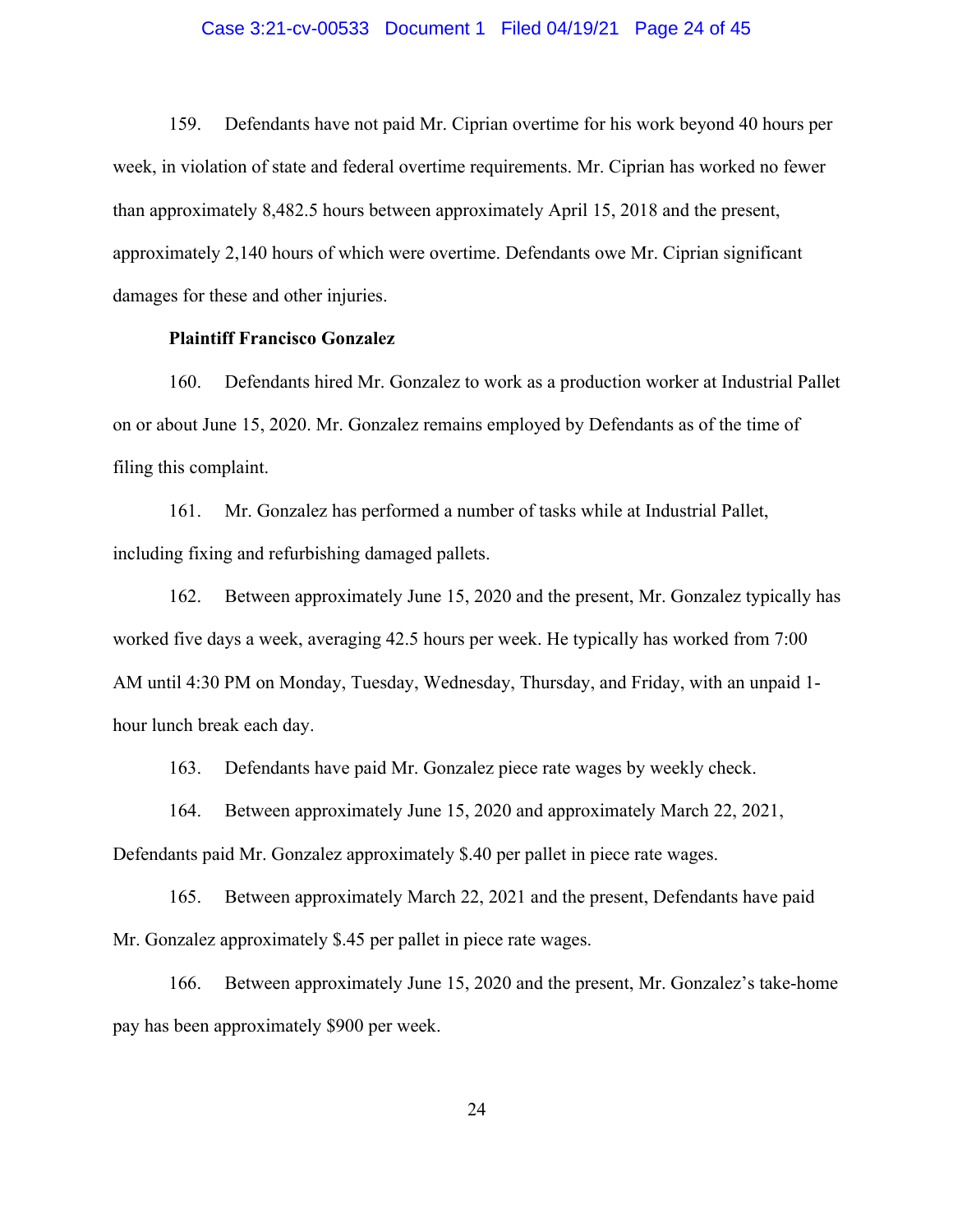### Case 3:21-cv-00533 Document 1 Filed 04/19/21 Page 25 of 45

167. Defendants have not paid Mr. Gonzalez overtime for his work beyond 40 hours per week, in violation of state and federal overtime requirements. Mr. Gonzalez has worked no fewer than approximately 1,870.5 hours between approximately June 15, 2020 and the present, approximately 110 hours of which were overtime. Defendants owe Mr. Gonzalez significant damages for these and other injuries.

### **Plaintiff Gustavo Hernandez**

168. Defendants hired Mr. Gustavo Hernandez ("G. Hernandez") to work at Industrial Pallet on or about March 4, 2020. Mr. G. Hernandez began work at Industrial Pallet as a production worker on or about July 29, 2020. Mr. G. Hernandez remains employed as a production worker by Defendants as of the time of filing this complaint.

169. Mr. G. Hernandez has performed a number of tasks while at Industrial Pallet, including fixing and refurbishing damaged pallets.

170. Between approximately July 29, 2020 and the present, Mr. G. Hernandez typically worked five days a week, averaging 42.5 hours per week. He typically worked from 7:00 AM until 4:30 PM on Monday, Tuesday, Wednesday, Thursday, and Friday, with an unpaid 1-hour lunch break each day.

171. Defendants have regularly paid Mr. G. Hernandez piece rate wages by weekly check since he became a production worker on or about July 29, 2020.

172. Between approximately July 29, 2020 and approximately March 22, 2021, Defendants paid Mr. G. Hernandez approximately \$.40 per pallet in piece rate wages.

173. Between approximately March 22, 2021 and the present, Defendants have paid Mr. G. Hernandez approximately \$.45 per pallet in piece rate wages.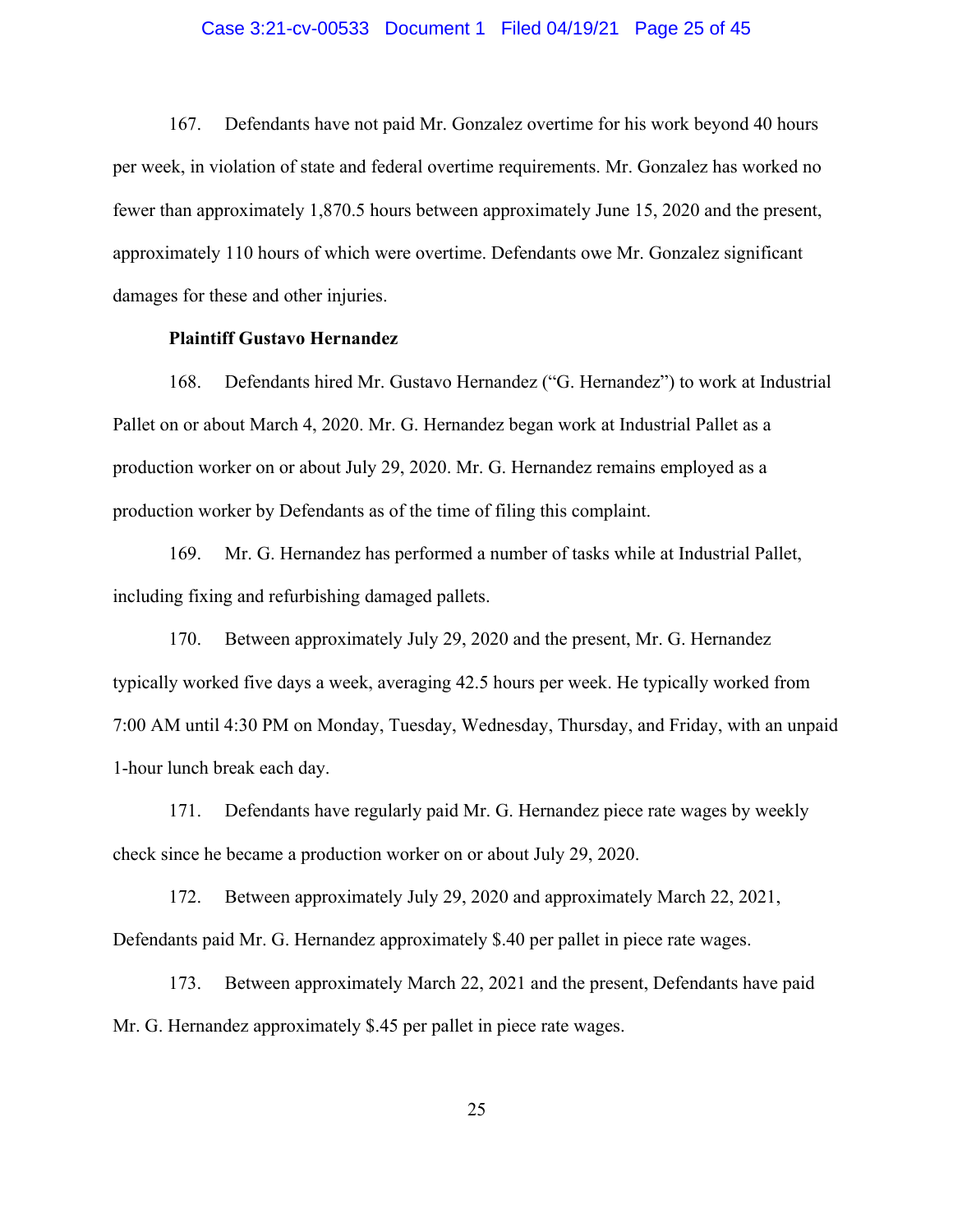# Case 3:21-cv-00533 Document 1 Filed 04/19/21 Page 26 of 45

174. Between approximately July 29, 2020 and the present, Mr. G. Hernandez's takehome pay has been approximately \$800 per week.

175. Defendants have not paid Mr. G. Hernandez overtime for his work beyond 40 hours per week, in violation of state and federal overtime requirements. Mr. G. Hernandez has worked no fewer than approximately 1,487.5 hours between approximately July 29, 2020 and the present, approximately 87.5 hours of which were overtime. Defendants owe Mr. G. Hernandez significant damages for these and other injuries.

176. Defendants forced Mr. G. Hernandez and several other production workers to work outside in all weathers, including cold, rain, and extreme heat, while white workers were permitted to work inside with heat and air conditioning.

# **Plaintiff Francisco Julian**

177. Defendants hired Mr. Julian to work at Industrial Pallet on or about March of 2020. Mr. Julian began work at Industrial Pallet as a production worker on or about November 30, 2020. Mr. Julian remains employed by Defendants as a production worker as of the time of filing this complaint.

178. Mr. Julian has performed a number of tasks while at Industrial Pallet, including fixing and refurbishing damaged pallets.

179. Between approximately November 30, 2020 and the present, Mr. Julian typically has worked five days a week, averaging 42.5 hours per week. He typically has worked from 7:00 AM until 4:30 PM on Monday, Tuesday, Wednesday, Thursday, and Friday, with an unpaid 1 hour lunch break each day.

180. Between approximately November 30, 2020 and the present, Defendants have paid Mr. Julian piece rate wages by weekly check.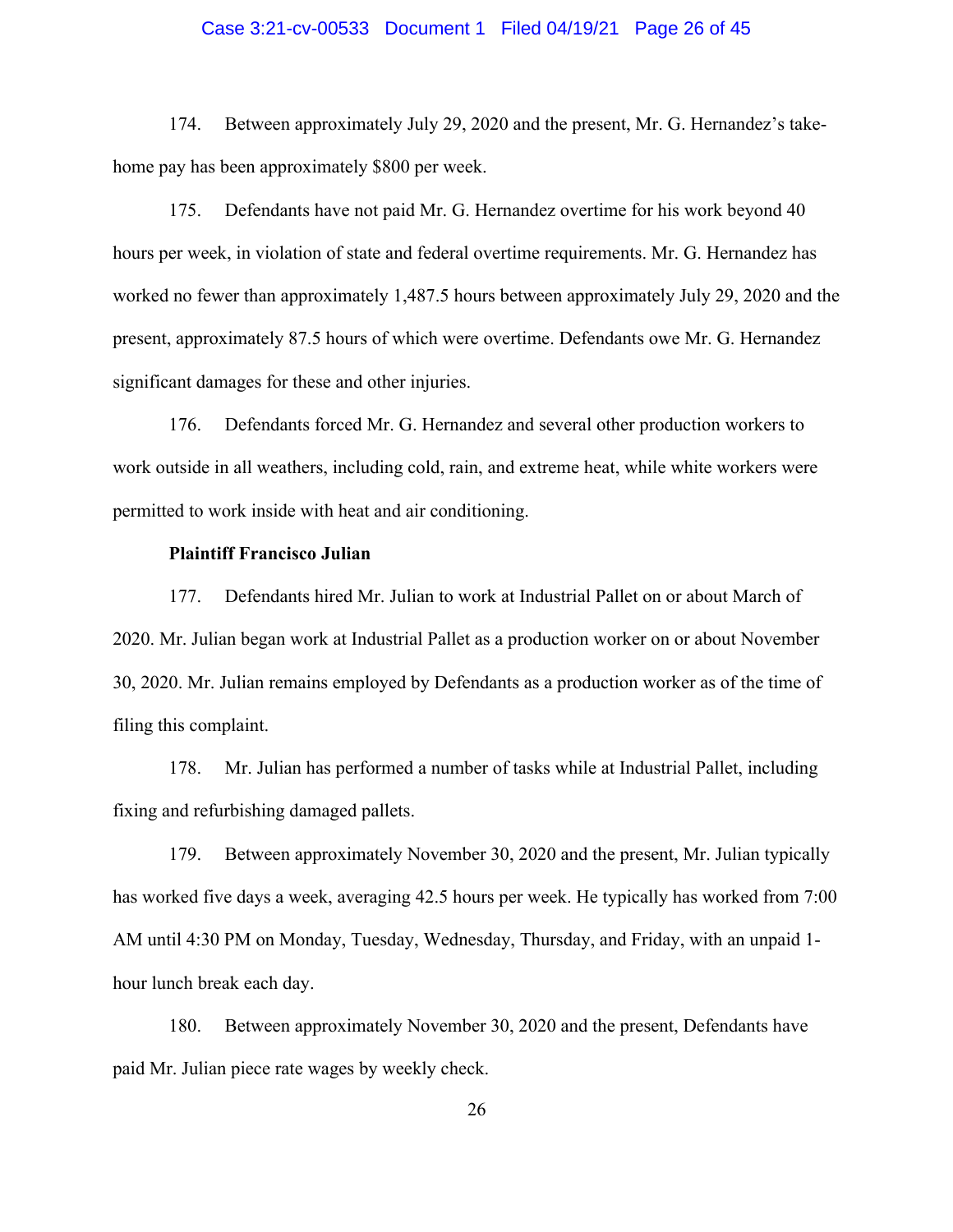# Case 3:21-cv-00533 Document 1 Filed 04/19/21 Page 27 of 45

181. Between approximately November 30, 2020 and approximately March 22, 2021, Defendants paid Mr. Julian approximately \$.40 per pallet in piece rate wages.

182. Between approximately March 22, 2021 and the present, Defendants have paid Mr. Julian approximately \$.45 per pallet in piece rate wages.

183. Between approximately November 30, 2020 and the present, Mr. Julian's takehome pay has been approximately \$775 per week.

184. Defendants have not paid Mr. Julian overtime for his work beyond 40 hours per week, in violation of state and federal overtime requirements. Mr. Julian has worked no fewer than approximately 850 hours between approximately November 30, 2020 and the present, approximately 50 hours of which were overtime. Defendants owe Mr. Julian significant damages for these and other injuries.

#### **Plaintiff Francisco Martin**

185. Defendants hired Mr. Martin as a production worker at Industrial Pallet in spring 2013. Mr. Martin remains employed by Defendants as of the time of filing this complaint.

186. Mr. Martin has performed a number of tasks while at Industrial Pallet, including fixing and refurbishing damaged pallets.

187. Between approximately April 15, 2018 and approximately March 22, 2020, Mr. Martin typically worked six days a week, averaging 60 hours per week. He typically worked from 7:00 AM to 6:30 PM on Monday, Tuesday, Wednesday, Thursday, and Friday. On Saturday, he typically worked from 7:00 AM to 3:30 PM, with unpaid 1-hour lunch break each day.

188. Between approximately March 22, 2020 and the present, Mr. Martin typically has worked five days a week, averaging 42.5 hours per week. He typically has worked from 7:00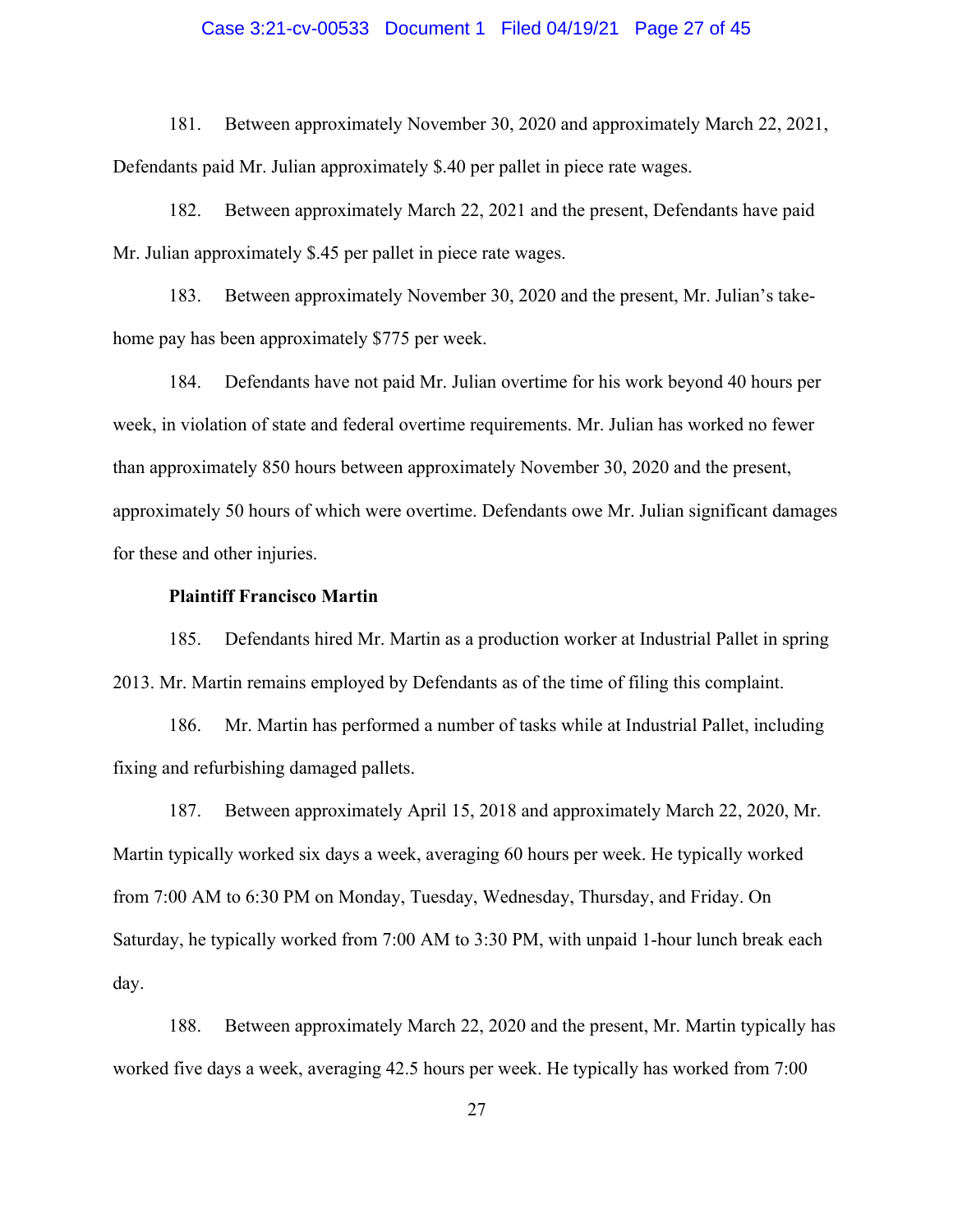# Case 3:21-cv-00533 Document 1 Filed 04/19/21 Page 28 of 45

AM until 4:30 PM on Monday, Tuesday, Wednesday, Thursday, and Friday, with an unpaid 1 hour lunch break each day.

189. Defendants have paid Mr. Martin piece rate wages by weekly check.

190. Between approximately April 15, 2018 and approximately April 12, 2019,

Defendants paid Mr. Martin approximately \$.35 per pallet in piece rate wages.

191. Between approximately April 12, 2019 and approximately February 12, 2021, Defendants paid Mr. Martin approximately \$.40 per pallet in piece rate wages.

192. Between approximately February 12, 2021 and the present, Defendants have paid Mr. Martin approximately \$.45 per pallet in piece rate wages.

193. Between approximately April 15, 2018 and approximately February 12, 2021, Mr. Martin's take-home pay was approximately \$700 per week.

194. Between approximately February 12, 2021 and the present, Mr. Martin's takehome pay has been approximately \$900 per week.

195. Defendants have not paid Mr. Martin overtime for his work beyond 40 hours per week, in violation of state and federal overtime requirements. Mr. Martin has worked no fewer than approximately 8,482.5 hours between approximately April 15, 2018 and the present, approximately 2,140 hours of which were overtime. Defendants owe Mr. Martin significant damages for these and other injuries.

# **Plaintiff Dionicio Nuñez**

196. Defendants hired Mr. Nuñez as a production worker at Industrial Pallet in approximately 2001. Mr. Nuñez remains employed by Defendants as of the time of filing this complaint.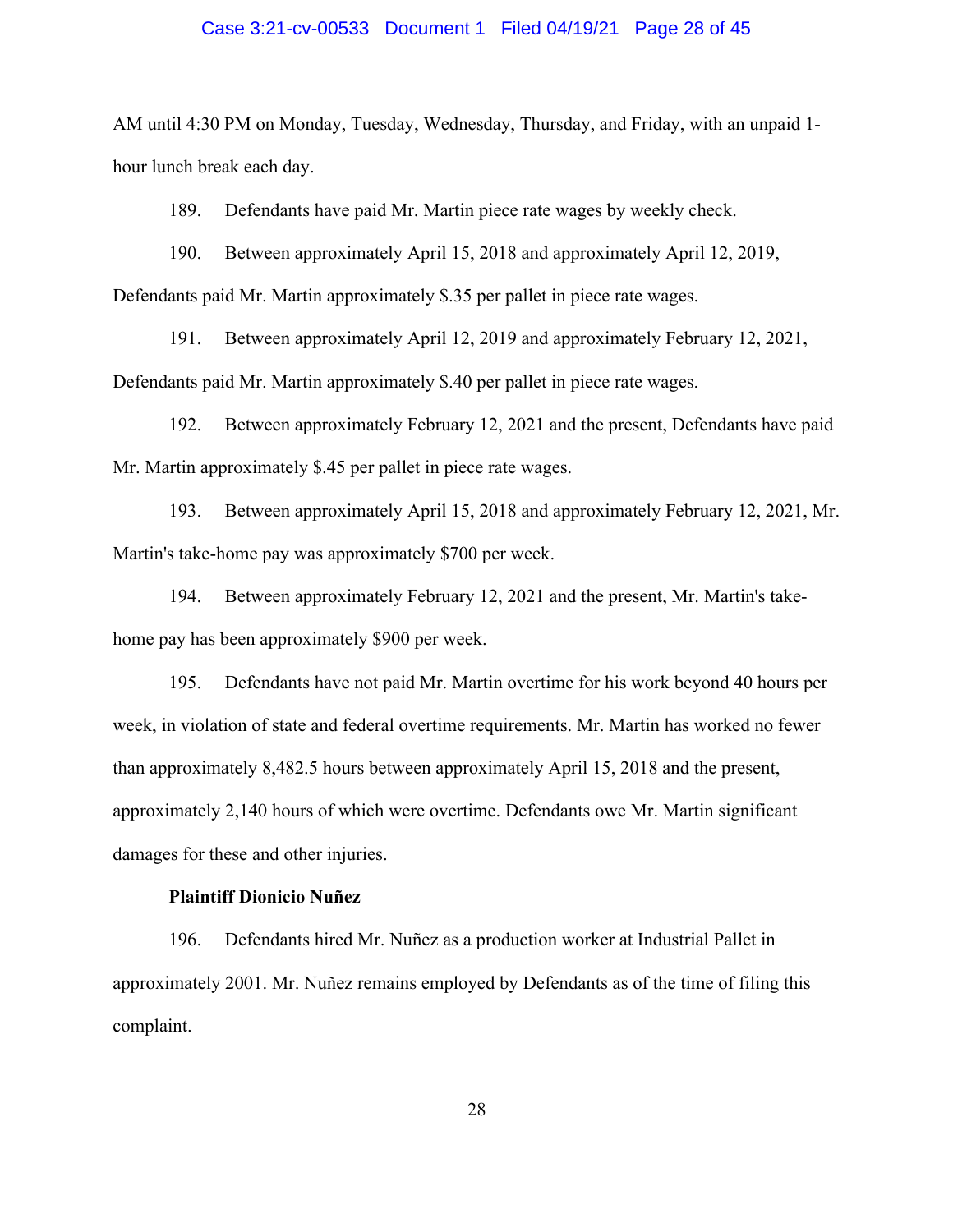# Case 3:21-cv-00533 Document 1 Filed 04/19/21 Page 29 of 45

197. Mr. Nuñez has performed a number of tasks while at Industrial Pallet, including operating a pallet-sorting machine and driving a forklift.

198. Between approximately April 15, 2018 and the present, Mr. Nuñez typically has worked five days a week, averaging 45 hours per week. He typically has worked a nightshift from 2:00 PM to 12:00 AM on Monday, Tuesday, Wednesday, Thursday, and Friday, with an unpaid 1-hour dinner break each day.

199. Defendants have paid Mr. Nuñez a combination of hourly wages and piece rate wages, depending on the tasks he performed, by weekly check.

200. Between approximately April 15, 2018 and approximately April 1, 2019, Defendants paid Mr. Nuñez \$.08 per pallet.

201. Between approximately April 1, 2019 and approximately March 22, 2021, Defendants paid Mr. Nuñez \$.085 per pallet.

202. Between approximately March 22, 2021 and the present, Defendants have paid Mr. Nuñez \$.09 per pallet.

203. Between approximately February 1, 2021 and February 28, 2021, Defendants paid Mr. Nuñez an additional \$13 per hour to drive the forklift for one hour each day.

204. Between approximately March 25, 2018 and approximately March 22, 2020, Mr. Nuñez's take-home pay was approximately \$750 per week.

205. Between approximately March 22, 2020 and the present, Mr. Nuñez's take-home pay has been approximately \$900 per week.

206. Mr. Nuñez have not paid overtime for his work beyond 40 hours per week, in violation of state and federal overtime requirements. Mr. Nuñez has worked no fewer than approximately 7,900 hours between approximately April 15, 2018 and the present,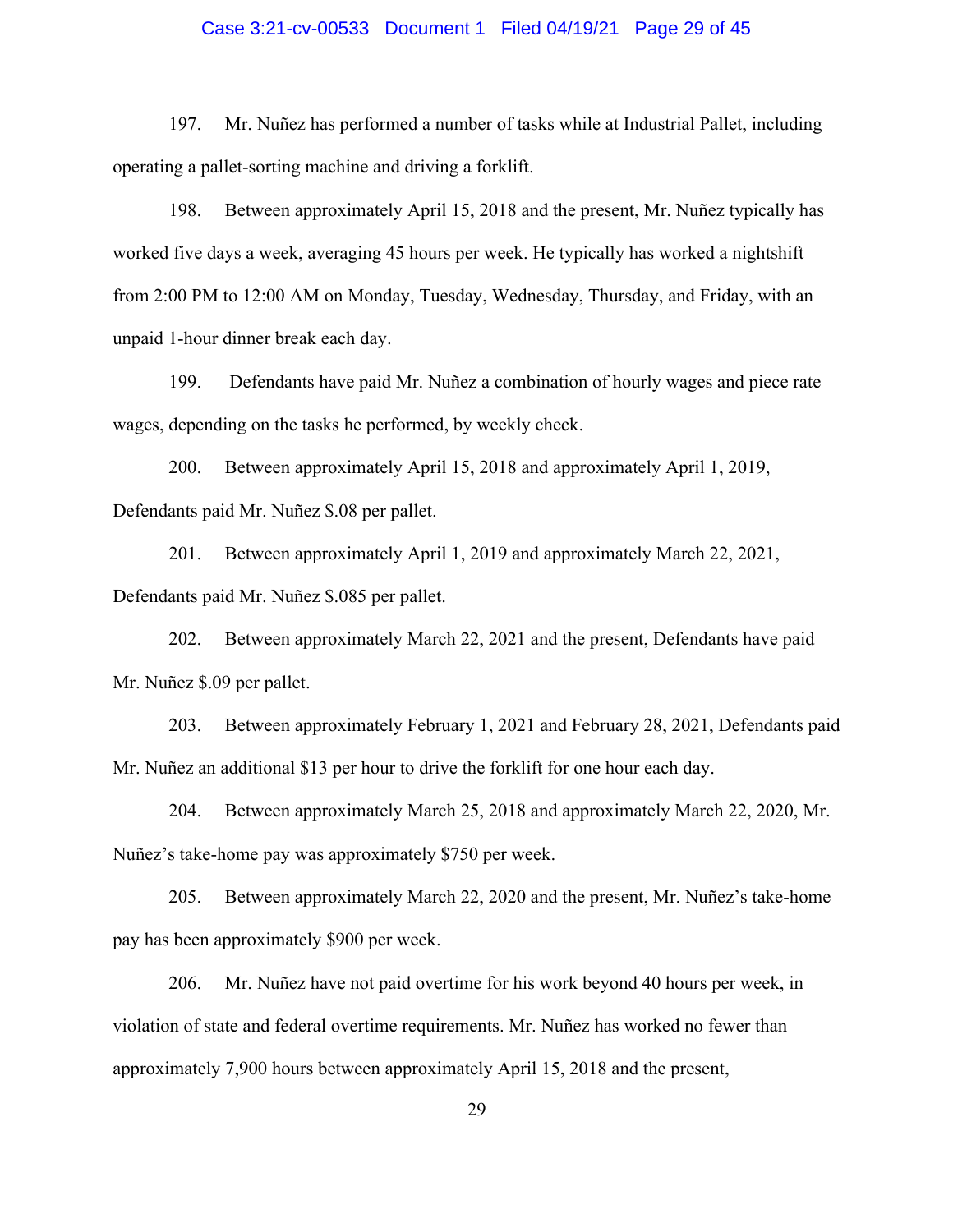# Case 3:21-cv-00533 Document 1 Filed 04/19/21 Page 30 of 45

approximately 1,570 hours of which were overtime. Defendants owe Mr. Nuñez significant damages for these and other injuries.

#### **Plaintiff Sidronio Rebolledo Salas**

207. Defendants hired Mr. Rebolledo as a production worker at Industrial Pallet on or about June 2, 2018. Mr. Rebolledo continued to work for Defendants in production until on or about January 1, 2020, when he returned to hourly work for Defendants as a machine operator. Mr. Rebolledo remains employed by Defendants as an hourly worker as of the time of filing this complaint.

208. Mr. Rebolledo has performed a number of tasks while a production worker at Industrial Pallet, including operating the pallet-sorting machine and repairing pallets.

209. Between approximately June 2, 2018 and approximately April 5, 2019, Mr. Rebolledo typically worked six days a week, averaging 60 hours per week. He typically worked from 7:00 AM to 6:30 PM on Monday, Tuesday, Wednesday, Thursday, and Friday. On Saturday, he typically worked from 7:00 AM to 3:30 PM, with an unpaid 1-hour lunch break each day.

210. Defendants have paid Mr. Rebolledo by weekly check. Mr. Rebolledo was paid piece rate wages while employed by Defendants as a production worker between approximately June 2, 2018 and approximately January 1, 2020.

211. Between approximately June 2, 2018 and approximately April 5, 2019, during which Mr. Rebolledo regularly operated the pallet-sorting machine, Defendants paid Mr. Rebolledo a piece rate of \$.09 per pallet sorted.

212. Between approximately June 2, 2018 and approximately April 5, 2019, Mr. Rebolledo's take-home pay was approximately \$725 per week.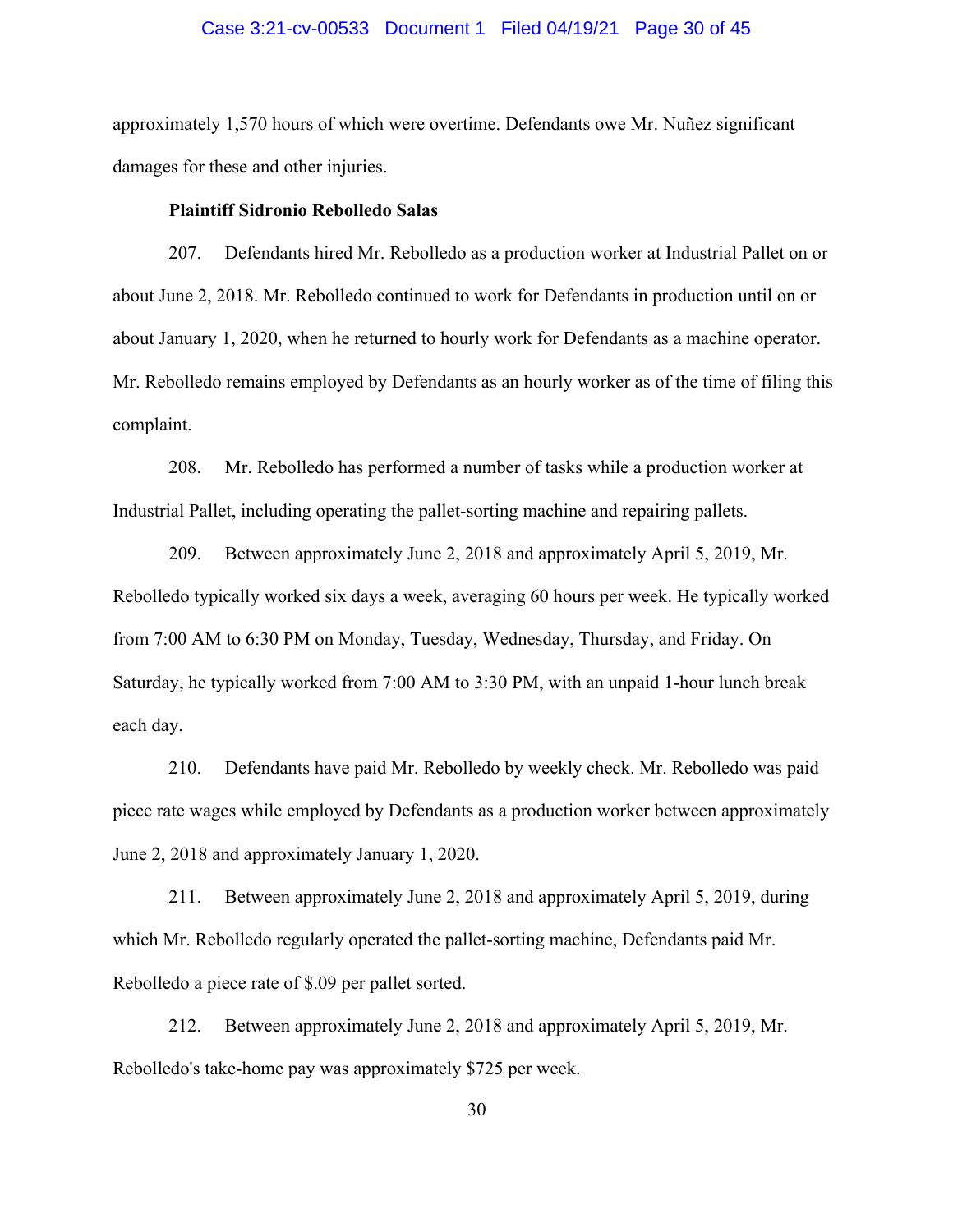# Case 3:21-cv-00533 Document 1 Filed 04/19/21 Page 31 of 45

213. Between approximately April 5, 2019 and approximately January 1, 2020, Mr. Rebolledo worked in pallet repair.

214. Between approximately April 5, 2019 and approximately January 1, 2020, Mr. Rebolledo take-home pay was approximately \$690 per week.

215. Mr. Rebolledo was not paid overtime for his work beyond 40 hours per week, in violation of state and federal overtime requirements. Mr. Rebolledo worked no fewer than approximately 4,920 hours as a production worker between on or about June 2, 2018, and April 5, 2019, approximately 1,640 hours of which were overtime. Defendants owe Mr. Rebolledo significant damages for these and other injuries.

#### **Plaintiff Alejandro Ríos Cardona**

216. Defendants hired Mr. Alejandro Ríos Cardona ("A. Ríos") as a production worker at Industrial Pallet on or about July 1, 2013. Mr. A. Ríos remains employed by Defendants as of the time of filing this complaint.

217. Mr. A. Ríos has performed a number of tasks while at Industrial Pallet, including repairing and refurbishing old pallets.

218. Between approximately April 15, 2018 and approximately March 22, 2020, Mr. A. Ríos typically worked six days a week, averaging 60 hours per week. He typically worked from 7:00 AM to 6:30 PM on Monday, Tuesday, Wednesday, Thursday, and Friday. On Saturday, he typically worked from 7:00 AM to 3:30 PM, with an unpaid 1-hour lunch break each day.

219. Between approximately March 22, 2020 and the present, Mr. A. Ríos typically has worked five days a week, averaging 42.5 hours per week. He typically has worked from 7:00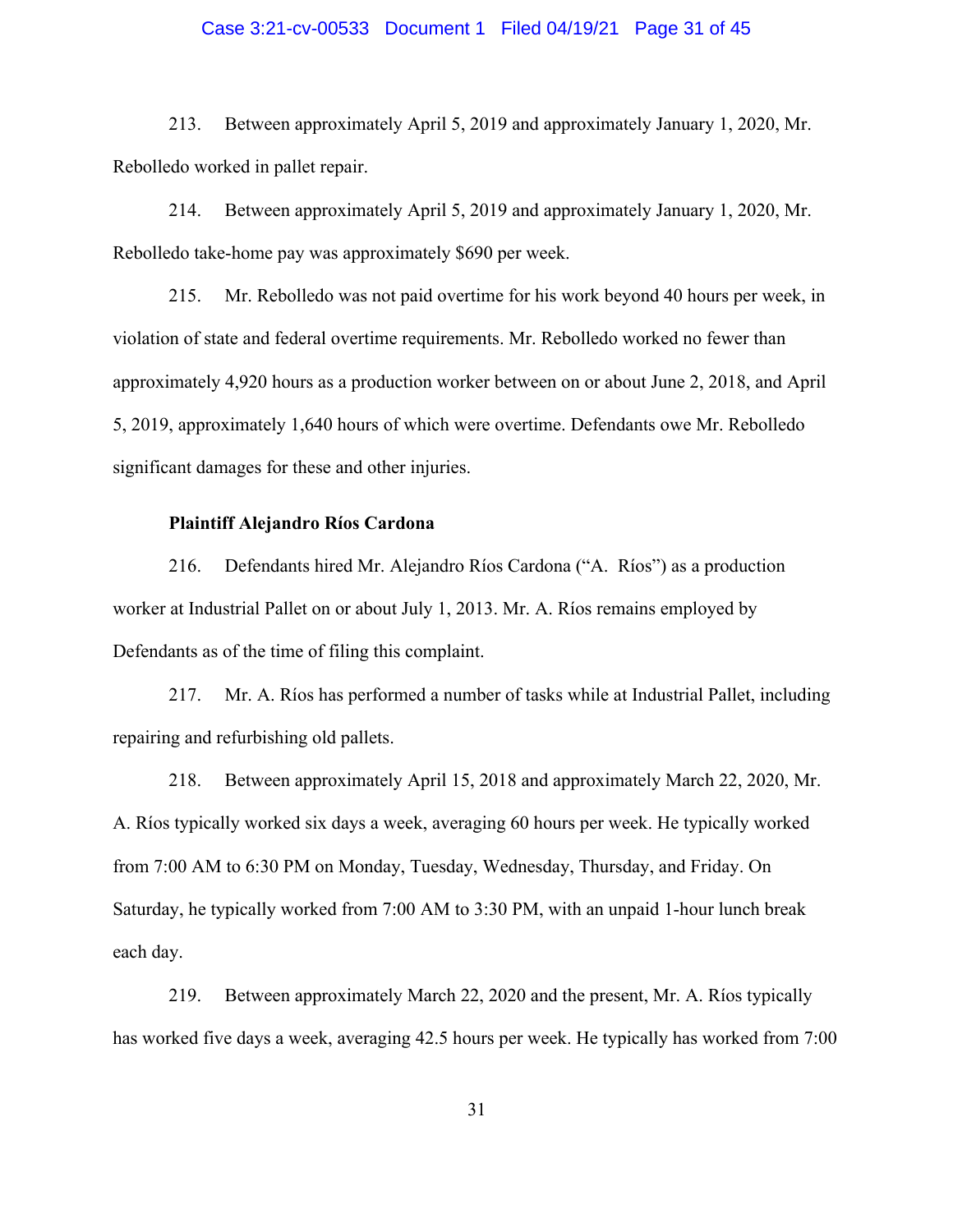# Case 3:21-cv-00533 Document 1 Filed 04/19/21 Page 32 of 45

AM until 4:30 PM on Monday, Tuesday, Wednesday, Thursday, and Friday, with an unpaid 1 hour lunch break each day.

220. Defendants have paid Mr. A. Ríos piece rate wages by weekly check.

221. Between approximately April 15, 2018 and the present, Defendants have paid Mr. Ríos was paid a piece rate wage of \$.40 per pallet.

222. Defendants have not provided Mr. A. Ríos information indicating how many pallets he completes in a given day or week – the presumed basis for his wage. Mr. A. Ríos has therefore been unable to ensure that he has been paid the appropriate wage each week.

223. Between approximately April 15, 2018 and approximately March 22, 2020, Mr. A. Ríos's take-home pay was approximately \$825 per week.

224. Between approximately March 22, 2020 and the present, Mr. A. Ríos's take-home pay has been approximately \$625 per week.

225. Defendants have not paid Mr. A. Ríos overtime for his work beyond 40 hours per week, in violation of state and federal overtime requirements. Mr. A. Ríos has worked no fewer than approximately 8,482.5 hours between April 15, 2018 and the present, approximately 2,140 hours of which were overtime. Defendants owe Mr. A. Ríos significant damages for these and other injuries.

#### **Plaintiff Benigno Ríos Cardona**

226. Defendants hired Mr. Benigno Ríos Cardona ("B. Ríos") as a production worker at Industrial Pallet on or about March 1, 2004. Mr. Ríos remains employed by Defendants as of the time of filing this complaint.

227. Mr. B. Ríos has performed a number of tasks while at Industrial Pallet, including production and assembly of new pallets.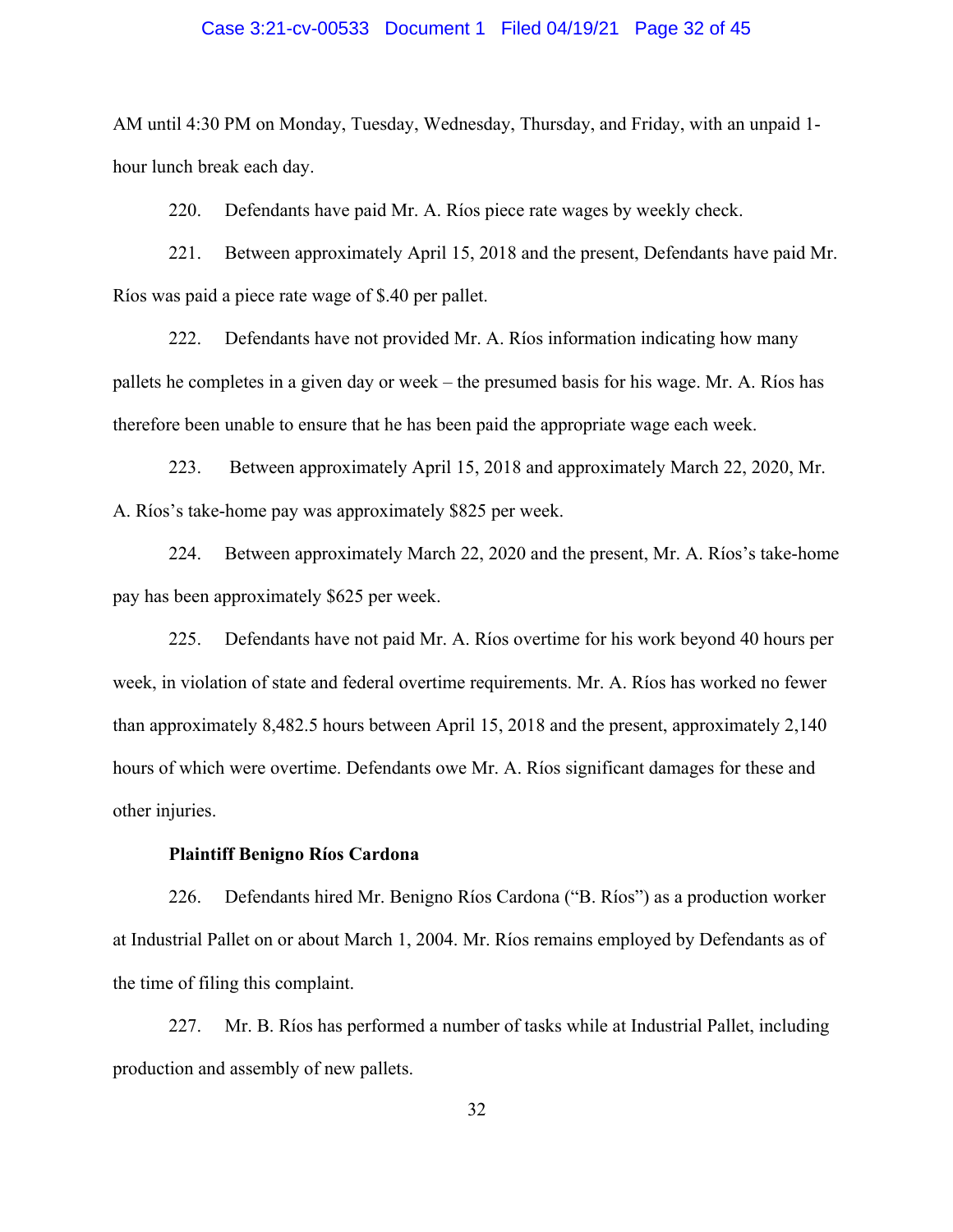# Case 3:21-cv-00533 Document 1 Filed 04/19/21 Page 33 of 45

228. Between approximately April 15, 2018 and approximately March 22, 2020, Mr. B. Ríos typically worked six days a week, averaging 60 hours per week. He typically worked from 7:00 AM to 6:30 PM on Monday, Tuesday, Wednesday, Thursday, and Friday. On Saturday, he typically worked from 7:00 AM to 3:30 PM, with an unpaid 1-hour lunch break each day.

229. Between approximately March 22, 2020 and the present, Mr. B. Ríos typically has worked five days a week, averaging 42.5 hours per week. He typically has worked from 7:00 AM until 4:30 PM on Monday, Tuesday, Wednesday, Thursday, and Friday, with an unpaid 1 hour lunch break each day.

230. Defendants have paid Mr. B. Ríos piece rate wages by weekly check, except for the month of December 2020, when he was paid an hourly wage of \$14 per hour to drive a forklift.

231. Between approximately April 15, 2018 and the present, Defendants have paid Mr. B. Ríos \$.45 cents per pallet assembled.

232. Between approximately April 15, 2018 and approximately March 22, 2020, Mr. B. Ríos's take-home pay was approximately \$950 per week.

233. Between approximately March 22, 2020 and the present, Mr. B. Ríos's take-home pay has been approximately \$750 per week.

234. Defendants have not paid Mr. B. Ríos was not paid overtime for his work beyond 40 hours per week, in violation of state and federal overtime requirements. Mr. B. Ríos has worked no fewer than approximately 8,482.5 hours between approximately April 15, 2018 and the present, approximately 2,140 hours of which were overtime. Defendants owe Mr. B. Ríos significant damages for these and other injuries.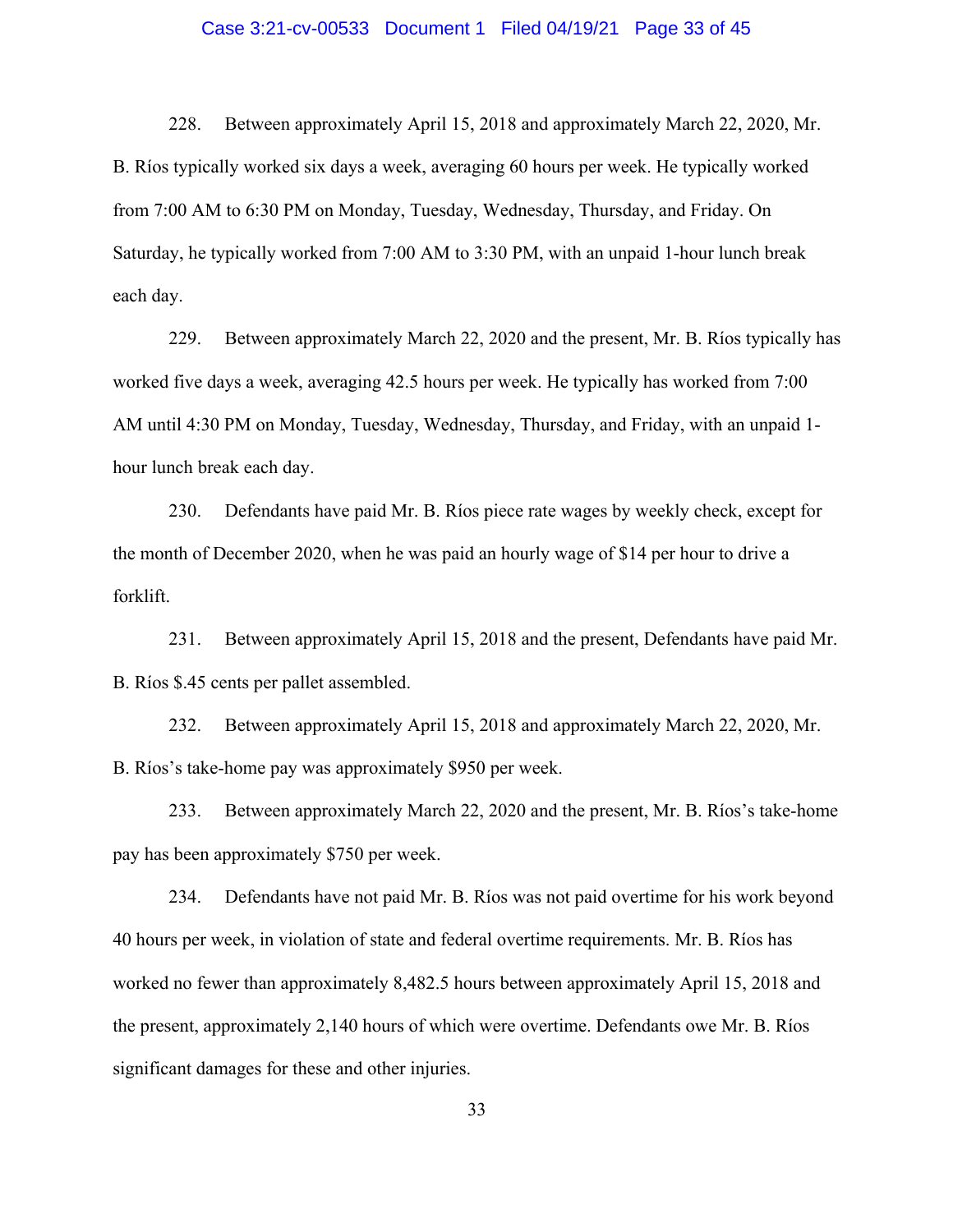# **Plaintiff Hugo Ríos**

235. Defendants hired Mr. Hugo Ríos ("H. Ríos") as a production worker at Industrial Pallet in May 2001. Mr. H. Ríos remains employed by Defendants as of the time of filing this complaint.

236. Mr. H. Ríos has performed a number of tasks while at Industrial Pallet, including fixing and refurbishing damaged pallets, assembling new pallets, and driving the forklift.

237. Between approximately April 15, 2018 and approximately March 22, 2020, Mr. H. Ríos typically worked six days a week, averaging 60 hours per week. He typically worked from 7:00 AM to 6:30 PM on Monday, Tuesday, Wednesday, Thursday, and Friday. On Saturday, he typically worked from 7:00 AM to 3:30 PM, with an unpaid 1-hour lunch break each day.

238. Between approximately March 22, 2020 and the present, Mr. H. Ríos typically worked five days a week, averaging 42.5 hours per week. He typically worked from 7:00 AM until 4:30 PM on Monday, Tuesday, Wednesday, Thursday, and Friday, with unpaid 1-hour lunch break each day.

239. Defendants have paid Mr. H. Ríos a combination of hourly wages and piece rate wages, depending on the tasks he performed, by weekly check.

240. When working for hourly wages between approximately April 15, 2018 and approximately October 2, 2020, Defendants paid Mr. H. Ríos a rate of \$13.50 per hour. When working for hourly wages between approximately October 5, 2020 and the present, Defendants have paid Mr. H. Ríos at a rate of \$14.50 per hour. Between approximately April 15, 2018 and the present, Mr. H. Ríos has worked no more than approximately 30 hours at hourly wages per week.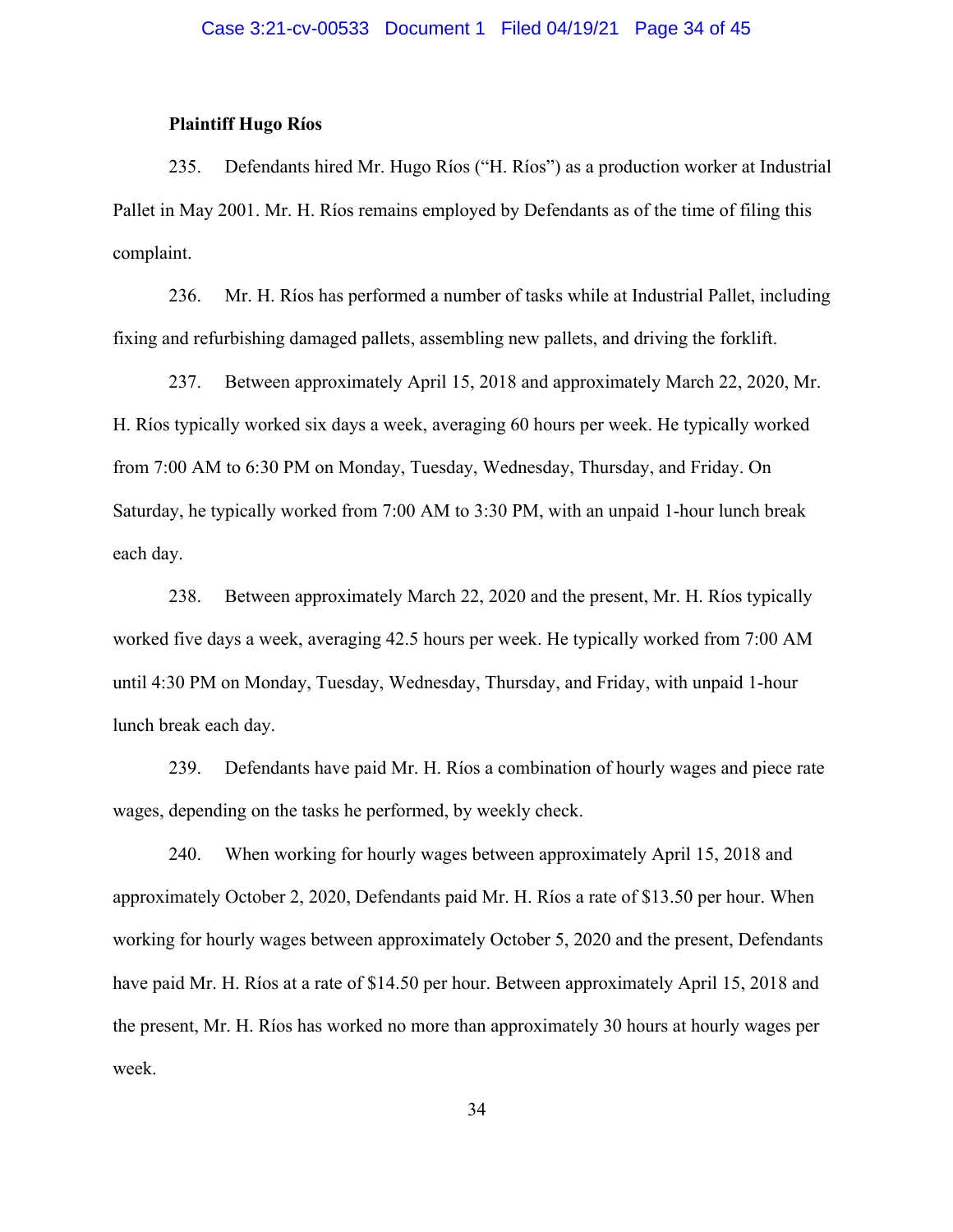# Case 3:21-cv-00533 Document 1 Filed 04/19/21 Page 35 of 45

241. When working for piece rate wages between approximately March 25, 2018 and March 22, 2021, Defendants paid Mr. H. Ríos approximately \$.40 per pallet in piece rate wages.

242. Between approximately March 22, 2021 and the present, Defendants have paid Mr. H. Ríos approximately \$.45 per pallet in piece rate wages.

243. Between approximately April 15, 2018 and approximately March 22, 2020, Mr. H. Ríos's take-home pay was approximately \$750 per week.

244. Between approximately March 22, 2020 and the present, Mr. H. Ríos's take-home pay has been approximately \$650 per week.

245. Defendants have not paid Mr. H. Ríos overtime for his work beyond 40 hours per week, in violation of state and federal overtime requirements. Mr. H. Ríos has worked no fewer than approximately 8,482.5 hours between approximately April 15, 2018 and the present, approximately 2,140 hours of which were overtime. Defendants owe Mr. H. Rios significant damages for these and other injuries.

#### **Plaintiff Joaquin Ríos Recendiz**

246. Defendants hired Mr. Joaquin Ríos Recendiz ("J. Ríos") as a production worker at Industrial Pallet on or about July 1, 2017. Mr. Ríos remains employed by Defendants as of the time of filing this complaint.

247. Mr. J. Ríos has performed a number of tasks while at Industrial Pallet, including repairing and refurbishing used pallets.

248. Between approximately April 15, 2018 and approximately March 22, 2020, Mr. J. Ríos typically worked six days a week, averaging 60 hours per week. He typically worked from 7:00 AM to 6:30 PM on Monday, Tuesday, Wednesday, Thursday, and Friday. On Saturday, he typically worked from 7:00 AM to 3:30 PM, with an unpaid 1-hour lunch break each day.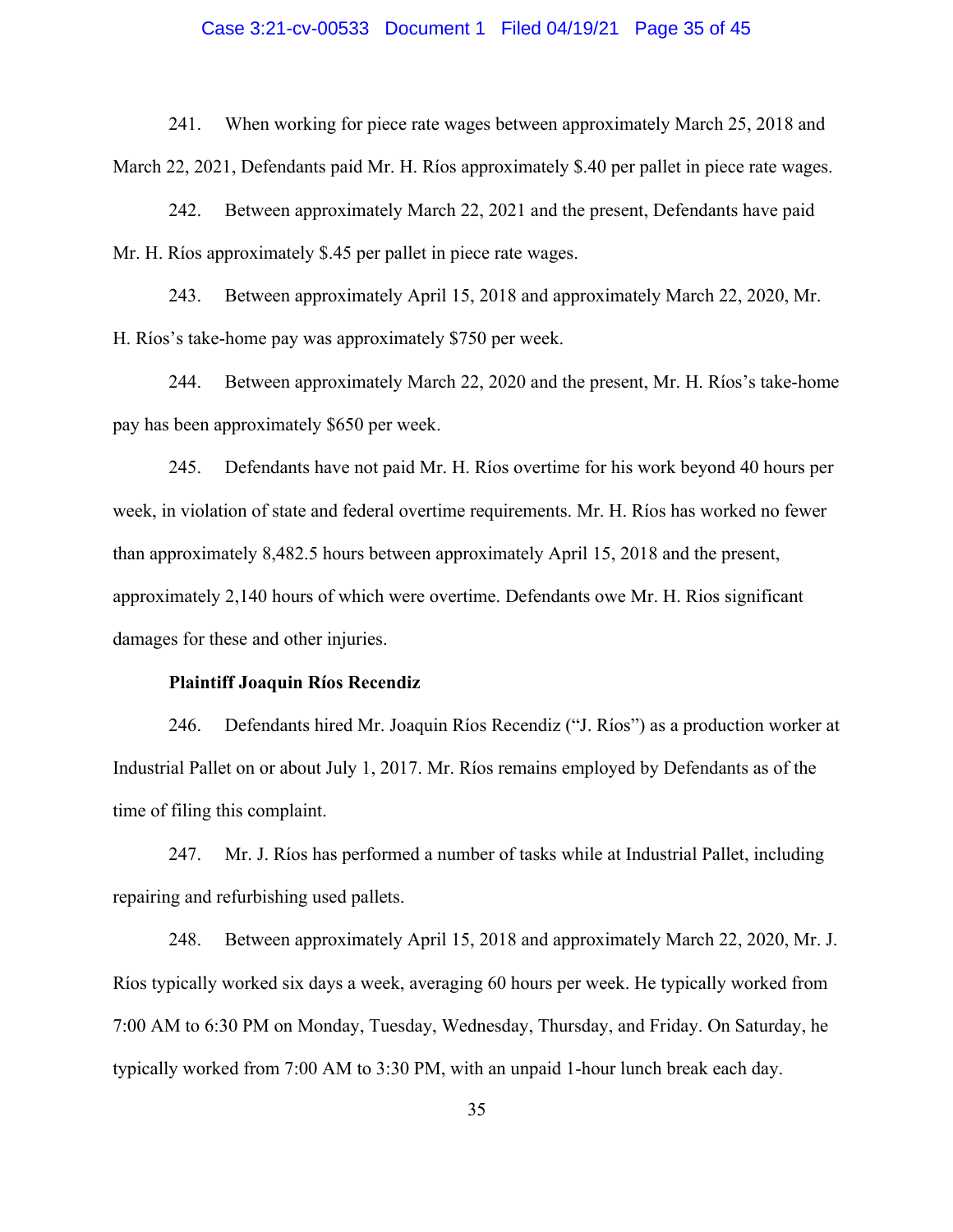# Case 3:21-cv-00533 Document 1 Filed 04/19/21 Page 36 of 45

249. Between approximately March 22, 2020 and the present, Mr. J. Ríos typically has worked five days a week, averaging 42.5 hours per week. He typically has worked from 7:00 AM until 4:30 PM on Monday, Tuesday, Wednesday, Thursday, and Friday, with an unpaid 1 hour lunch break each day.

250. Defendants have paid Mr. J. Ríos piece rate wages by weekly check.

251. Between approximately April 15, 2018 and the present, Defendants have paid Mr. J. Ríos approximately \$.40 per pallet in piece rate wages.

252. Between approximately April 15, 2018 and approximately March 22, 2020, Mr. J. Ríos's take-home pay was approximately \$775 per week.

253. Between approximately March 22, 2020 and the present, Mr. J. Ríos's take-home pay has been approximately \$700 per week.

254. Defendants have not paid Mr. J. Ríos overtime for his work beyond 40 hours per week, in violation of state and federal overtime requirements. Mr. J. Ríos has worked no fewer than approximately 8,482.5 hours between April 15, 2018 and the present, approximately 2,140 hours of which were overtime. Defendants owe Mr. J. Ríos significant damages for these and other injuries.

# **Plaintiff Uriel Ríos Cardona**

255. Defendants hired Mr. Uriel Ríos Cardona ("U. Ríos") as a production worker at Industrial Pallet on or about July 1, 2009. Mr. U. Ríos remains employed by Defendants as of the time of filing this complaint.

256. Mr. U. Ríos has performed a number of tasks while at Industrial Pallet, including producing new pallets.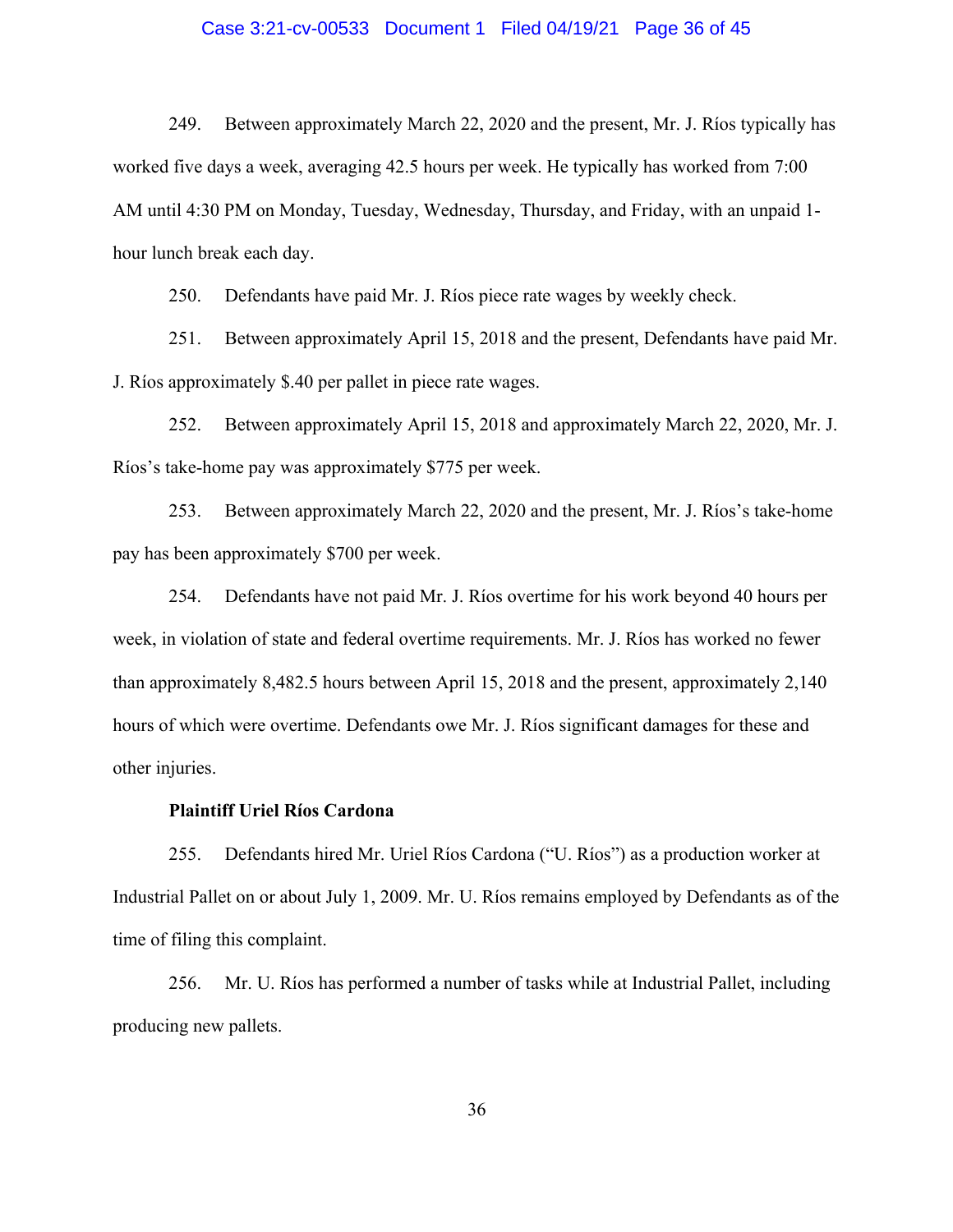# Case 3:21-cv-00533 Document 1 Filed 04/19/21 Page 37 of 45

257. Between approximately April 15, 2018 and approximately March 22, 2020, Mr. U. Ríos typically worked six days a week, averaging 60 hours per week. He typically worked from 7:00 AM to 6:30 PM on Monday, Tuesday, Wednesday, Thursday, and Friday. On Saturday, he typically worked from 7:00 AM to 3:30 PM, with an unpaid 1-hour lunch break each day.

258. Between approximately March 22, 2020 and the present, Mr. U. Ríos typically has worked five days a week, averaging 42.5 hours per week. He typically has worked from 7:00 AM until 4:30 PM on Monday, Tuesday, Wednesday, Thursday, and Friday, with an unpaid 1 hour lunch break each day.

259. Defendants have paid Mr. U. Ríos piece rate wages by weekly check.

260. Between approximately April 15, 2018 and the present, Defendants have paid Mr. U. Ríos a variable piece rate depending on the kind of pallet worked on, ranging from approximately \$.65 per pallet to approximately \$.95 per pallet.

261. Between approximately April 15, 2018 and March 22, 2020, Mr. U. Ríos's takehome pay was approximately \$750 per week.

262. Between March 22, 2020 and the present, Mr. U. Ríos's take-home pay has been approximately \$700 per week.

263. Defendants have not paid Mr. U. Ríos overtime for his work beyond 40 hours per week, in violation of state and federal overtime requirements. Mr. U. Ríos has worked no fewer than approximately 8,482.5 hours between March 25, 2018 and the present, approximately 2,140 hours of which were overtime. Defendants owe Mr. U. Ríos significant damages for these and other injuries.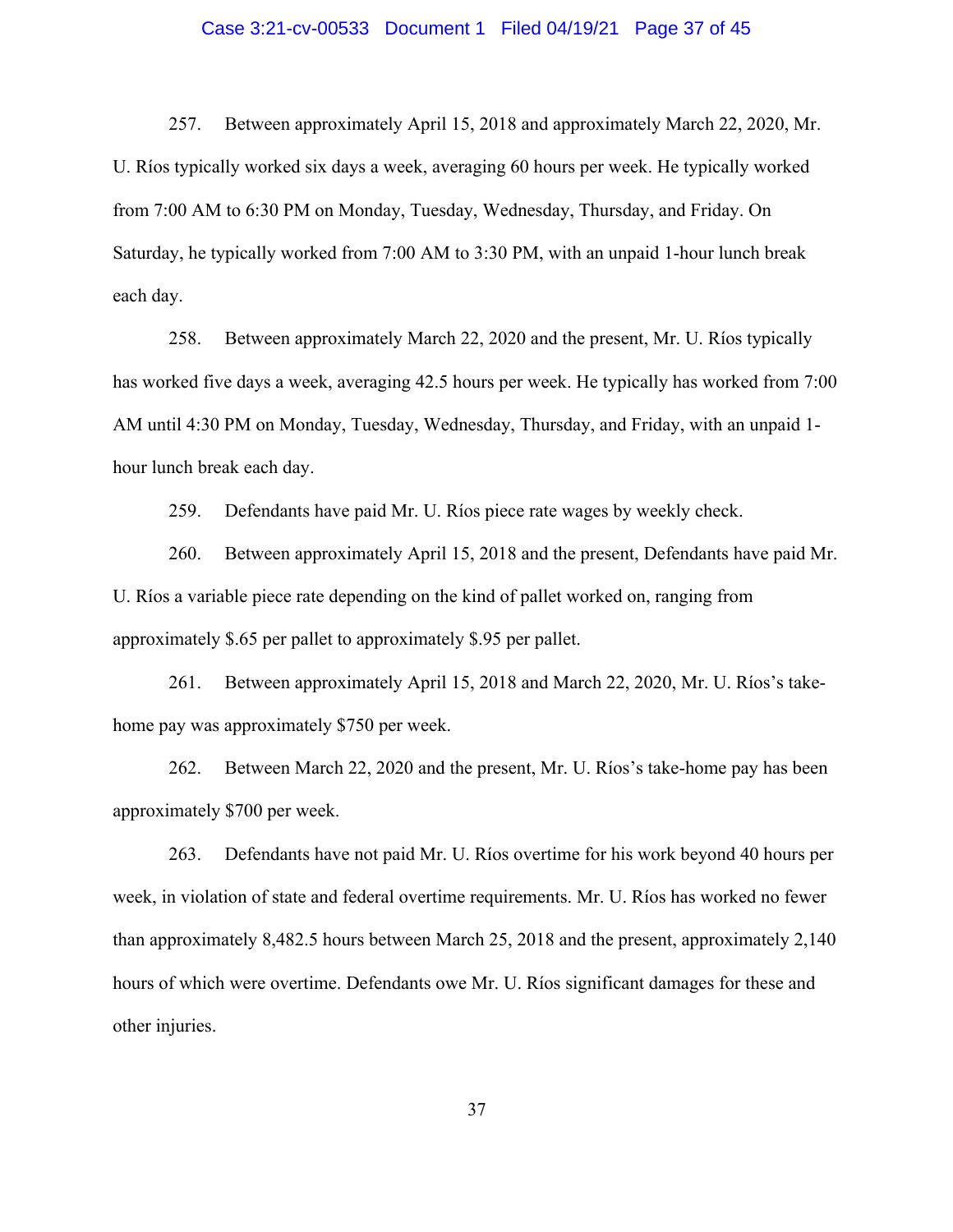# **Plaintiff Fabian Rivera Parra**

264. Defendants hired Mr. Rivera as a production worker at Industrial Pallet on or about May 1, 2014. Mr. Rivera remains employed by Defendants as of the time of filing this complaint.

265. Mr. Rivera has performed a number of tasks while at Industrial Pallet, including assembling new pallets and repairing and refurbishing used pallets.

266. Between approximately April 15, 2018 and approximately March 22, 2020, Mr. Rivera typically worked six days a week, averaging 60 hours per week. He typically worked from 7:00 AM to 6:30 PM on Monday, Tuesday, Wednesday, Thursday, and Friday. On Saturday, he typically worked from 7:00 AM to 3:30 PM, with an unpaid 1-hour lunch break each day.

267. Between approximately March 22, 2020 and the present, Mr. Rivera typically has worked five days a week, averaging 42.5 hours per week. He typically has worked from 7:00 AM until 4:30 PM on Monday, Tuesday, Wednesday, Thursday, and Friday, with an unpaid 1 hour lunch break each day.

268. Defendants have paid Mr. Rivera piece rate wages by weekly check.

269. Between approximately April 15, 2018 and approximately March 22, 2021,

Defendants paid Mr. Rivera approximately \$.60 per pallet in piece rate wages.

270. Between approximately March 22, 2021 and the present, Defendants have paid Mr. Rivera approximately \$.65 per pallet in piece rate wages.

271. Between approximately April 15, 2018 and approximately March 22, 2020, Mr. Rivera's take-home pay was approximately \$1050 per week.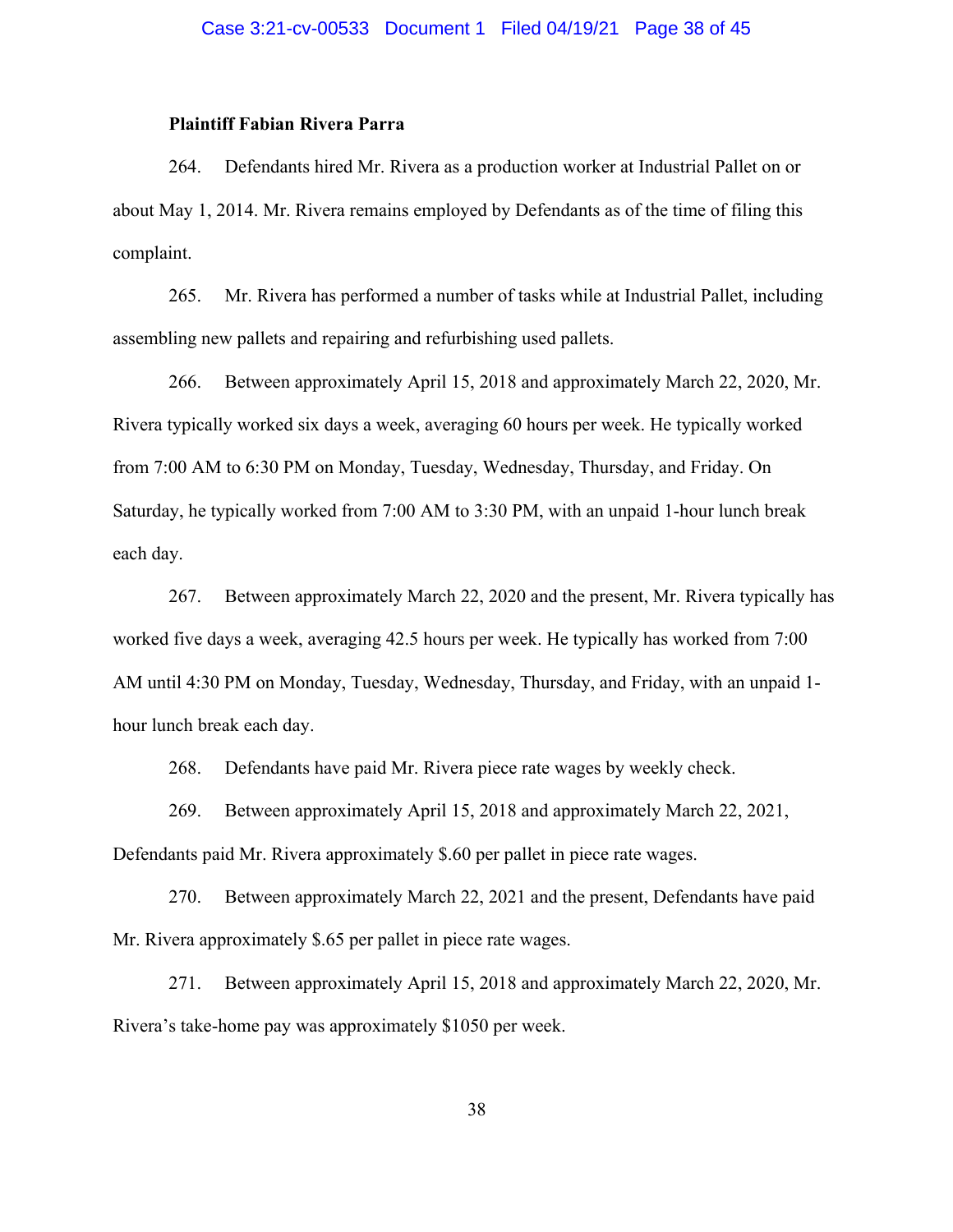# Case 3:21-cv-00533 Document 1 Filed 04/19/21 Page 39 of 45

272. Between approximately March 22, 2020 and the present, Mr. Rivera's take-home pay has been approximately \$800 per week.

273. Defendants have not paid Mr. Rivera overtime for his work beyond 40 hours per week, in violation of state and federal overtime requirements. Mr. Rivera has worked no fewer than approximately 8,482.5 hours between approximately April 15, 2018 and the present, approximately 2,140 hours of which were overtime. Defendants owe Mr. Rivera significant damages for these and other injuries.

#### **Plaintiff Orlando Valencia Viveros**

274. Defendants hired Mr. Valencia as a production worker Industrial Pallet on or about March 15, 2012. Mr. Valencia left Defendants' employ for approximately 6 months in 2019, leaving on approximately March 1, 2019 and returning on approximately September 1, 2019. He remained employed by Defendants until approximately March 1, 2021.

275. Mr. Valencia performed a number of tasks while at Industrial Pallet, including repairing and refurbishing old pallets and constructing new pallets.

276. Between approximately April 15, 2018 and approximately March 1, 2019, Mr. Valencia typically worked six days a week, averaging 60 hours per week. He typically worked from 7:00 AM until 6:30 PM on Monday, Tuesday, Wednesday, Thursday, and Friday. On Saturday, he typically worked from 7:00 AM to 3:30 PM, with an unpaid 1-hour lunch break each day.

277. Between approximately September 1, 2019 and approximately March 22, 2020, Mr. Valencia typically worked six days a week, averaging 60 hours per week. He typically worked from 7:00 AM until 6:30 PM on Monday, Tuesday, Wednesday, Thursday, and Friday.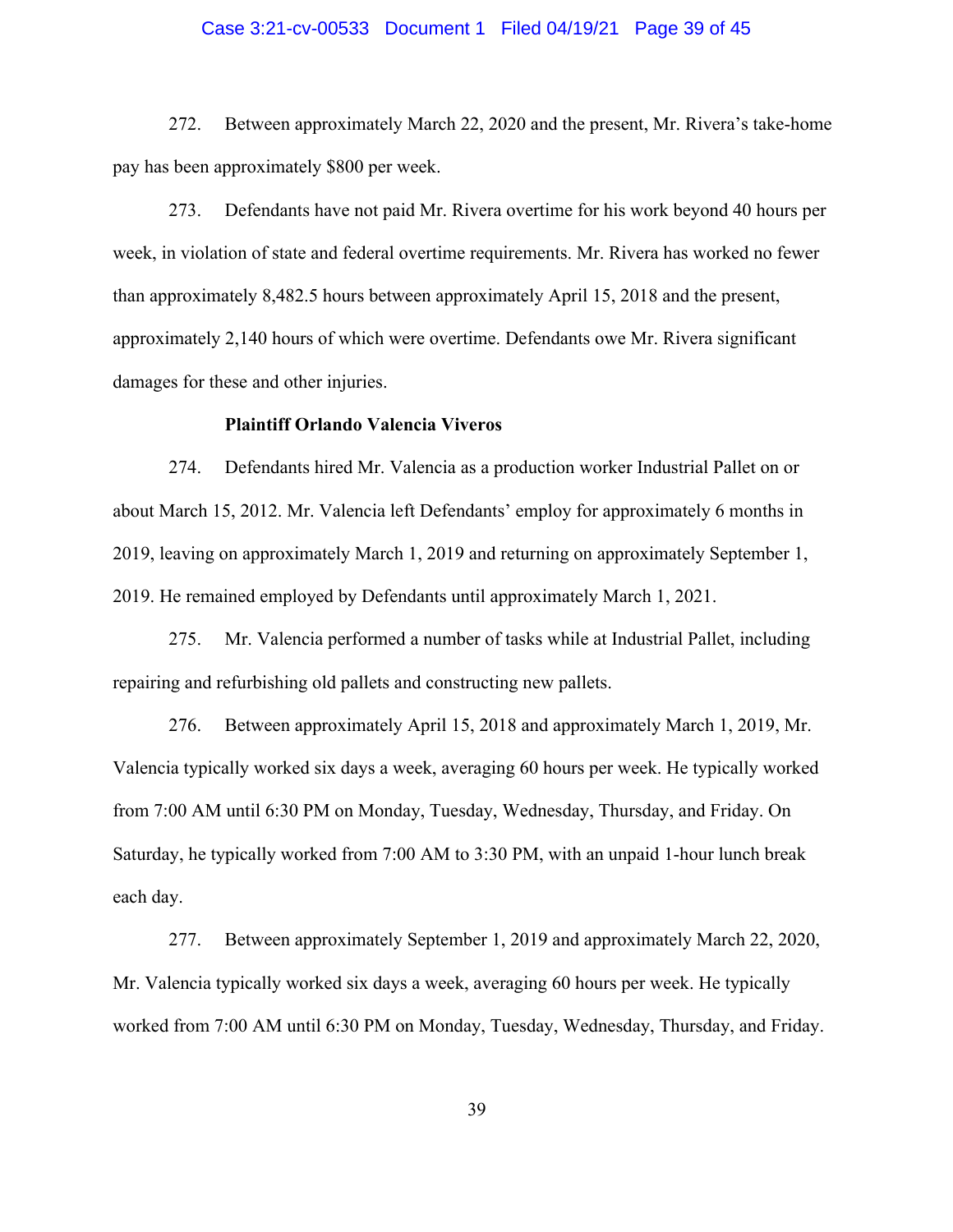#### Case 3:21-cv-00533 Document 1 Filed 04/19/21 Page 40 of 45

On Saturday, he typically worked from 7:00 AM to 3:30 PM, with an unpaid 1-hour lunch break each day.

278. Between approximately March 22, 2020 and approximately March 1, 2021, Mr. Valencia typically worked five days a week, averaging 42.5 hours per week. He typically worked from 7:00 AM until 4:30 PM on Monday, Tuesday, Wednesday, Thursday, and Friday, with an unpaid 1-hour lunch break each day.

279. Defendants paid Mr. Valencia a combination of hourly wages and piece rate wages, depending on the specific work he was asked to perform, by weekly check.

280. When paid piece rate wages, Defendants paid Mr. Valencia approximately \$.40 cents per pallet. Occasionally, Mr. Valencia worked for hourly wages instead of piece rate wages. When paid hourly wages, Defendants paid Mr. Valencia between \$12 and \$13 per hour.

281. Between approximately September 1, 2019 and March 22, 2020, Mr. Valencia's take-home pay was approximately \$850 per week.

282. Between approximately March 22, 2020 and approximately March 1, 2021, Mr. Valencia's take-home pay was approximately \$750 per week.

283. Defendants did not pay Mr. Valencia overtime for his work beyond 40 hours per week, in violation of state and federal overtime requirements. Mr. Valencia worked no fewer than approximately 6,598 hours between approximately April 15, 2018 and approximately March 1, 2021, approximately 1,582.5 hours of which were overtime. Defendants owe Mr. Valencia significant damages for these and other injuries.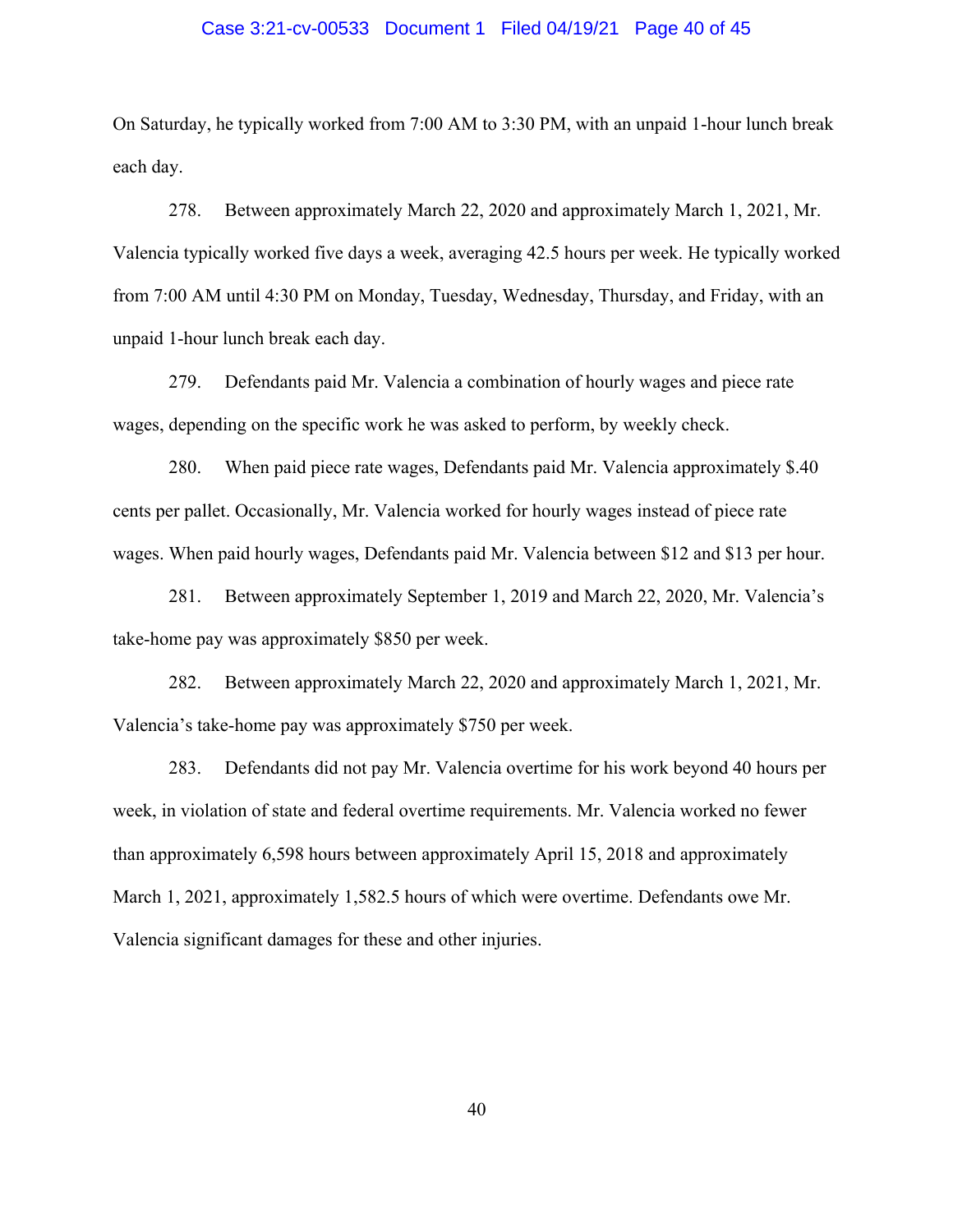#### **FIRST CLAIM FOR RELIEF**

# **FAIR LABOR STANDARDS ACT**

284. Plaintiffs repeat and re-allege the allegations contained in the preceding paragraphs of this complaint as if fully set forth herein.

285. This claim is brought under the Fair Labor Standards Act, 29 U.S.C. §§ 201 *et seq*. ("FLSA"), by all Plaintiffs except for Plaintiff Perea, against Defendants Industrial Pallet, Therrien, and O'Brien ("Employer Defendants").

286. At all relevant times, Defendants Industrial Pallet, LLC, Randy Therrien, and Joseph O'Brien were an enterprise engaged in commerce or in the production of goods for commerce, and were also employers within the meaning of 29 U.S.C.  $\S$  203(s) and (d).

287. At all times relevant hereto, each Plaintiff was an "employee" of each of the Employer Defendants within the meaning of 29 U.S.C. § 203(e)(1).

288. Employer Defendants failed to pay Plaintiffs overtime pay for all hours that they worked in excess of forty hours per week for each week in violation of 29 U.S.C. § 207(a)(1).

289. Employer Defendants intentionally failed to make, keep, and preserve records of the hours worked of all Plaintiffs, in violation of 29 U.S.C. §§ 211(c), 215.

290. Employer Defendants' violations of FLSA were willful. Employer Defendants violated applicable law, employed misleading bookkeeping and pay arrangements, and demonstrated disregard for the requirements of FLSA.

291. As a result of these violations, the Plaintiffs suffered lost wages and damages.

292. Employer Defendants are jointly and severally liable to the Plaintiffs for these violations of their rights under federal law.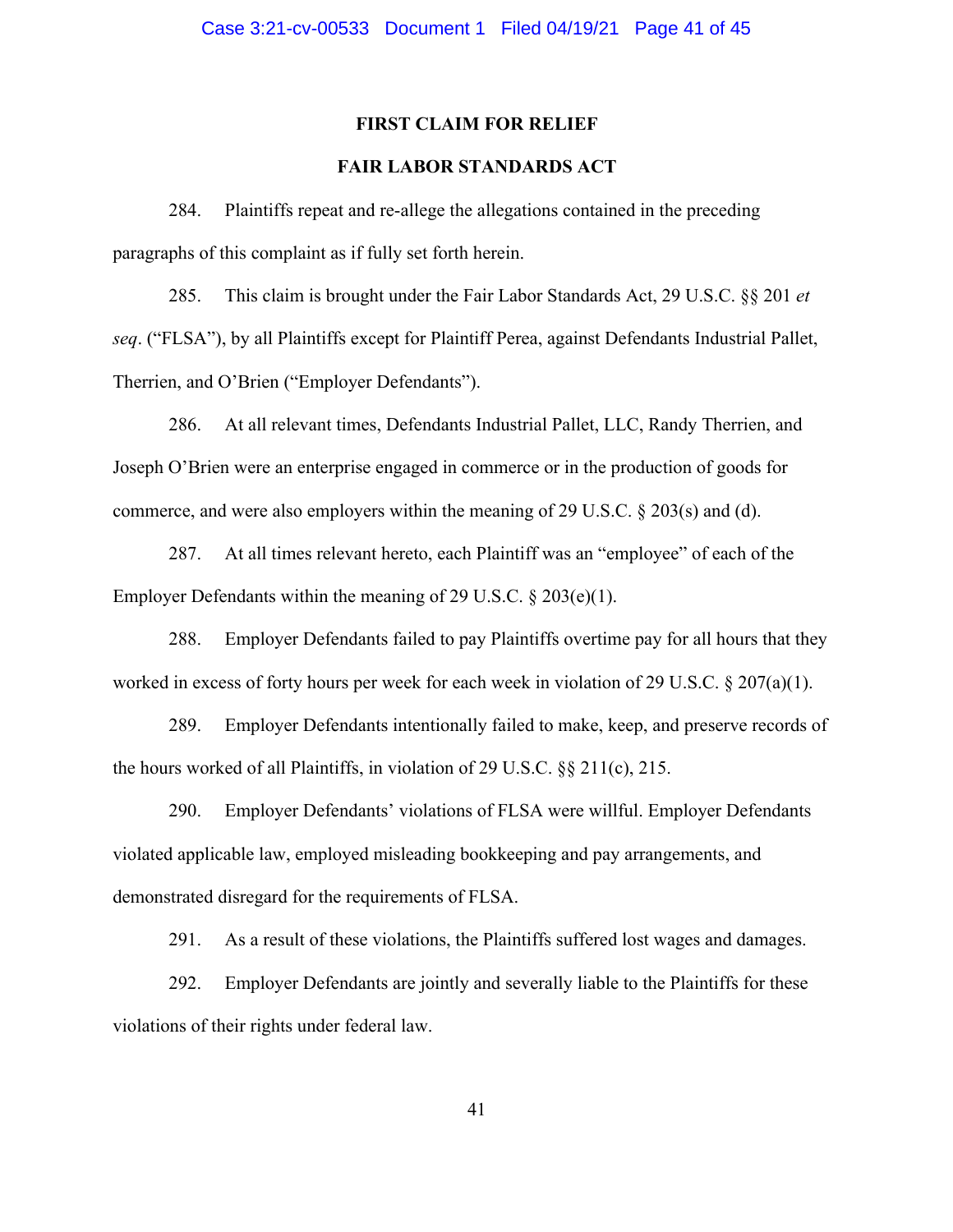#### Case 3:21-cv-00533 Document 1 Filed 04/19/21 Page 42 of 45

293. Plaintiffs are entitled to an award of damages for their unpaid overtime compensation, plus liquidated damages in an equal amount, as well as attorneys' fees and costs, in an amount to be determined at trial. 29 U.S.C. § 216(b).

# **SECOND CLAIM FOR RELIEF**

# **CONNECTICUT MINIMUM WAGE ACT**

294. Plaintiffs repeat and re-allege the allegations contained in the preceding paragraphs of this complaint as if fully set forth herein.

295. This claim is brought under the Connecticut Minimum Wage Act, Conn. Gen. Stat. §§ 31-68, by all Plaintiffs except Plaintiff Perea, against Employer Defendants.

296. At all relevant times, Employer Defendants were employers within the meaning of Conn. Gen. Stat. §§ 31-58(d) and 31-71a(1).

297. At all relevant times, Plaintiffs were employees of Employer Defendants within the meaning of §§ 31-58(e) and 31-71a(2).

298. Employer Defendants, knowingly and in bad faith, failed to pay overtime wages due to Plaintiffs for hours worked in excess of forty per week, in violation of Conn. Gen. Stat. §§ 31-76b and 31-76c.

299. Employer Defendants intentionally failed to make, keep, and preserve records of the hours worked of all Plaintiffs, in violation of Conn. Gen. Stat. § 31-13a and Conn. Gen. Stat. § 31-66.

300. Employer Defendants' violations of the Connecticut Minimum Wage Act were willful. Employer Defendants violated applicable law, employed misleading bookkeeping and pay arrangements, and demonstrated disregard for the requirements of the act.

301. As a result of these violations, Plaintiffs suffered lost wages and damages.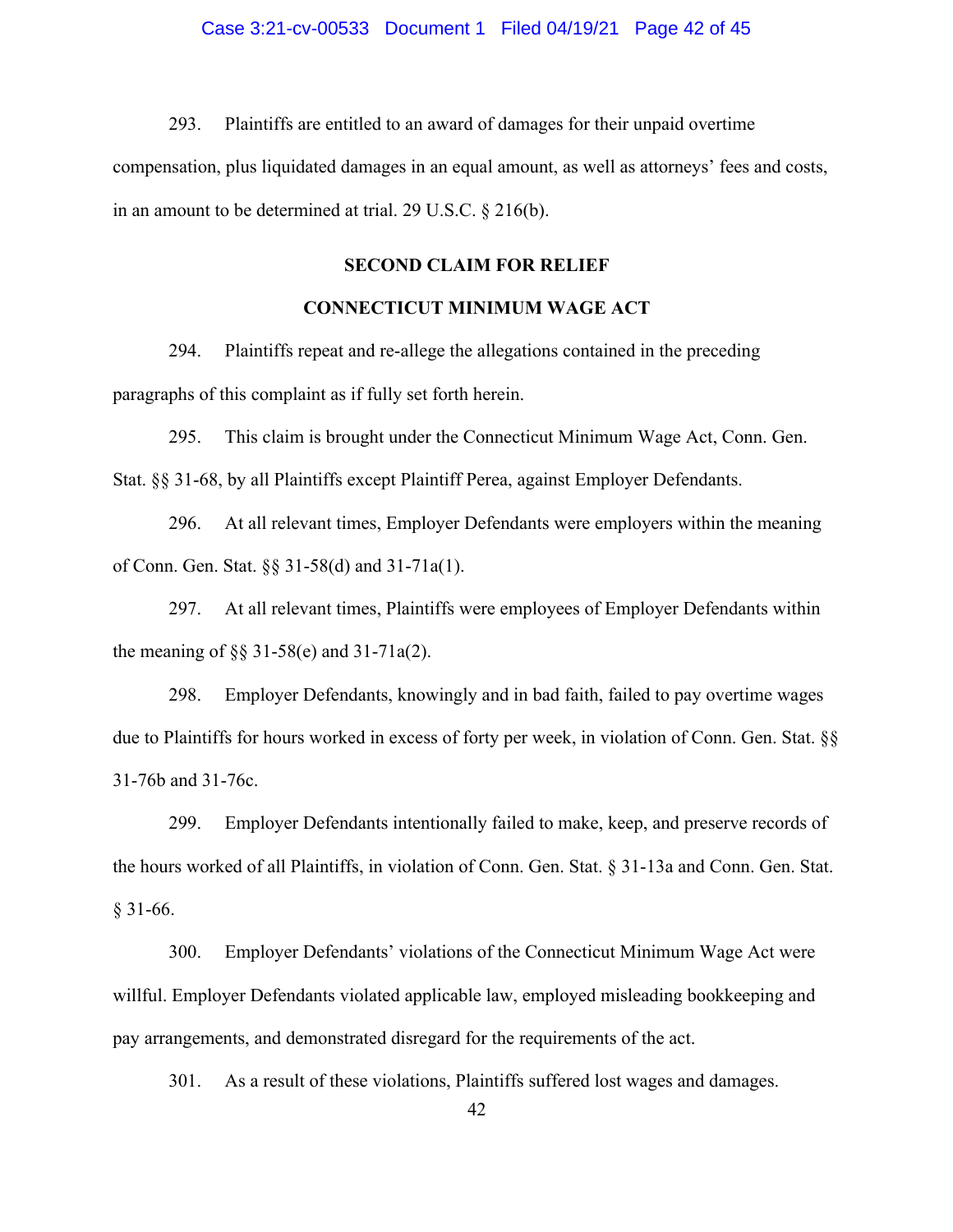#### Case 3:21-cv-00533 Document 1 Filed 04/19/21 Page 43 of 45

302. Employer Defendants are jointly and severally liable to Plaintiffs for these violations of their rights under state law.

303. Plaintiffs are entitled to an award of damages for unpaid overtime, plus double damages in an equal amount, as well as attorneys' fees and costs, in an amount to be determined at trial. Conn. Gen. Stat §§ 31-68.

# **THIRD CLAIM FOR RELIEF**

# **RACE DISCRIMINATION -- 42 U.S.C. § 1981**

304. Plaintiffs repeat and re-allege the allegations contained in the preceding paragraphs of this complaint as if fully set forth herein.

305. Plaintiffs bring this claim under the Civil Rights Act of 1866, 42 U.S.C. § 1981, against all Defendants.

306. Plaintiffs were subjected to regular verbal abuse including the use of derogatory epithets and other humiliating language by Defendant Doe based on their race.

307. Defendant Doe's conduct was not welcomed by Plaintiffs.

308. Defendant Doe's conduct was motivated by the fact that Plaintiffs are perceived to be Latino.

309. This conduct was so severe or pervasive that a reasonable person in Plaintiffs' position would find Plaintiffs' work environment to be hostile or abusive because of Plaintiffs' perceived race and perceived national origin.

310. Plaintiffs' work environment was hostile and abusive as a result of Defendant Doe's conduct.

311. Defendant Doe acted with malice or reckless indifference to Plaintiffs' federally protected rights.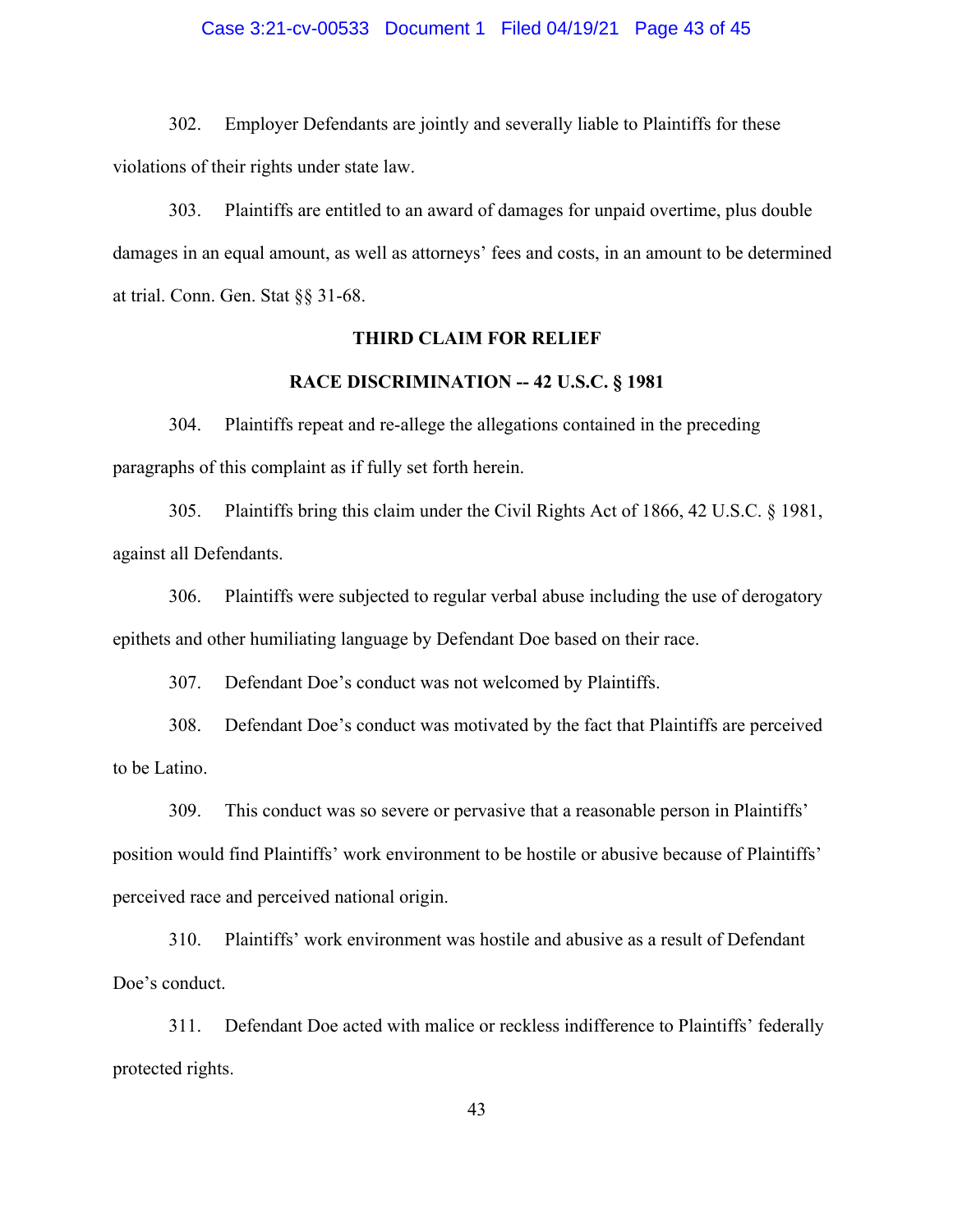# Case 3:21-cv-00533 Document 1 Filed 04/19/21 Page 44 of 45

312. Employer Defendants failed to exercise reasonable care to prevent Defendant Doe's conduct.

313. Employer Defendants personally acted with malice and reckless indifference in failing to prevent Defendant Doe's conduct.

314. Plaintiffs are entitled to monetary and punitive damages and interest in an amount to be determined at trial.

315. Plaintiffs are entitled to such equitable relief as may be appropriate to effectuate the purposes of § 1981 or to which Plaintiffs may be entitled.

#### **JURY DEMAND**

316. Plaintiffs request a trial by jury.

#### **PRAYER FOR RELIEF**

WHEREFORE, Plaintiffs respectfully request that this Court:

- a. Award Plaintiffs the unpaid overtime compensation they are owed, plus liquidated damages in an equal amount, as provided by FLSA, 29 U.S.C. § 216(b), in an amount to be determined at trial;
- b. Award Plaintiffs monetary damages for unpaid overtime, plus double damages in an equal amount, as provided by Conn. Gen. Stat. § 31-68, in an amount to be determined at trial;
- c. Award Plaintiffs compensatory and punitive damages for denying Plaintiffs the enjoyment of all benefits, privileges, terms and conditions of the contractual relationship on account of their race and perceived national origin, as provided by 42 U.S.C. § 1981, in an amount to be determined at trial;